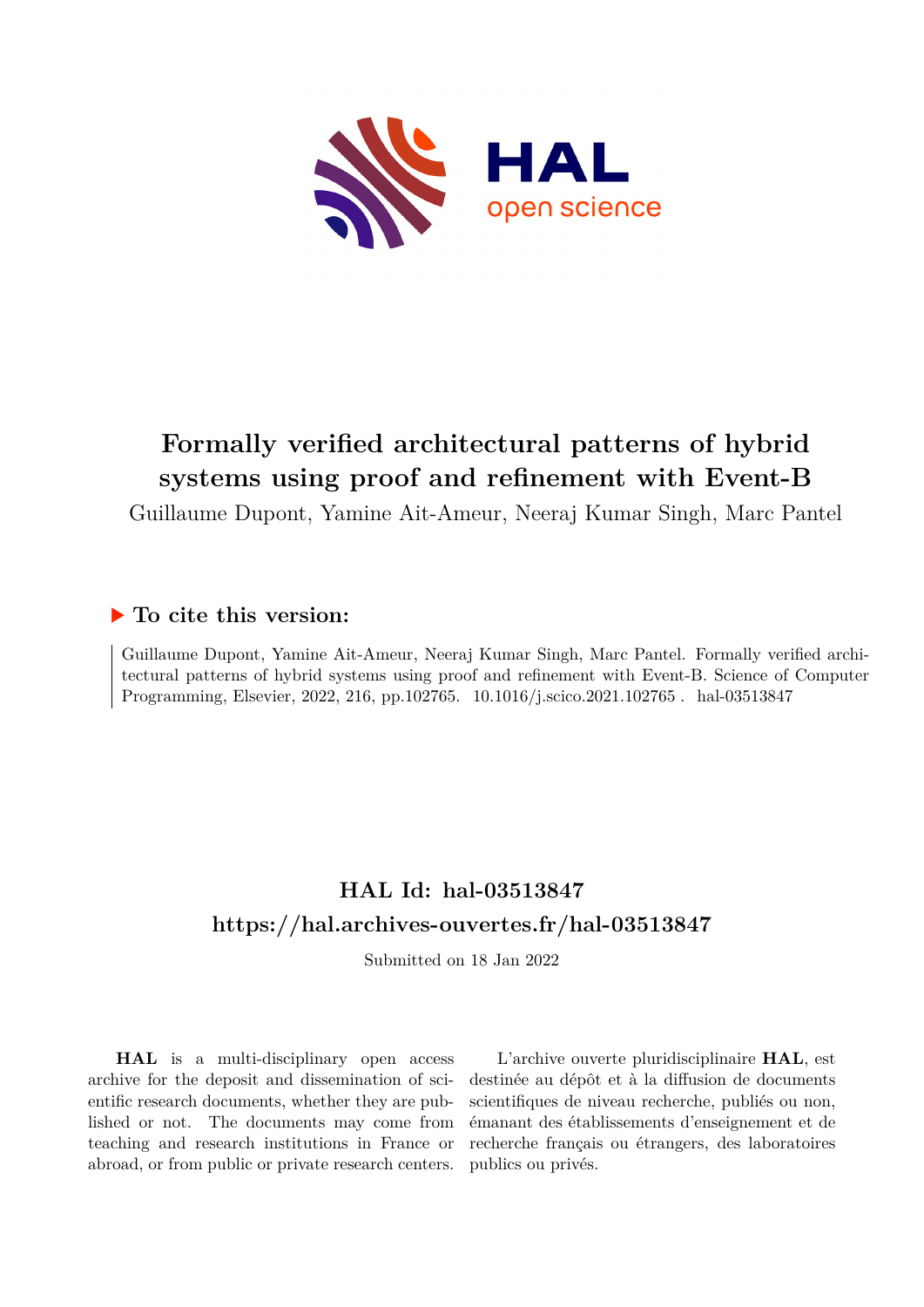## Formally Verified Architectural Patterns of Hybrid Systems Using Proof and Refinement with Event- $B<sup>1</sup>$

Guillaume Dupont<sup>a</sup>, Yamine Ait-Ameur<sup>a</sup>, Neeraj Kumar Singh<sup>a</sup>, Marc Pantel<sup>a</sup>

*a IRIT, ENSEEIHT-INPT*

#### Abstract

Cyber-Physical Systems (CPSs) are multi-component systems that interact with the real world. Their heterogeneous nature makes them particularly difficult to model and prove.

Our work proposes a framework allowing to design complex hybrid systems based on decomposition using formally verified architectural patterns. It relies on a proof and refinement-based, correct-by-construction approach with Event-B. In particular, the generic model developed in our previous work is used as a base for defining different patterns, for modelling different architectures of systems.

Three architectural patterns are presented, corresponding to simple, centralised and distributed control: one controller controlling one plant, one controller controlling several plants and several controllers controlling several plants.

The progressive development of the proposed patterns and their application to specific hybrid systems allows to prove the required safety properties by introducing invariants, decomposing and balancing the proof effort at every step of the development. An assessment of the proposed architectural patterns is undertaken: different designs of the same case study are used to demonstrate the feasibility, reliability and extensibility of our approach to model and designing different classes of controllers.

### 1. Introduction

Hybrid systems integrate discrete and continuous behaviours at the same level. The formal development of hybrid systems has attracted the attention of several researchers in the field of formal verification, on the one hand, and control theory, on the other. These two types of research work contributed to define modelling and verification techniques for designing robust hybrid systems by ensuring the relevant properties guaranteeing safe hybrid systems behaviour. The work on formal verification has contributed to the proposal of formal modelling and verification techniques, borrowed from computer science models, enabling to reason on this type of systems and establishing their relevant properties, while control theory is interested in formal modelling based on differential equations to express and guarantee the properties of stability, approximation, linearisation, etc. The challenge is to offer to hybrid systems designers a framework and tools allowing to reason on both discrete and continuous behaviour.

<sup>&</sup>lt;sup>1</sup>This work was supported by grant ANR-17-CE25-0005 (The DISCONT Project https://discont.loria.fr) from the Agence Nationale de la Recherche (ANR).

*Email addresses:* guillaume.dupont@enseeiht.fr (Guillaume Dupont), yamine@enseeiht.fr (Yamine Ait-Ameur),

Neeraj.Singh@enseeiht.fr (Neeraj Kumar Singh), Marc.Pantel@enseeiht.fr (Marc Pantel)

*URL:* https://www.irit.fr/~Guillaume.Dupont/ (Guillaume Dupont), http://yamine.perso.enseeiht.fr/ (Yamine Ait-Ameur), http://singh.perso.enseeiht.fr/ (Neeraj Kumar Singh), http://pantel.perso.enseeiht.fr/ (Marc Pantel)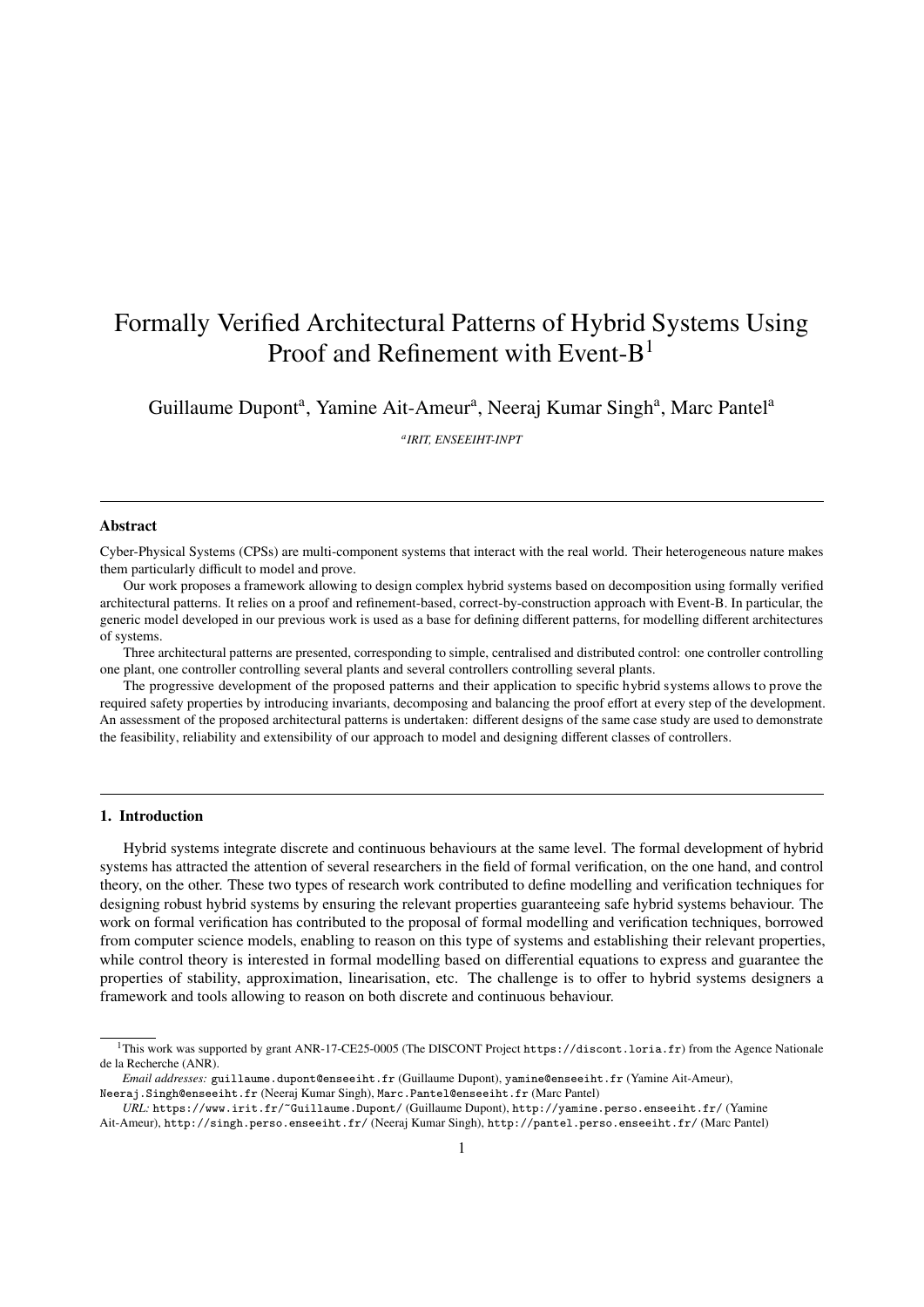The formal verification approaches integrate modelling and verification techniques from both fields of study. An example is the hybrid automation [1] that integrates the notion of state-transition systems with state variables characterised by differential equations. The nature of these equations (linear or non-linear) influences the verification procedure by hybrid model checking. Another example concerns the hybrid programs of [2], which extend dynamic logic with the possibility of handling state variables also characterised by differential equations. The definition of differential invariants and the use of equation solvers are introduced. These two examples clearly illustrate the successful integration of these two fields.

In addition, the same techniques are also interesting for modelling commonly used controllers, such as PIDs [3], the techniques of resolution and discretisation of differential equations [4]. They rely on the definition of generic models that can be instantiated for the design and verification of specific hybrid systems.

There exist several approaches integrating continuous features in a pre-existing formal method. For instance, Hybrid Event-B [5] extends Event-B's language, semantics and method as to define continuous behaviour (so-called *pliant* events), closely woven with discrete events (*mode* events). Continuous dynamics are modelled by functions of time, and can be expressed using differential equations.

Other examples of such approach include Hybrid CSP [6], an hybridation of Hoare's Communicating Sequential Processes [7], and Continuous Action System [8], a continuous extension of Back's Action Systems [9].

Note that the presented approaches rely on modelling systems and performing proofs on models; so-called *bottomup* approaches consist in working directly with the controller's code (e.g. written in C) and to annotate it in order to incorporate any relevant information on the continuous dynamics of the system. From these annotations (in ACSL or Frama-C for instance), proof obligation are extracted, and discharged using Coq [10] or PVS [11].

#### *Our previous work*

In the same vein, our work is interested in the definition of generic and reusable models to design and verify hybrid systems. Our approach is based on refinement and proof with the Event-B method, and on a generic model.

Such generic model has been defined [12] and improved [13], and has already been used on various case studies, including an automatically braking car [12] and a signalised left-turn assist system [14], as well as in the context of railway systems [15].

In our later work, we took interest in the architectural features of hybrid and cyber-physical systems. In particular, we studied the case of one controller controlling several plants with a case study based on liquid tanks [16]. This case study is expanded to build a model featuring several controllers each controlling one plant [17] (so-called many-to-many). We use to derive common features and rules for such systems.

In this paper, we put together the case studies formerly developed and expand on them to build proper reusable *formal design patterns*, under the form of generic models. In particular, we investigate the proof aspect of these patterns, and provide help in discharging them, based on the form of the model, guaranteed by the use of the patterns. Such patterns put together offer the capability to a CPS designer to build any specific system via a series of pattern applications, starting with the generic model. Reusability of models and proofs is central in this approach.

Last, we also propose a discussion on the *feasibility* of the application of such patterns, as they introduce constraints that influence the possible behaviours of the system.

## *Component-based design of hybrid systems*

Hybrid systems with a high level of complexity are substantially harder to model and verify. A common technique to overcome this problem is to decompose the system in several simpler components, for which verification is easier, or, dually, to use common basic components and to compose them together to build a complex system. Architecture, in terms of how the components of a hybrid system interact, is thus an essential phase of hybrid system design.

When performing composition/decomposition, care must be taken to ensure each component's behaviour is compatible with the behaviour of other components. Additionally, the specific behaviour of each sub-component shall guarantee the safety requirements expressed on the whole system expressed in the form of a global invariant. This design process has been set up by different approaches.

To that extent, the work of Lunel et al. [18, 19] extends the hybrid program modelling approach [2] with two composition operators, that permit a new system to be built from two existing systems. The authors have also extended the proving system, enabling proof decomposition: any proof on the global system can be decomposed into simpler proofs, under the condition that the operators are correctly used.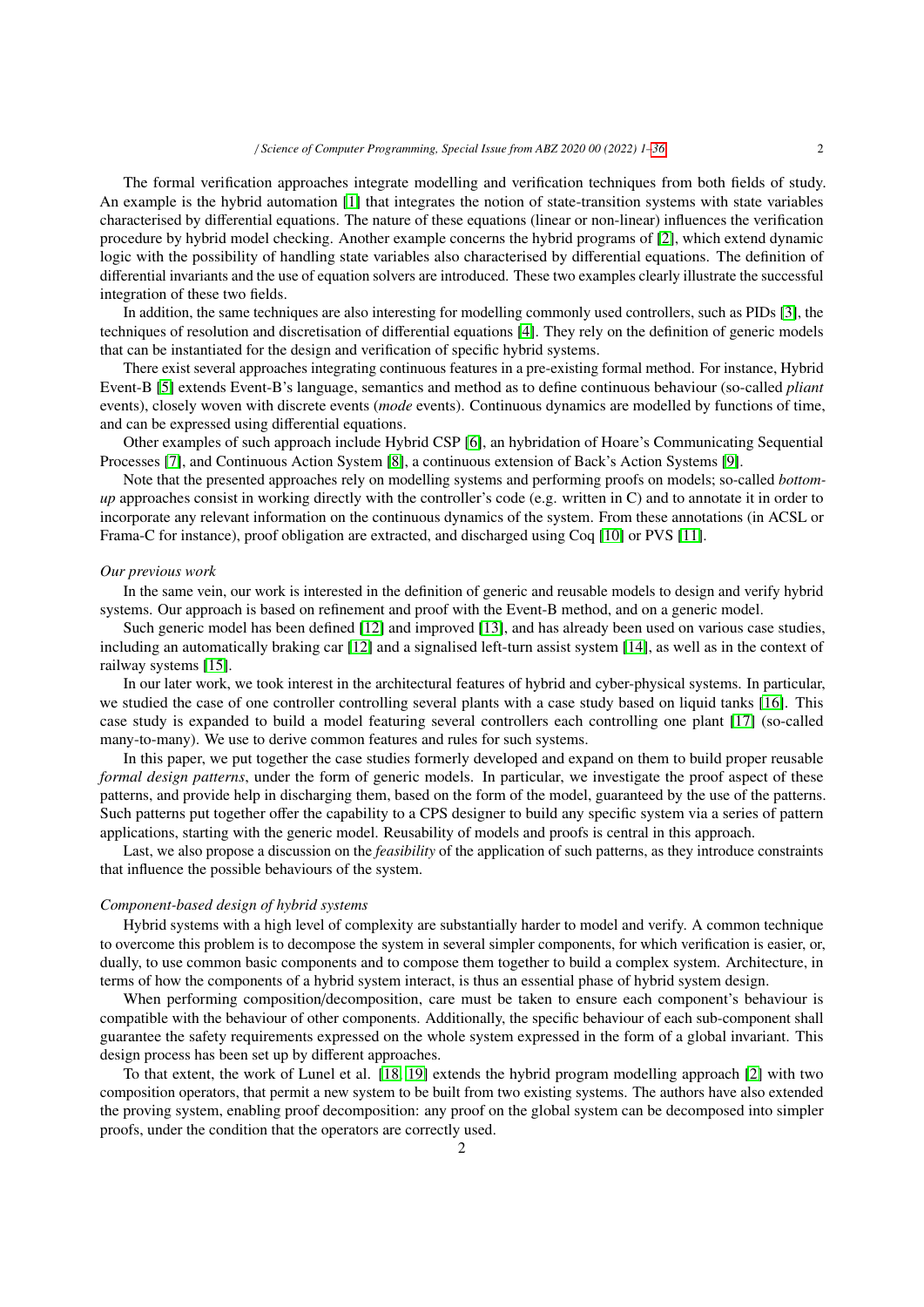## / *Science of Computer Programming, Special Issue from ABZ 2020 00 (2022) 1–36* 3

More generally, refinement operations are the support of system composition and decomposition steps. It allows to focus on a system at an abstract level and refine to a more complex system with the same properties, effectively balancing the verification effort. This technique is commonly used in approaches such as Event-B and CSP, are thus made available in their hybrid extensions (Hybrid Event-B [20, 21] and Hybrid CSP [22]). Hybrid CSP is successfully used in the development of the Chinese lunar lander [23] and in the verification of level 3 of the Chinese Train Control System (CTCS-3) [24].

In the same vein, differential refinement logic  $[25]$  also enables differential dynamic logic  $(d\mathcal{L})$  to refine a system and decompose it, in order to ease the proving process and improve the re-usability of its components. It introduces the notion of differential invariants to prove the correctness of this refinement. This approach has been applied to model hybrid systems like car control system [26], train control system [27], flight collision avoidance system [28] and mobile robots and surgical robots [29].

Banach extended the Event-B modelling language to Hybrid Event-B [20, 21] by other constructs that enable the modelling of hybrid systems. In particular, it proposes the possibility of defining a whole system based on the modelling of several components, specified and interacting through their *interfaces* connecting the components with one another. The defined approach provides with a number of assumptions and requirements, under the form of proof obligations, to establish the correctness of the system. The defined model leads to a set of proof obligations that ought to be discharged. Several applications have been reported in [30, 31].

#### *Contribution of this paper*

In this paper, our objective is to show how our Event-B based generic model for hybrid systems design can be used to define generic hybrid systems patterns defining different architectures of such systems. We specify three Event-B based models for three architectural patterns addressing different types of control:

- control of a single plant, where one controller handles one plant;
- centralised control of multiple plants, where one controller handles several plants;
- distributed control of multiple plants, where several controllers each handle one plant and satisfy global properties.

All these patterns ensure safety properties through the guarantee of the defined invariants. Throughout this article we will use the same case study, and show how the different architectural patterns are instantiated to obtain a concrete model associated with this case study.

#### *Organisation of this paper*

Our paper is structured as follows. Section 2 recalls the basics of the Event-B modelling language. Section 3 presents the mathematical extensions, in the form of formal theories, of the Event-B modelling language to integrate both discrete and continuous modelling in the same setting. It also includes the basic concepts of the hybrid systems generic model we defined. Section 4 describes a case study, which is used throughout this article for modelling different classes of controllers using the three architectural patterns sketched above. The next sections are devoted to the presentation of these architectural patterns. Sections 5, 6 and 7 present the *single-to-single*, *single-to-many* and *many-to-many* architectural patterns respectively. Each pattern description outlines the Event-B formal development, the corresponding proofs and its application to the proposed case study. Finally, Section 8 concludes the paper and outlines some possible future work.

#### 2. Event-B and its Extension Using Theories

Event-B [32] is a state-based modelling language primarily established on set theory and first order logic. It enables the *correct-by-construction* approach to the design of a complex and large system.

A set of events allows for state changes<sup>2</sup> (see Table 1). For each model, a set of proof obligations (see Tables 2a and 2b) is generated automatically. Event-B is equipped with powerful proof systems, tactics, including a set of proof rules for formal reasoning. The system model consists of an abstract model that leads to the final concrete model, where each refinement introduces additional features and required safety properties that adopt different design decision.

<sup>&</sup>lt;sup>2</sup>Notation. The superscripts  $^A$  and  $^C$  denote abstract and concrete features.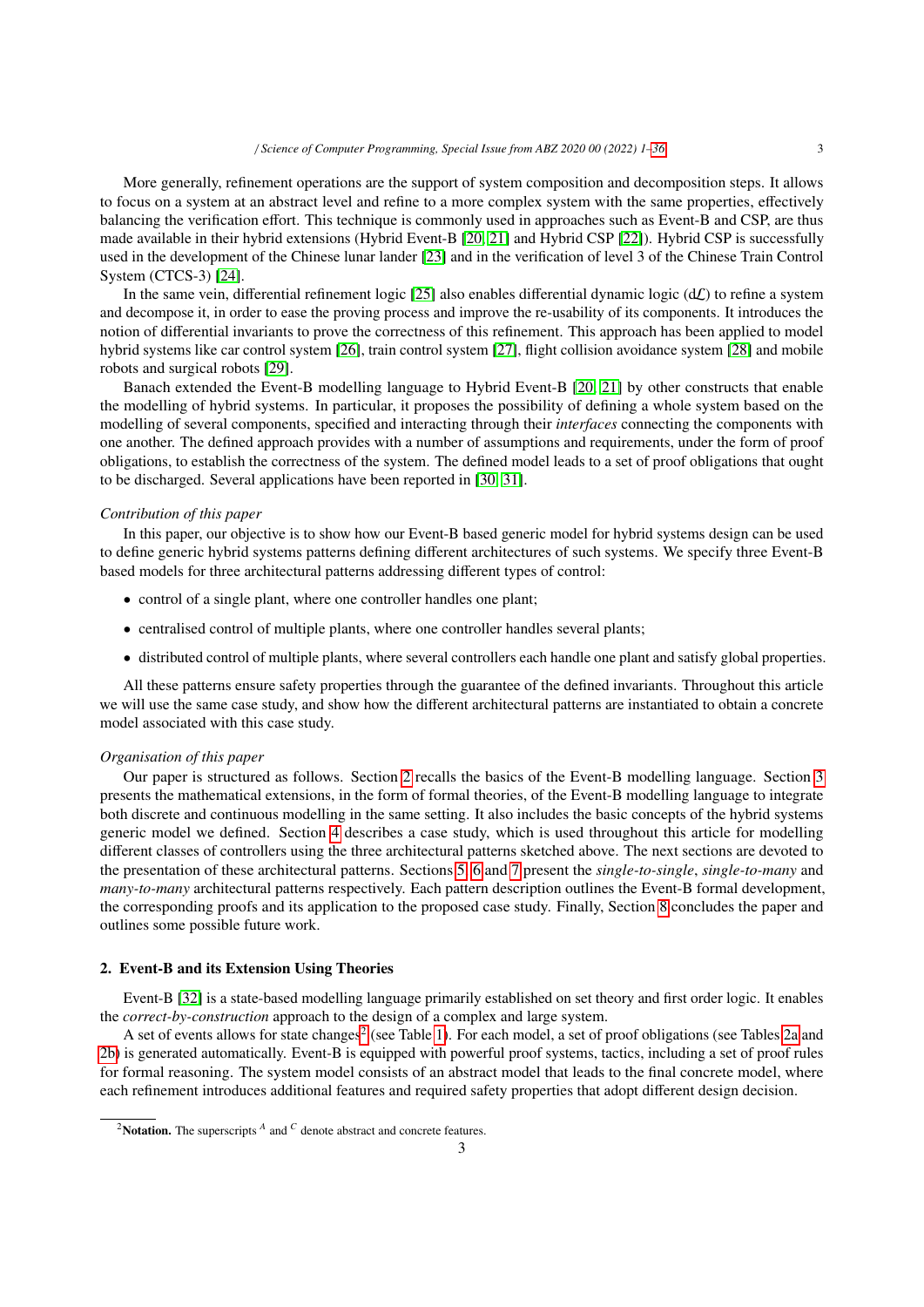| <b>Context</b>            | <b>Machine</b>                         | <b>Refinement</b>                                                                  |
|---------------------------|----------------------------------------|------------------------------------------------------------------------------------|
| <b>CONTEXT Ctx</b>        | <b>MACHINE</b> $M^A$                   | <b>MACHINE</b> $M^C$                                                               |
| <b>SETS</b> s             | <b>SEES Ctx</b>                        | <b>REFINES</b> $M^A$                                                               |
| <b>CONSTANTS</b> c        | <b>VARIABLES</b> $x^A$                 | <b>VARIABLES</b> $x^C$                                                             |
| <b>AXIOMS A</b>           | <b>INVARIANTS</b> $I^A(x^A)$           | <b>INVARIANTS</b> $J(x^A, x^C) \wedge I^C(x^C)$                                    |
| <b>THEOREMS</b> $T_{ctr}$ | <b>THEOREMS</b> $T_{mch}(x^A)$         | $\cdots$                                                                           |
| <b>END</b>                | <b>VARIANT</b> $V(x^A)$                | <b>EVENTS</b>                                                                      |
|                           | <b>EVENTS</b>                          | <b>EVENT</b> $evt^C$                                                               |
|                           | <b>EVENT</b> $evt^A$                   | <b>REFINES</b> $evt^A$                                                             |
|                           | ANY $\alpha^A$                         | ANY $\alpha^C$                                                                     |
|                           | WHERE $G^A(x^A, \alpha^A)$             | WHERE $G^C(x^C, \alpha^C)$                                                         |
|                           | <b>THEN</b>                            | <b>WITH</b>                                                                        |
|                           | $x^A$ : $BAP^A(\alpha^A, x^A, x^{A'})$ | $x^{A\prime}, \alpha^A: W(\alpha^A, \alpha^C, x^A, x^{A\prime}, x^C, x^{C\prime})$ |
|                           | <b>END</b>                             | <b>THEN</b>                                                                        |
|                           |                                        | $x^C$ : $BAP^C(\alpha^C, x^C, x^{C'})$                                             |
|                           |                                        | <b>END</b>                                                                         |
|                           |                                        |                                                                                    |
| (a)                       | (b)                                    | $\mathcal{C}$ )                                                                    |

Table 1: Model structure

*Context (Table 1.a).* Context is a modelling component for describing the static properties of a system. It includes the definitions, axioms and theorems needed to describe the required concepts using elementary components such as *Carrier sets s*, *constants c*, *axioms A* and *theorems Tctx*.

*Machines (Table 1.b).* Machine is another modelling component to describe model behaviour as a transition system using core elementary components such as *variables*  $x$ , *invariants*  $I(x)$ , *theorems*  $T_{mch}(x)$ , *variants*  $V(x)$  and *events evt*. Each event is guarded with predicate and is used to update state variables using Before-After Predicates (*BAP*) relating current  $(x)$  and next  $(x')$  values of state variables. It defines a guarded transition.

| $(1)$ Theorems                                                                                          | $A \Rightarrow T_{ctr}$                                                                                                                                                                                                                                                                                                                                                                                                                                  | $(5)$ Event<br>Simulation                                                               | $A \wedge I^A(x^A) \wedge J(x^A, x^C)$<br>$\wedge G^C(x^C, \alpha^C)$                                                                                                                                                                                                                                                                                                                                                                                                                                                                                                         |
|---------------------------------------------------------------------------------------------------------|----------------------------------------------------------------------------------------------------------------------------------------------------------------------------------------------------------------------------------------------------------------------------------------------------------------------------------------------------------------------------------------------------------------------------------------------------------|-----------------------------------------------------------------------------------------|-------------------------------------------------------------------------------------------------------------------------------------------------------------------------------------------------------------------------------------------------------------------------------------------------------------------------------------------------------------------------------------------------------------------------------------------------------------------------------------------------------------------------------------------------------------------------------|
| (2) Invariant<br>preservation<br>(INV)<br>$(3)$ Event<br>feasibility (FIS)<br>$(4)$ Variant<br>progress | $A \wedge I^A(x^A) \Rightarrow T_{mac}(x^A)$<br>$A \wedge I_A(x^A) \wedge G_A(x^A, \alpha^A)$<br>$\wedge BAP^A(x^A, \alpha^A, x^{A'})$<br>$\Rightarrow I^A(x^{A'})$<br>$A \wedge I_A(x^A) \wedge G^A(x^A, \alpha^A)$<br>$\Rightarrow \exists x^{A'} \cdot BAP^A(x^A, \alpha^A, x^{A'})$<br>$A \wedge I^A(x^A) \wedge G^A(x^A, \alpha^A)$<br>$\wedge BAP^A(x^A, \alpha^A, x^{A'})$<br>$\Rightarrow V(x^{A'}) < V(x^{A})$<br>(a) Machine Proof obligations | (SIM)<br>$(6)$ Guard<br>Strengthening<br>(GS)<br>(7) Invariant<br>preservation<br>(INV) | $\wedge W(\alpha^A, \alpha^C, x^A, x^{A\prime}, x^C, x^{C\prime})$<br>$\wedge BAP^C(x^C, \alpha^C, x^{C'})$<br>$\Rightarrow BAP^A(x_A, \alpha^A, x^{A'})$<br>$\overline{A \wedge I^A(x^A)} \wedge J(x^A, x^C)$<br>$\wedge W(\alpha^A, \alpha^C, x^A, x^{A\prime}, x^C, x^{C\prime})$<br>$\wedge G^C(x^C, \alpha^C) \Rightarrow G_A(x^A, \alpha^A)$<br>$A \wedge I^A(x^A)$<br>$\wedge G^C(x^C, \alpha^C)$<br>$\wedge W(\alpha^A, \alpha^C, x^A, x^{A\prime}, x^C, x^{C\prime})$<br>$\wedge BAP^C(x^C, \alpha^C, x^{C'})$<br>$\wedge J(x^A, x^C) \Rightarrow J(x^{A'}, x^{C'})$ |
|                                                                                                         |                                                                                                                                                                                                                                                                                                                                                                                                                                                          |                                                                                         | (b) Refinement Proof obligations                                                                                                                                                                                                                                                                                                                                                                                                                                                                                                                                              |

Table 2: Proof Obligations

*Refinements (Table 1.c).* Refinement is a process of introducing different characteristics of systems related to functionality, safety and reachability at different abstraction levels. In particular, it decomposes the *machine*, a state-transition system, into a less abstract one, with more design decisions resolved (refined states and events) moving from an abstract level to a less abstract one (simulation relationship). A set of new gluing invariants  $J(x^A, x^C)$  relating to abstract and concrete variables always ensures the correctness of the system and the preservation of the prope concrete variables always ensures the correctness of the system and the preservation of the property.

*Proof Obligations (POs) and property verification.* Tables 2a and 2b show a set of proof obligations for the machine and its refined model. Note that these POs are generated automatically and guarantee Event-B model consistency, including refinements. In order to establish the correctness of the defined model, all the generated POs must be proven.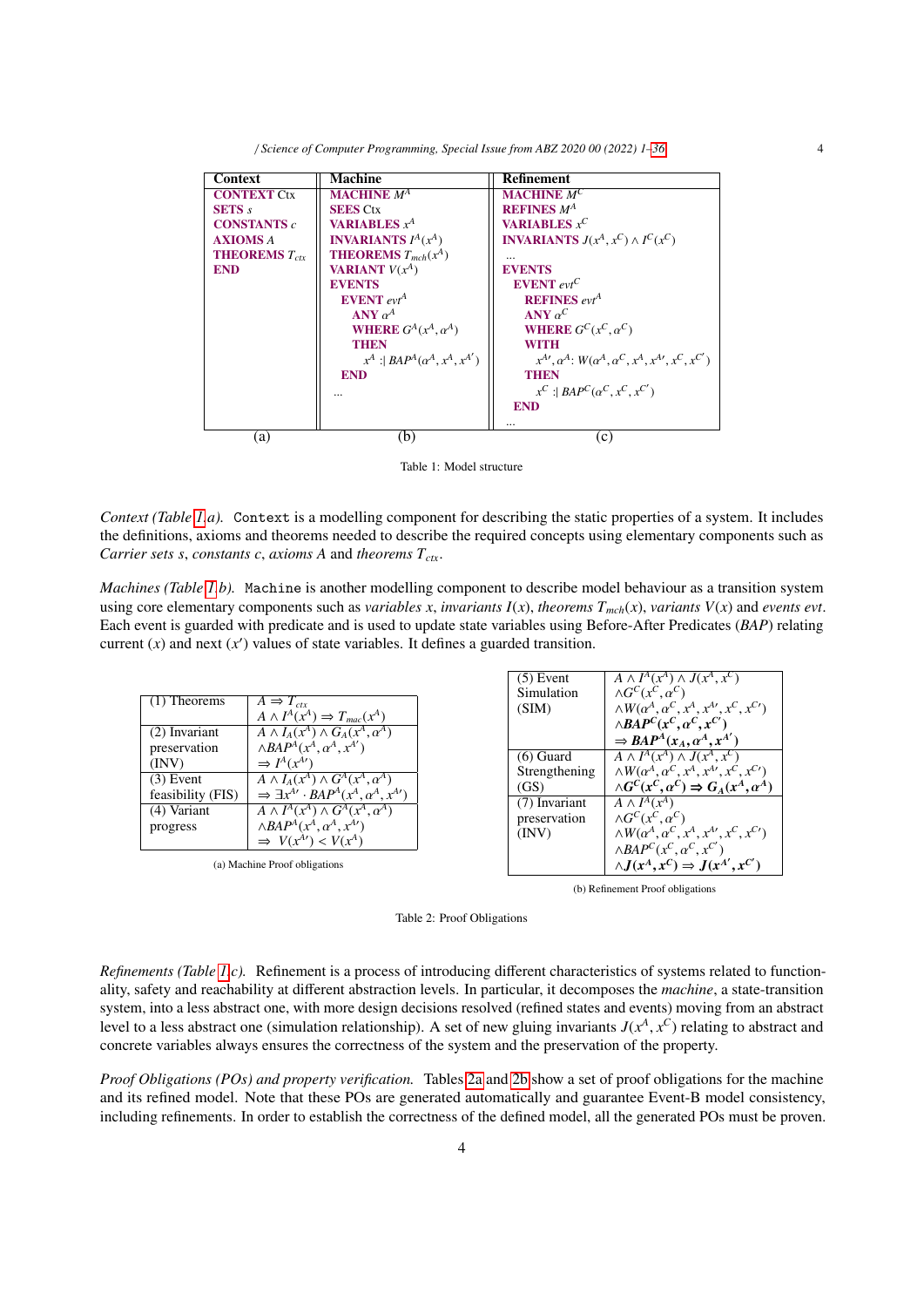*Rodin.* It is an Eclipse based IDE for Event-B project management, model edition, refinement and proof, automatic PO generation, model checking, model animation and code generation. It is equipped with standard provers, including support for external provers such as SMT solvers. A plug-in [33] is also available to support the development of mathematical theories.

More details on the Event-B method and Rodin are available in [32] and [34] respectively.

#### *2.1. Extensions with Mathematical Theories*

Event-B's expression language is based on first-order logic and set theory, which is mathematically low level. This particularity makes it very expressive, but higher-level constructs are often hard to express and poorly reusable.

```
THEORY Th
IMPORT Th1, ...
TYPE PARAMETERS E , F , . . .
DATATYPES
  Type1 (E, ...)
  constructors \text{cstr1}(p_1: T_1, \ldots), ...
OPERATORS
  Op1 <nature > (p_1: T_1, ...)w e l l−d e f i n e d n e s s WD(p1, ...)
     direct definition D_1AXIOMATIC DEFINITIONS
                                                      TYPES A_1, ...
                                                      OPERATORS
                                                       AOp2 <nature > (p_1: T_1, ...): T_rw e l l−d e f i n e d n e s s WD(p1, ...)
                                                      AXIOMS A_1, ...
                                                    THEOREMS T_1,
                                                   PROOF RULES
                                                       . . .
                                                   END
```
Listing 1: Elements of Event-B Theory Syntax

To address this issue, an extension has been proposed [35] to define a new type of component, the *theories*. The syntax for theories is detailed in Listing 1. A theory allows to define type-generic data-types with various constructors (DATATYPE clause), together with operators, either directly or axiomatically defined. Abstract types may also be defined, similarly to carrier sets in contexts. Types and operators defined in a theory can be used seemlessly in models.

Operators are associated to well-definedness (WD) conditions, that are predicates that characterise when the operator is correctly used (e.g.  $a/b$  is well-defined if and only if  $b \neq 0$ ). Upon using an operator with a WD condition in a model, a WD proof obligation is automatically generated.

Last, a theory can define a number of axioms and theorems, and even *proof rules* (specific rewriting and inference rules), that generally encode properties on the operators and types of the theory. These properties may be referenced during the proving process.

## 3. A Generic Event-B Model for Hybrid Systems

Although Event-B is adapted to the modelling of systems in general, it lacks several features to be able to model *hybrid* systems. Fortunately, Event-B's expression language is based on first-order logic and set theory, which permits to express required continuous features for modelling hybrid behaviour.

In this section, we present a framework for the formal design of hybrid system. This presentation is based on our previous work [13, 36], where we have defined a generic framework for formal hybrid system modelling in Event-B. This generic model defines the core modelling concepts for designing controller-plant loop hybrid systems. It formalises hybrid automata in Event-B, and brings to classical Event-B an implementation of Hybrid Event-B concepts [5].

Note that this section is a summary of these contributions, which are more detailed in the aforementioned publications.

We first introduce a set of continuous features, aimed at modelling continuous behaviour in Event-B models. Second, these features are used to define a generic model, formalising an abstract and generic model of controller-plant loop hybrid systems. The derivation of specific hybrid system models from this model is achieved by refinement.

Note that our intention with the framework is to build it on *core* Event-B, which means we do not change the semantics or the language of Event-B; we simply use *theories* to gather and factorise higher level constructs. Our approach can be seen as *low-level modelling*.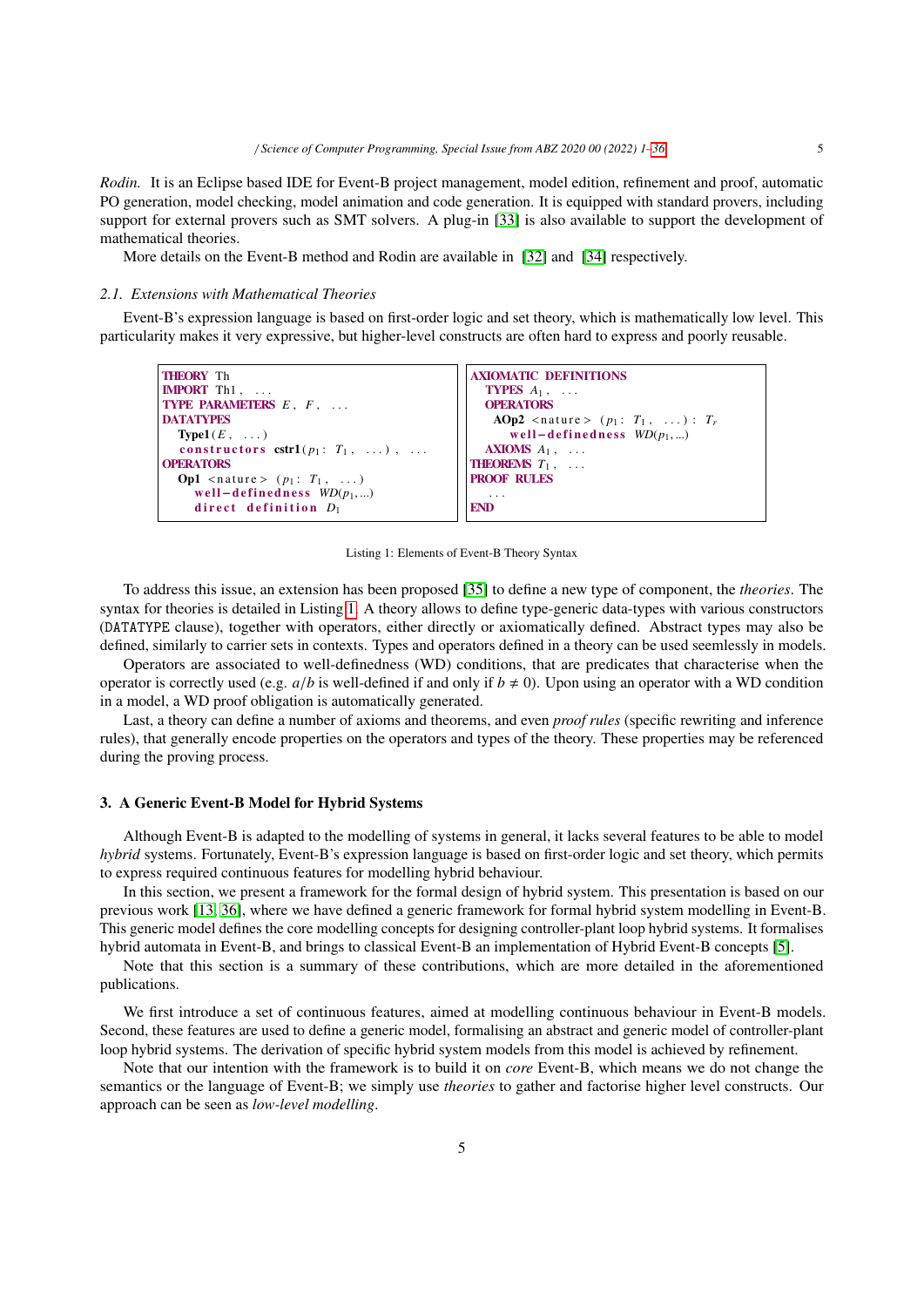#### *3.1. Theories for Event-B Mathematical Extensions for Hybrid Systems Modelling*

The nature of hybrid systems requires to handle continuous and discrete features at the same level during modelling and proof. The Event-B extension mechanism enables the definition of such features in a generic and reusable way. In particular, we have defined Event-B theories for handling reals, continuous functions, and differential equations as well as their associated properties. These theories have already been used in the development of several case studies [12, 14, 16]. The complete theories are available at <https://irit.fr/~Guillaume.Dupont/models.php>.

In the following, we present some of these theories, as our developments heavily rely on them.

Figure 2 present the general architecture for the defined theories, and how they are related to each other.

Theories are categorised as follow:



- *General Algebra*: a set of theories that define the basic structures of general algebra: monoids, groups, rings, etc.;
- *Reals*: two theories that define the real numbers set with its associated operators and properties, as well as intervals;
- *Functions*: theories that bring additional structure and properties to functions, and in particular continuity and derivability, as well as the overall concept of piecewise defined functions;
- *Di*ff*erential Equations*: a theory that defines the concept of differential equations as well as various useful related objects and properties to handle them;
- *Approximation*: a pair of theories that define the fundamental concepts needed to handle approximations, useful in the case of linearisation for example;
- *Domain Theories*: various theories for handling specific types of systems: cars, water tanks, robots, etc.

Figure 2: Theories Overall Architecture All of the above theories, except approximation, have been set up in the study developed in this paper. Regarding domain theories, we have defined the relevant theories related to the description of the shape of specific liquid tanks.

The next section shows an extract of the theories allowing to model differential equations. Only the relevant concepts necessary to understand this paper are introduced.

*3.1.1. Overview of Relevant Hybrid Modelling Features.*

```
THEORY
  TYPE PARAMETERS E ,F
  DATA TYPES
    DE(F)CONSTRUCTORS
       ode( fun: <math>\mathbb{P}(\mathbb{R} \times F \times F)</math>, initial: <math>F</math>, initialArg: <math>\mathbb{R}</math>)OPERATORS
     solutionOf \text{predicate} (D_R: \mathbb{P}(\mathbb{R}), \eta: \mathbb{R}^+ \to F, \text{eq}: \mathbf{DE}(F))<br>Solvable predicate (D_R: \mathbb{P}(\mathbb{R}) \text{ eq}: \mathbf{DE}(F))Solvable predicate (D_R: \mathbb{P}(\mathbb{R}), eq: \mathbb{D}E(F))direct definition
       \exists x \cdot x \in (\mathbb{R}^+ \to F) \land solutionOf(D<sub>R</sub>, x, eq)
        . . .
AXIOMS
  CauchyLipschitz:
       \forall \mathcal{E}, D, D_F \cdot \mathcal{E} \in \mathbf{DE}(F) \land \dots \Rightarrow Solvable(D, \mathcal{E})
    . . .
END
```
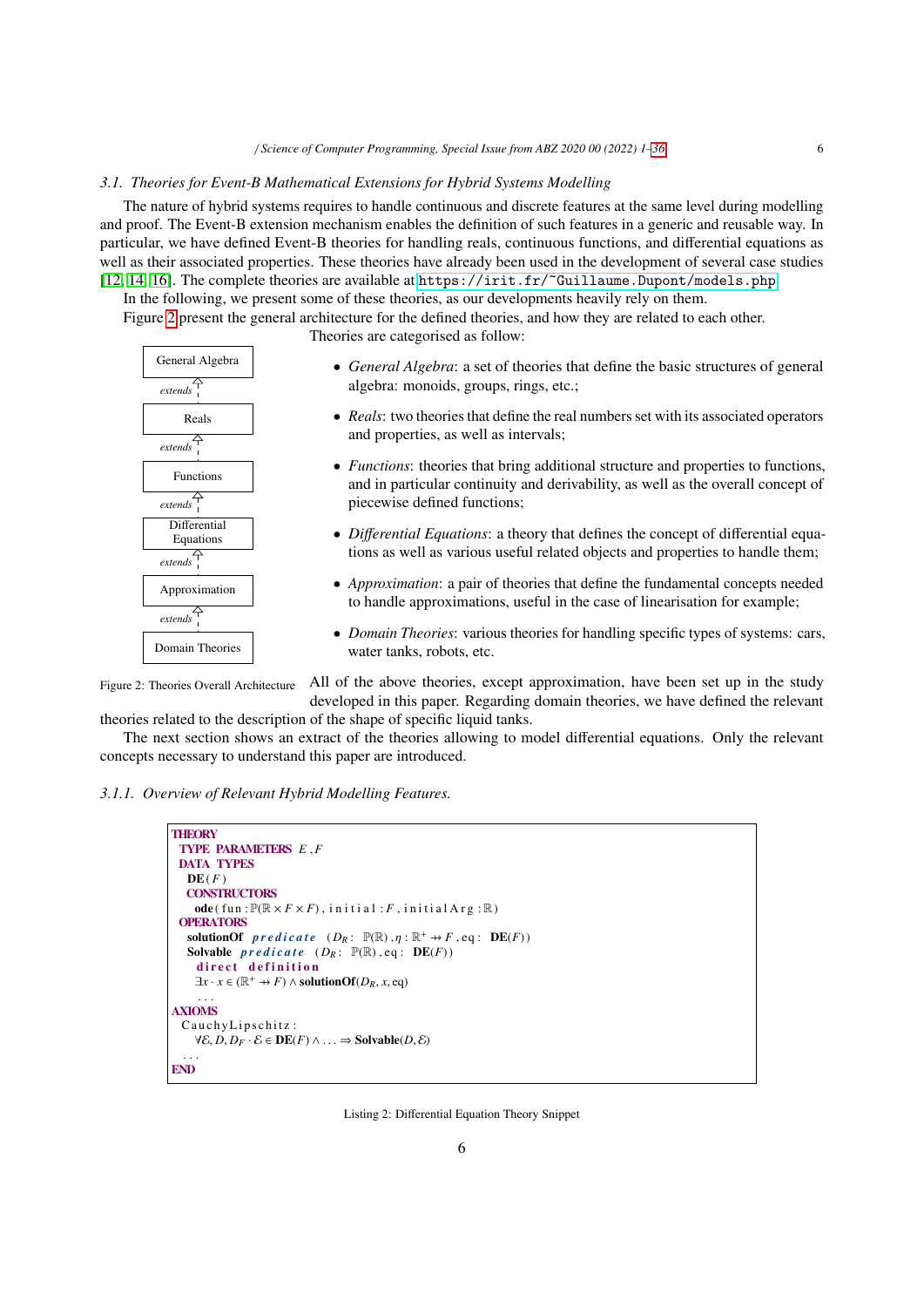Modelling hybrid systems requires the introduction of multiple specific features which are defined below.

- **DE**(S) type for differential equations for which solutions are valued in set S;
- **ode**( $f$ ,  $\eta$ <sub>0</sub>,  $t$ <sub>0</sub>) represents the *Ordinary Differential Equation* (ODE)  $\dot{\eta}(t) = f(\eta(t), t)$  with initial condition  $\eta(t_0) =$  $\eta_0$  (note that we could define other constructors for other types of dynamics);
- solutionOf(*D*,  $\eta$ , *E*) is the predicate stating that function  $\eta$  is a solution of equation *E* on subset *D*;
- Solvable(*D*,  $E$ ,  $H$ ) is the predicate stating that equation  $E$  has a solution defined on subset *D* so that the solution satisfies the constraint *H*;
- An encoding of the *Cauchy-Lipschitz theorem*, that allows to demonstrate the solvability of a given equation under some specific conditions;

These features have been encoded in a theory from which we show a snippet in Listing 2 (the theory accumulates more than 150 operators and 350 properties).

Other, more specialised expressions and predicates are defined (*FlowEquation*, *FlowODE*) in additional theories. Note that all these definitions use *algebraic datatypes* together with axioms, theorems and proof rules.

## *3.1.2. System State Modelling*

Modelling hybrid systems requires the definition of state variables to characterise both discrete and continuous concepts associated with a system. The definition of the continuous state variables is time dependent.

*Time.* A notion of time is needed to define continuous behaviour. We thus introduce dense time  $t \in \mathbb{R}^+$ , modelled as a continuously evolving variable.

*System state.* The state of the system is represented by variables. Because of its hybrid nature, we need two types of variables in order to represent its discrete and continuous aspects:

- discrete variables  $x_s \in STATES$ , that represent the controller's state (or *mode automaton*). They evolve in a point-wise manner, through instantaneous changes.
- continuous variables  $x_p \in \mathbb{R}^+ \to S$ , that represent the plant's physical quantities, and evolve continuously. They are modelled as functions of time, valued in *S* .

#### *3.1.3. State Variables Assignment*

Continuous variables are essentially functions of time and are at least defined on [0, *<sup>t</sup>*[ (where *<sup>t</sup>* is the current time). Updating such variables thus requires to 1) make the time progress from *t* to  $t' > t$ , and 2) append to the already existing function a new piece corresponding to its extended behaviour (on  $[t, t']$ ) while ensuring its "nas existing function a new piece corresponding to its extended behaviour (on [*t*, *t'*]) while ensuring its "past" (i.e. whatever<br>happened during [0, *t*]) remains unchanged happened during [0, *<sup>t</sup>*[) remains unchanged.

Similarly to the classic Event-B's before-after predicate (*BAP*), we define a *continuous before-after predicate* (*CBAP*) operator, denoted : $|_{t \to t'}$ , as follows:

$$
x_p :_{t \to t'} \mathcal{P}(x_s, x_p, x'_p) \& H \equiv [0, t] \lhd x'_p = [0, t] \lhd x_p \tag{PP}
$$

$$
\wedge \mathcal{P}(x_s, [t, t'] \lhd x_p, [t, t'] \lhd x'_p) \tag{PR}
$$

$$
\wedge \forall t^* \in [t, t'], x_p'(t^*) \in H \tag{L1}
$$

We use the notation  $CBAP(x_s, x_p, x_p')$  as an abbreviation for  $PP(x_p, x_p') \wedge PR(x_s, x_p, x_p') \wedge LI(x_p, x_p')$ . The operator<br>sists of 3 parts: past preservation and coherence at assignment point (*PP*) before-after predicate on the added consists of 3 parts: past preservation and coherence at assignment point (*PP*), before-after predicate on the added section (*PR*), and local invariant preservation (*LI*). The discrete state variables  $x_s$  do not change in the interval [*t*, *t'*] but<br>the predicate  $\varphi$  may use them for control purposes the predicate  $P$  may use them for control purposes.

Note that this operator is well-defined if and only if  $t' > t$ , as otherwise the interval  $[t, t']$  would not be well-defined.<br>From the above definition, shortcuts can be introduced for readability purposes: From the above definition, shortcuts can be introduced for readability purposes: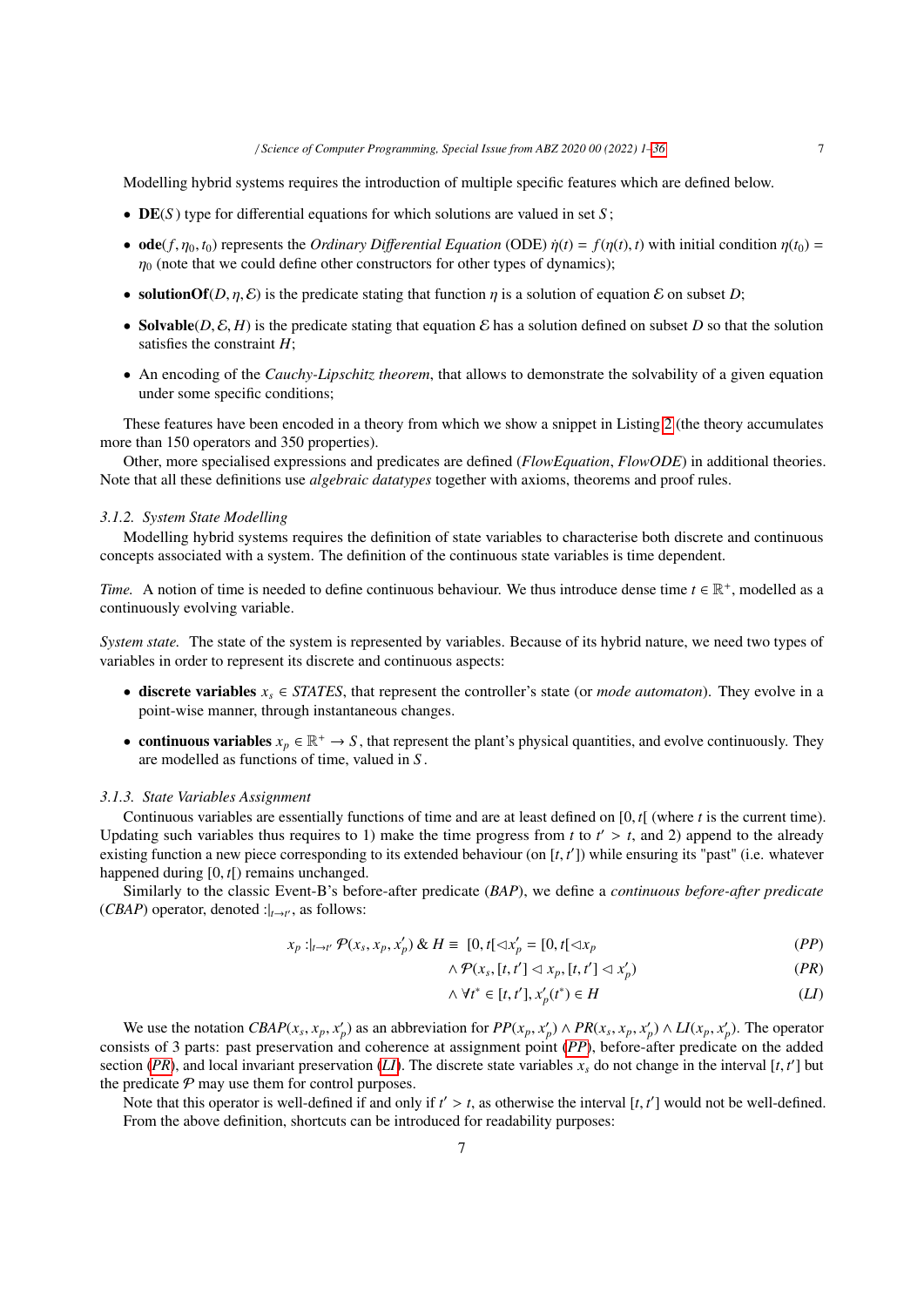- Continuous assignment:  $x :=_{t \to t'} f \& H \equiv x : \big|_{t \to t'} x' = f \& H$
- Continuous evolution along a solvable differential equation E ∈ DE(*S* ): *x* :∼*t*→*<sup>t</sup>* ′ E & *H*  $\equiv x :_{t \to t'} \text{ solutionOf}([t, t'], x', \mathcal{E}) \& H$

Note that, similarly to Event-B's BAP assignment operator, the CBAP operator is designed to be fundamentally nondeterministic and with as few constraints as possible, so that it can be used efficiently and conveniently in conjunction with refinement.

Intuitively, non-determinism in the system's behaviour enables to delay some design decisions: we can describe the dynamics of an abstract model using high-level constraints (e.g. *"dynamics shall be expressed as the decreasing solutions of a solvable di*ff*erential equation"*), and then provide actual concrete dynamics in a later refinement, making sure they verify these constraints (e.g. *"dynamics are given by*  $\dot{x}_p = -1$ ").

In practice, this permits the use of event parameters in models (that can be later refined with concrete values using witnesses), and also allows us to use powerful existence theorems, that may not be conclusive with regard to solution uniqueness (e.g. Peano-Lindelöf theorem).

In addition, and contrary to other approaches (e.g. Hybrid Event-B and Hybrid Programs), no assumptions are made about the nature of the dynamics used in the CBAP. This enables the user to propose any kind of behaviours, including rich constructs or even unconventional edge-cases, without having to modify the method in any way, and only by defining/integrating the appropriate theories. However, proof must still be performed, which may be difficult in the case of particularly complex dynamics and depending on the theories defining these dynamics.

## *3.2. A Generic Event-B Model for Hybrid Systems*



Figure 4: Hybrid System Global Architecture

Many hybrid systems behaviour and structure follow the pattern of Figure 4, called *controller-plant loop* configuration. In this setting, a hybrid system consists of a discrete controller (*Ctrl*) controlling a plant (*Plant*) characterised by continuous behaviour. The controller senses data issued from the plant, and may influence the plant behaviour through of actuators (e.g. motors, pumps, etc.). The controller may also retrieve commands from a user or another controller, and the plant itself is subject to environmental conditions, for instance wind, temperature, etc.

Following this pattern, inline with the definitions of Sections 3.1.1 and 3.1.2, we propose a generic Event-B model of hybrid systems. This model is at the core of our work: other development patterns (such as the architectural patterns presented in this paper) are formalised as refinements of this generic model.

| <b>VARIABLES</b> $t$ , $x_s$ , $x_p$<br><b>INVARIANTS</b> |
|-----------------------------------------------------------|
| inv $1: t \in \mathbb{R}^+$                               |
| $inv2: x_s \in STATES$                                    |
| $inv3: x_p \in \mathbb{R}^+ \rightarrow S$                |
| $inv4: [0, t] \subseteq dom(x_p)$                         |
|                                                           |

Listing 3: Generic Time, Discrete and Continuous States

*Model state.* The generic model deals with three variables. *x<sup>s</sup>* represents the controller's discrete state (associated to *Ctrl* in the diagram) that belongs to the *STATES* set consisting of the states of the system's mode automaton.

 $x_p$  is the system's continuous state (corresponding to the *Plant*'s state). It is a function of time (inv3) valued in the (continuous) *state space S* , usually  $\mathbb{R}^n$ . It represents the physical quantities that are sensed and/or controlled. Last, we recall that variable *t* models the physical, dense time.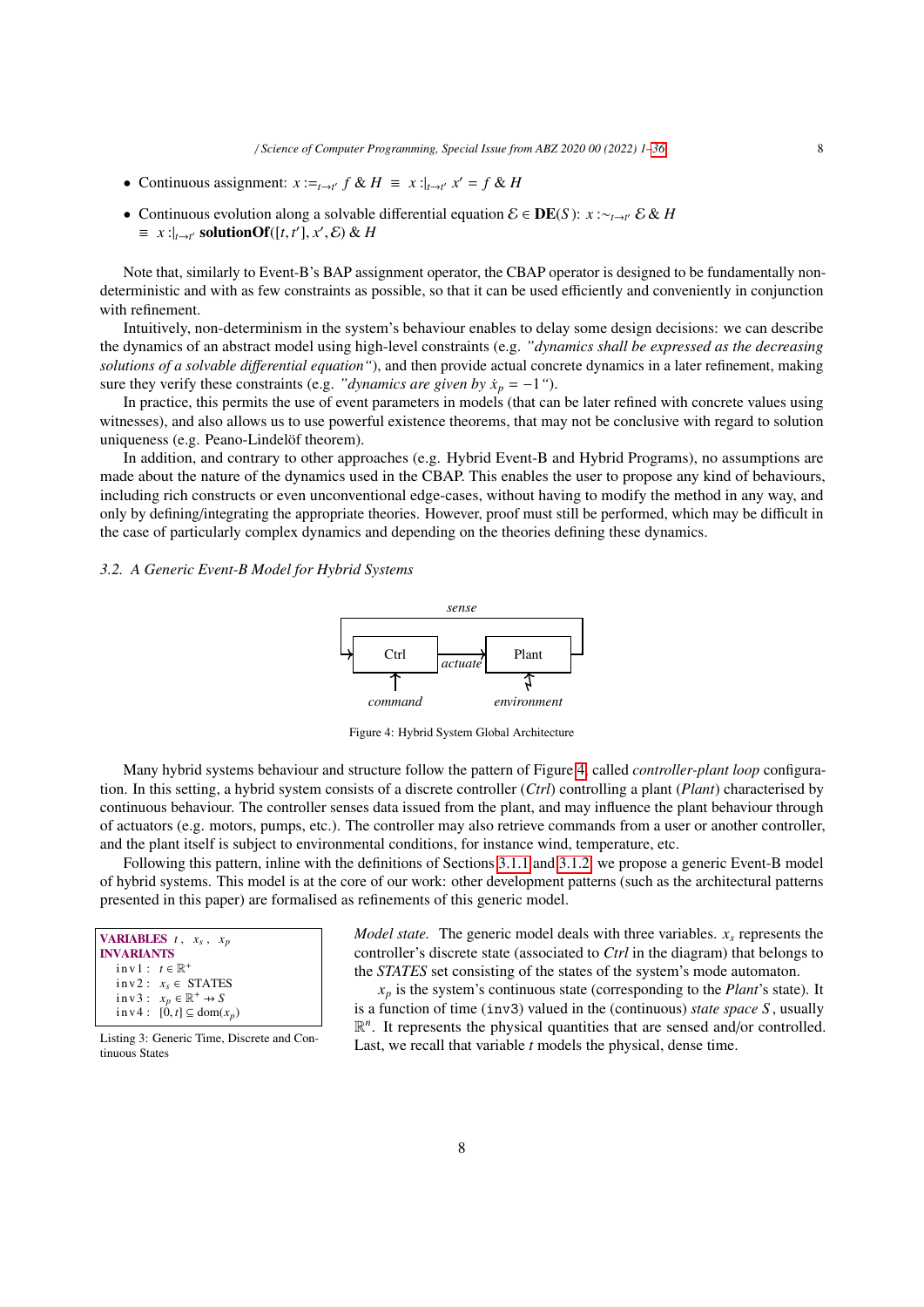*Model behaviour.* The defined model follows the control-command principle depicted in Figure 4. Two categories of events are defined. Discrete events are instantaneous, in the sense that time does not progress while they are being triggered. They are associated with changes in the state of the mode automaton either internal (*Transition* event) or induced by the sensing of the plant's state (*Sense* event). Continuous events, on the contrary, are associated to the passing of time. They describe the Plant's behaviour, either following environmental changes (*behave* event) or caused by actuation (*actuate* event). Note that all these generic events will be refined later for developing particular hybrid systems.

## *3.3. Discrete Events*

|                                    | <b>Sense</b>                                                              |
|------------------------------------|---------------------------------------------------------------------------|
| <b>Transition</b>                  | $ANY \, s, p$                                                             |
| $ANY$ s                            | <b>WHERE</b>                                                              |
| <b>WHFRE</b>                       | $grd1: s \in \mathbb{P}1(STATES)$                                         |
| $grd1: s \in \mathbb{P}1$ (STATES) | $\text{grd2}: p \in \mathbb{P}(\text{STATES} \times \mathbb{R} \times S)$ |
| <b>THEN</b>                        | $\text{grd}3: (x_s \mapsto t \mapsto x_p(t)) \in p$                       |
| $act1: x_s : \in s$                | <b>THEN</b>                                                               |
| <b>END</b>                         | $act1: x_s : \in s$                                                       |
|                                    | <b>END</b>                                                                |

Listing 4: Generic Transition and Sense Events

*Transition.* Transition events (corresponding to *command* arrow and the *Ctrl* box of Figure 4) model internal changes in the controller. They represent user commands, internal timers or non-deterministic choices that occur in the discrete part of the system (mode automata). It updates the state of the automaton (act1 of Transition on Listing 4).

*Sense.* Sensing events (corresponding to *sense* arrow of Figure 4) model changes in the controller induced by the reading of the plant's state, generally obtained from sensors. As they are fired according to the plant's state and to the mode automaton's state, they are guarded by a predicate over  $x_p(t)$  and  $x_s$  (grd3 of Sense on Listing 4). The purpose is to change state  $x<sub>s</sub>$  of the mode automaton (action  $act1$ ).

## *3.4. Continuous Events*

|                                                       | Actuate                                         |
|-------------------------------------------------------|-------------------------------------------------|
|                                                       | ANY eq. s, $H$ , $t'$                           |
| <b>Behave</b>                                         | <b>WHERE</b>                                    |
| $ANY$ eq. t'                                          | $grd1: eq \in DE(S)$                            |
| <b>WHERE</b>                                          | $\text{grd2}:$ Solvable([t, t'], eq, H)         |
| $grd1: eq \in DE(S)$                                  | $grd3: s \subseteq STATES$                      |
| $\text{grd2}:$ <b>Solvable</b> ([t, t'], eq, $\top$ ) | $grd4: x_s \in s$                               |
| <b>THEN</b>                                           | $grd5: H \subseteq S$                           |
| $\text{act} 1: t, x_p : \sim_{t \to t'} eq \& \top$   | $\text{grd}6: x_p(t) \in H$                     |
| <b>END</b>                                            | <b>THEN</b>                                     |
|                                                       | $\text{act1}: t, x_p : \sim_{t \to t'} eq \& H$ |
|                                                       | <b>END</b>                                      |

Listing 5: Generic Behave and Actuation Events

*Behave.* Behave events (corresponding to the *environment* arrow of Figure 4) represent changes in the plant due to the environment: rain, wind, etc. They are encoded as shown on the left-hand side of Listing 5.

These events enforce, in action act1, the dynamics of the plant to comply with a differential equation under solvability condition (gdr2) but without any condition on the state of the mode automaton.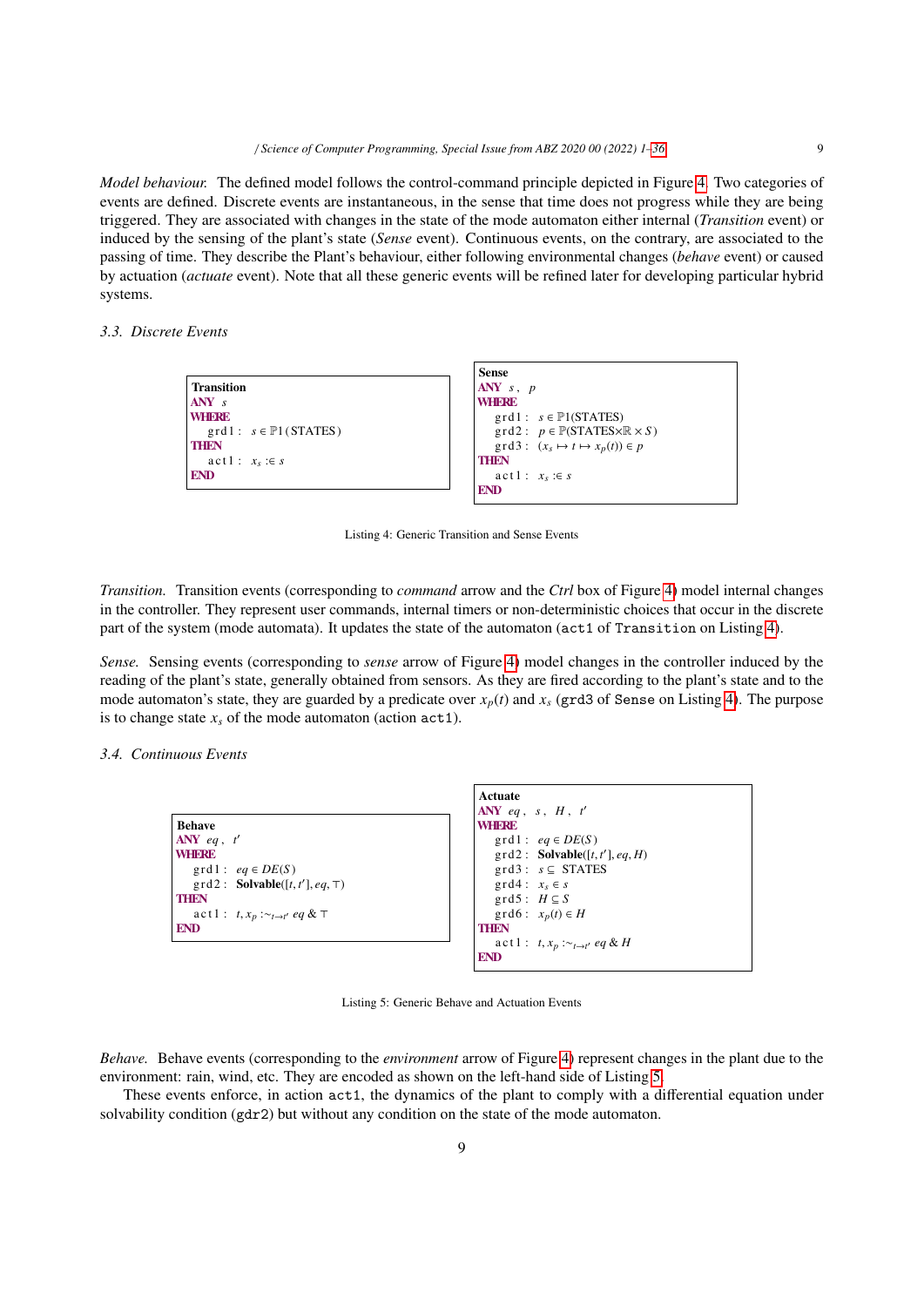*Actuate.* Actuation events (corresponding to the *actuate* arrow of Figure 4) model changes in the plant induced by the controller (generally performed by actuators). They are encoded as on the right-hand side of Listing 5.

These events enforce, in action act1, the dynamics of the plant to comply with a differential equation under solvability condition (gdr2) and a constraint *H* on the plant evolution domain (gdr5 and gdr6). Moreover, unlike for *Behave*, since *Actuate* results from a change in the controller, it is guarded by a predicate on the mode automaton (gdr4).

As mentioned above, both *Behave* and *Actuate* are continuous events. They rely on the continuous evolution operators defined in Section 3.1.3. Both events enforce plant behaviour by setting up a corresponding differential equation. Because these events are based on the CBAP operator :|*t*→*<sup>t</sup>* ′ (and its derivatives), they are associated to a *feasibility* proof obligation, that ensures there exists  $(t', x'_p)$  such that  $x_p :_{t \to t'} \mathcal{P}(x_s, x_p, x'_p)$  & H holds. Establishing feasibility of a particular predicate in a refinement is completely tied to the nature of the predicate. When using differential equations, solvability needs to be asserted (by virtue of guard gdr2) using specific theorems such as the Cauchy-Lipschitz theorem, or any other property associated to the considered differential equation.

#### *3.5. Semantics*

The semantics of hybrid models we use is close to the one of Hybrid Event-B [5], hybrid programs in [2] or continuous action systems [8, 37].

In classical Event-B semantics, each model is associated with a discrete state-transition system, in which transitions are the fired machine events and states consist of the machine's variables. A system is hence characterised by a set of admissible traces i.e. a set of fired events that abide by the system's invariants.

In our approach, discrete events are timeless, while continuous ones are associated to the passing of time. In order to properly handle the modelling of continuous behaviour, the semantics of Event-B is enhanced to handle modelling of continuous phenomena which are, in nature, different from discrete behaviour. We have identified two categories of events: discrete (instantaneous) events, which use discrete assignment operators such as :| and := and continuous (not instantaneous) events that span over some duration and use continuous assignment operators, namely : $|_{t\to t'}$  and :=<sub>*t*→*t'*</sub>. Note that, if several (continuous or discrete) event guards are enabled, these enabled events are fired non-deterministically.

A model is then defined as follows. After initialisation, continuous events (*Behave* and *Actuate* events) execute continuously unless a discrete, instantaneous event is enabled (either a *Sense* or a *Transition* event). In this case, discrete events are preemptive, meaning they are executed before the control is handed over to continuous events. This protocol ensures that when the conditions (events' guards) are met, the controller is able to trigger control actions (*Sense* or *Transition*) that may or may not change the continuous behaviour of the plant (through triggering an *Actuate* event). Unlike *Actuate*, the *Behave* event neither requires a control action to be triggered nor any plant evolution constraint *H*. Sensing actions using the *Sense* event will re-establish the correct plant behaviour via the control loop in order to further trigger an *Actuate* event.

Note that the proposed semantics is the one proposed by R. Banach for Hybrid Event-B [5, 21], where discrete events correspond to *mode* events, while continuous events correspond to *pliant* events.

In our approach, we have formalised the features of Hybrid Event-B within Event-B, in order to offer an operational framework relying on the Rodin platform – which is missing for Hybrid Event-B. Proceeding in this way, we can use Rodin to model hybrid systems with both discrete and continuous behaviours, including support for model development and proofs.

*Time-triggered vs. event-triggered.* The semantics we proposed is so-called *event-triggered*: discrete phenomena are considered timeless events, that may occur at any time and interrupt continuous phenomena. This kind of semantics is relatively abstract and simplifies a number of problems, and in particular *zero-crossing*.

Formally, zero-crossing is when a controller "misses" events, i.e. when the continuous variable *crosses* a domain (guard, evolution domain) without the controller detecting it. With event-triggered semantics, we can always assume that the controller notices the continuous variable crossing the domain *at the exact time point it does so*.

Comparatively, time-triggered semantics is less abstract: it requires that the controller is always able to detect variable crossing at the very latest when it occurs (and ideally before). Time-triggered semantics is harder to prove but easier to implement. In practice, one may derive a concrete time-triggered model from an abstract event-triggered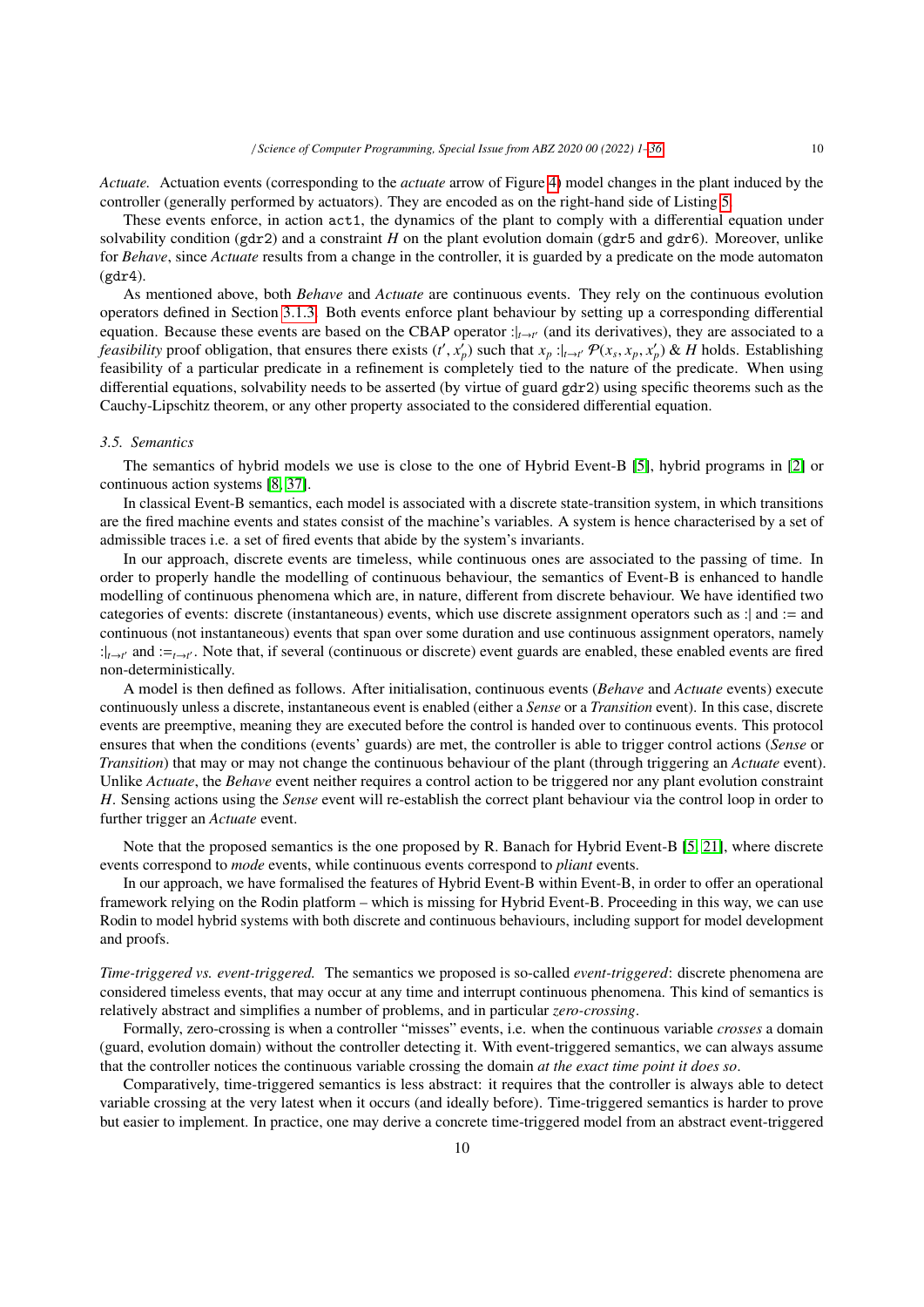one (with a refinement step, for instance), as to benefit from the easier proof with event-triggered semantics while approaching a level of abstraction closer to implementation.

*Zeno behaviour.* The duration of continuous events may be arbitrarily small, and even infinitely small, so that two discrete events are infinitely close. This may lead to a situation known as Zeno paradox, where an infinite number of discrete events is triggered in a finite amount of time.

## *3.6. The Generic Model in Rodin*

The generic model is the entry point for the method. Specific hybrid system models are obtained by refining it, providing the various witnesses issued from event parameters and substituted variables. In itself, this model generates 13 proof obligations that are easily discharged. Among them there is an important obligation stating that if equation *e* is solvable then  $x : \sim_{t \to t'} e$  is feasible.

This approach has been successfully applied to various case studies. [12, 14] show a class of systems with one controller and one plant while [16] demonstrates the possible use of the method for a system with one controller and several plants.

Models for the generic approach, including the above-mentioned case studies can be found at [https://www.irit.](https://www.irit.fr/~Guillaume.Dupont/models.php) [fr/~Guillaume.Dupont/models.php](https://www.irit.fr/~Guillaume.Dupont/models.php).

## 4. A Case Study

To demonstrate how the various architectural patterns we propose are applied to model specific hybrid systems, we have chosen a case study that is classically exemplified in control theory literature. The objective of the case study is to control the volume of liquid in one or more tanks. In particular, the defined control must keep the volume level between given minimum and maximum levels. We identified the following cases based on the defined patterns.

- *Mono control* system where one tank is controlled by a unique controller;
- *Centralised control* where multiple tanks are controlled by a single controller;
- *Distributed control* where a set of communicating controllers, each of which controls one tank, that contribute to the control of the cumulative volumes of each tank.

In the next two sections, we first describe the case study and highlight two safety requirements. Then, a domain theory axiomatising the general characteristics and properties of tanks is presented. This theory provides relevant properties used in further developments.

## *4.1. Description of the Case Study*

Figure 7 depicts an abstract representation of the case study we use throughout this paper.



The system consists of tank(s) containing a volume of liquid, of arbitrary shape and architecture (abstracted). It is connected to a generic controller, that is able to actuate pumps (an input and an output pump) to fill or empty the tank(s). The connected controller can also sense the volume in the tank(s).

The goal of the system is to maintain the volume of liquid inside the tank(s) between too given constants *Vlow* and *Vhigh* (SAF1), and also to ensure that the flow in the tank is bounded by a constant  $\Delta V_{max}$ , in order to avoid turmoil (SAF2). Formally

$$
\forall t, V_{low} \le V(t) \le V_{high} \land |\dot{V}(t)| \le \Delta V_{max}
$$

Figure 7: Abstract Tank Model Last, we suppose that activating the input pump will fill up the tank(s), and activating the output pump will empty it. Also, when no pump is active, the volume in the tank does not vary. Apart from that, there is no additional hypothesis on the system at this level of description.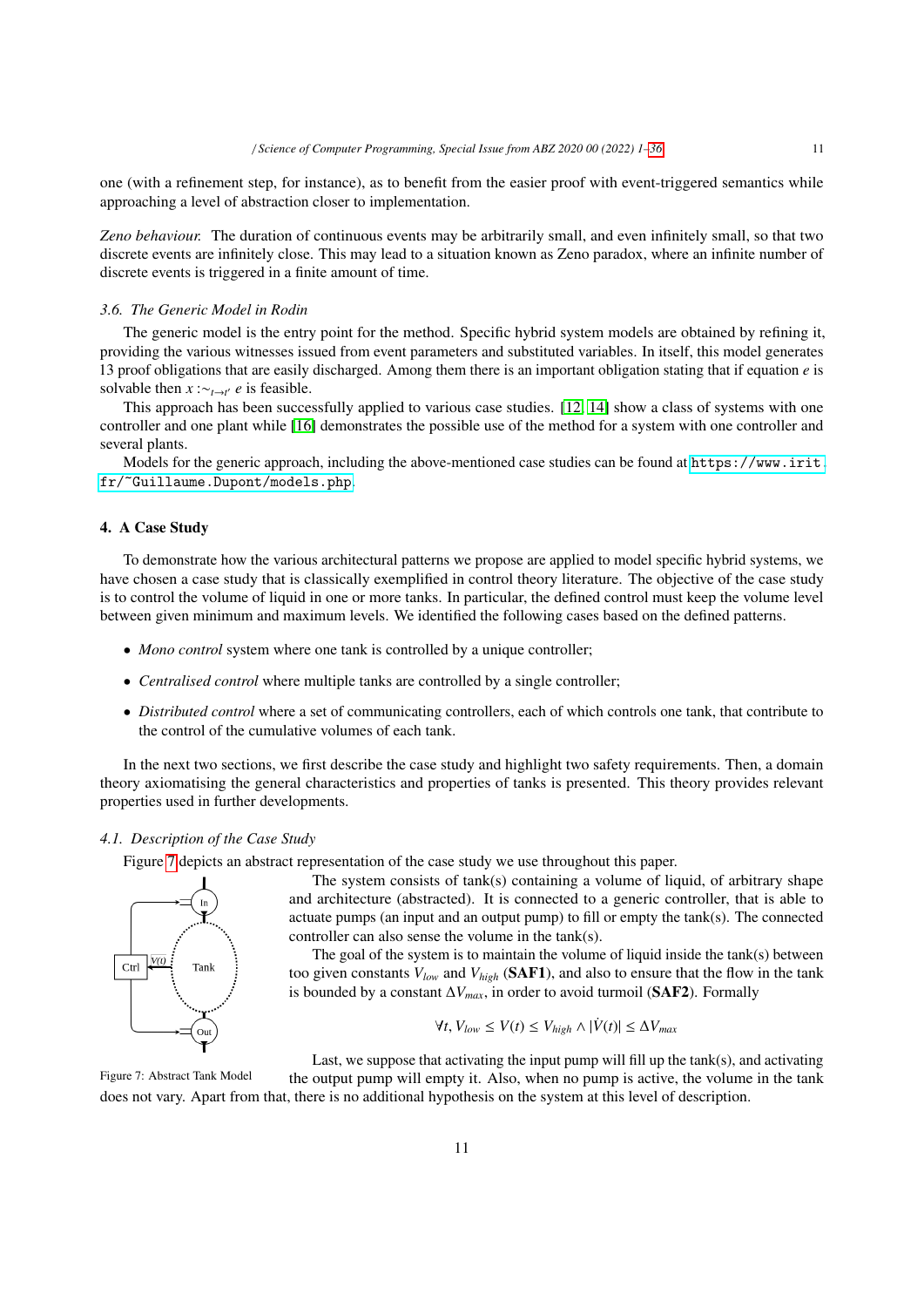#### *4.2. A Theory of Water Tanks*

Water tanks are associated with a number of specific phenomena and properties: pumps physical modelling, specific differential equations, etc. These features have been formalised in a *domain specific theory* of water tanks.

The theory is split in two parts: a theory for *valves* and a theory for *flows*. Extracts for both these theories are given in Listing 6. They define a number of operators used in the model when instantiating the patterns, as well as several theorems and axioms, used during the proving process.



Listing 6: Valves and Flow Domain Theories

*Valves.* The theory first defines the Status datatype as an enumeration specifying whether a valve is open (*ValveOpen*) or closed (*ValveClosed*). Secondly, the theory defines the InOutValve product type, which includes the status of two valves (an input and an output one). This type is associated with a single constructor, *InOut*, which allows both statuses to be set.

These types are associated with convenient valve opening and closing operators (*closeIn*, *openOut*, etc.). The theory also provides a way to associate a real number with the status of the valve, *ValveClosed* being associated with 0 and *ValveOpen* with 1. Finally, the theory defines the set of possible valve combination, *InOutPossible*.

*Flow.* This second theory is based on the previous one and on the differential equation theory. It defines several operators to characterise the various features of any tank. In particular, it proposes an enumeration datatype for the possible tank states TankState (see Section 5.2.1). It also makes accessible various operators to handle the generic concept of *flow*.

The predicate *isFlow* is defined, that is true for a domain  $D \subseteq \mathbb{R}$ , a state  $s \in$  **TankState**, a function  $\Phi \in \mathbb{R} \to \mathbb{R}$ with  $D \subseteq \text{dom}(\Phi)$  and two bounds  $Q_{min}$  and  $Q_{max}$  (in R) if and only if  $\Phi$  *behaves according* to *s* on *D*, and is bounded by  $Q_{min}$  and  $Q_{max}$ .

In this context, *behaving according to s* typically means that Φ is decreasing on *D* if state *s* is *Emptying*, constant if state is *Stable* and so on.

This predicate is adapted to be used on differential equation (*isFlowEq*), to check that the solutions of given equation are adequate with regard to the given state. This operator is further specialised to ODE, since the ODE's function's sign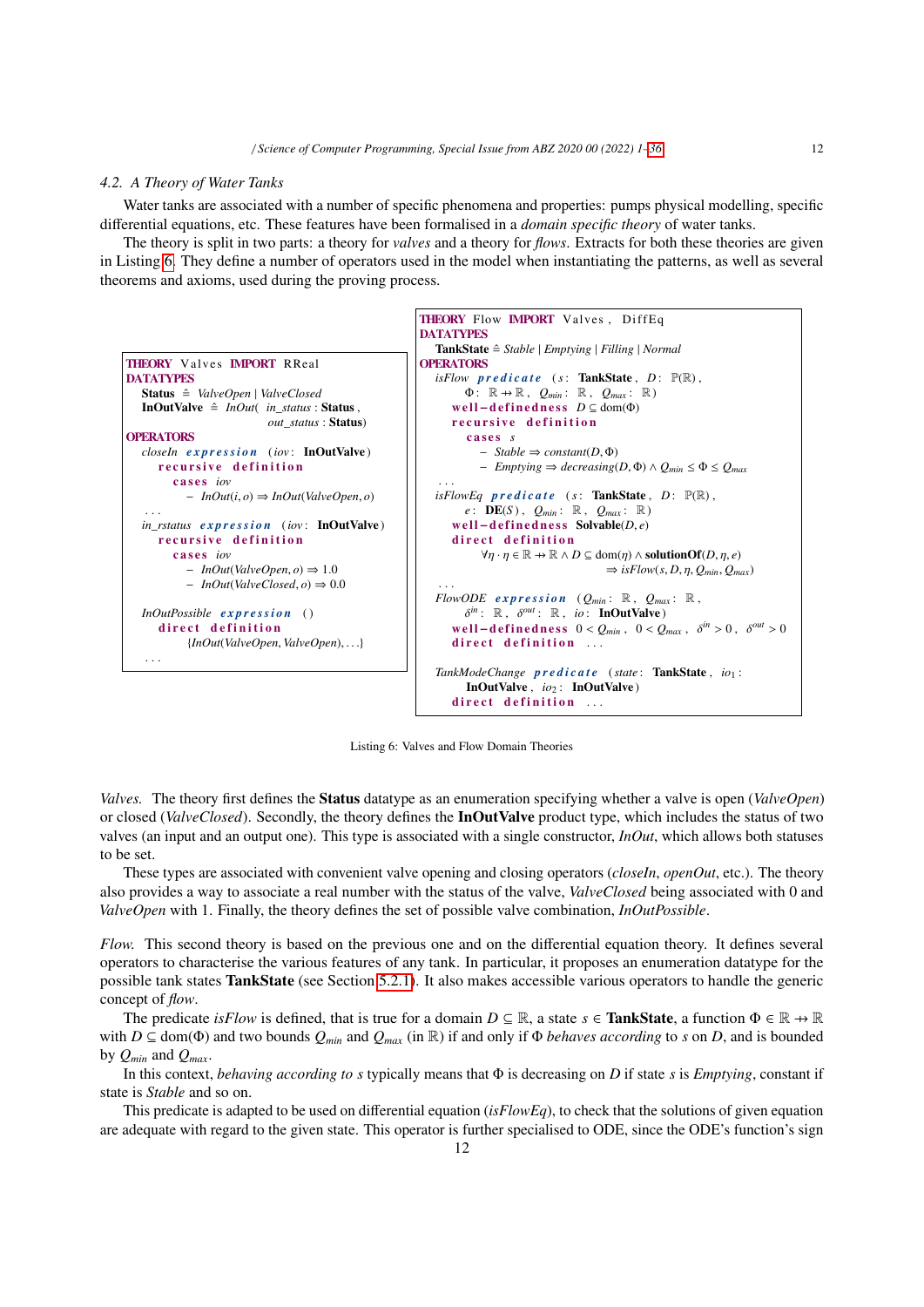gives the monotonicity of the solution. Additionally, the theory gives a simple ODE for modelling the flow of a tank (*FlowODE*, corresponding to the one presented in Section 6.3). It also proposes an ODE for a tank with no flow, used for initialisation. In addition, the *TankModeChange* predicate is defined for the particular case of two tanks. It links a global state (*state*) representing a global view of the two tanks to the local states of each tank (*io*<sup>1</sup> and *io*2). It is studied more thoroughly in Section 6.3.1.

Finally, we define various theorems aimed at handling the defined operators, especially the ODEs and their solvability.

The following sections address this case study, under different hypotheses, and most importantly using different architectures, to illustrate the formalised architectural patterns we propose in this paper.

#### 5. Single-to-Single Architectural Pattern

The single to single architectural pattern is the basic one. It represents the case of one controller for one plant. This pattern represents the basic pattern from which all the others are derived by refinement.



Figure 9: Single-to-single Pattern Typical Scenario

#### *5.1. The S2S pattern*

The *single-to-single* (S2S for short) architectural pattern is depicted in Figure 9. It is the general structure of hybrid systems handled by the generic model, and consists of a single controller, controlling a single plant.

This pattern corresponds to refining and instantiating the generic model for a given hybrid system. It is not described in this section, as it has been detailed in Section 3. Next section shows how it is instantiated to model the case study of a single controller for a single tank.

#### *5.2. Application to Case Study – Abstract Tank Model*

The first step for addressing this case study is to model the abstraction of the system depicted in Figure 7. Formally, the abstract tank model is a refinement of the generic model.

#### *5.2.1. Preliminary Study*

*Plant description.* The controlled plant is an abstract tank containing a volume  $V(t) \ge 0$  of liquid. This tank is finite and can contain a maximum volume of  $V_{max} > 0$ . The plant is tied to two pumps, one input pump able to fill-up the tank (i.e. increase  $V(t)$ ) and another to empty it (i.e. decrease  $V(t)$ ). Note that the behaviour of  $V(t)$  is unspecified when both pumps are operating at the same time.

At this point, no hypothesis is made on the shape of the tank, and no hypothesis is made on the exact behaviour of the pumps, except that 1) when the input pump is open the volume increases, 2) when the output pump is open the volume decreases, and finally 3) when no pump is open the volume does not change.

Consequently, for this model, the differential equation describing the volume's behaviour is *unknown*, although it is constrained by the hypotheses on the pumps' behaviour.

Note that, for convenience, it is assumed that tank initially contains some arbitrary initial volume  $V_0$ , such that  $V_{low} \leq V_0 \leq V_{high}$ .

*Controller description.* The controller's task is to actuate the input and output pumps, in order to fill or empty the tank. Concretely, it operates in 4 modes, and switches from one to another when needed, to preserve safety. These modes are:

• *stable*, the volume does not change (i.e. *V* is a constant function). Provided *V* remains within the bounds, the controller can always switch to this mode;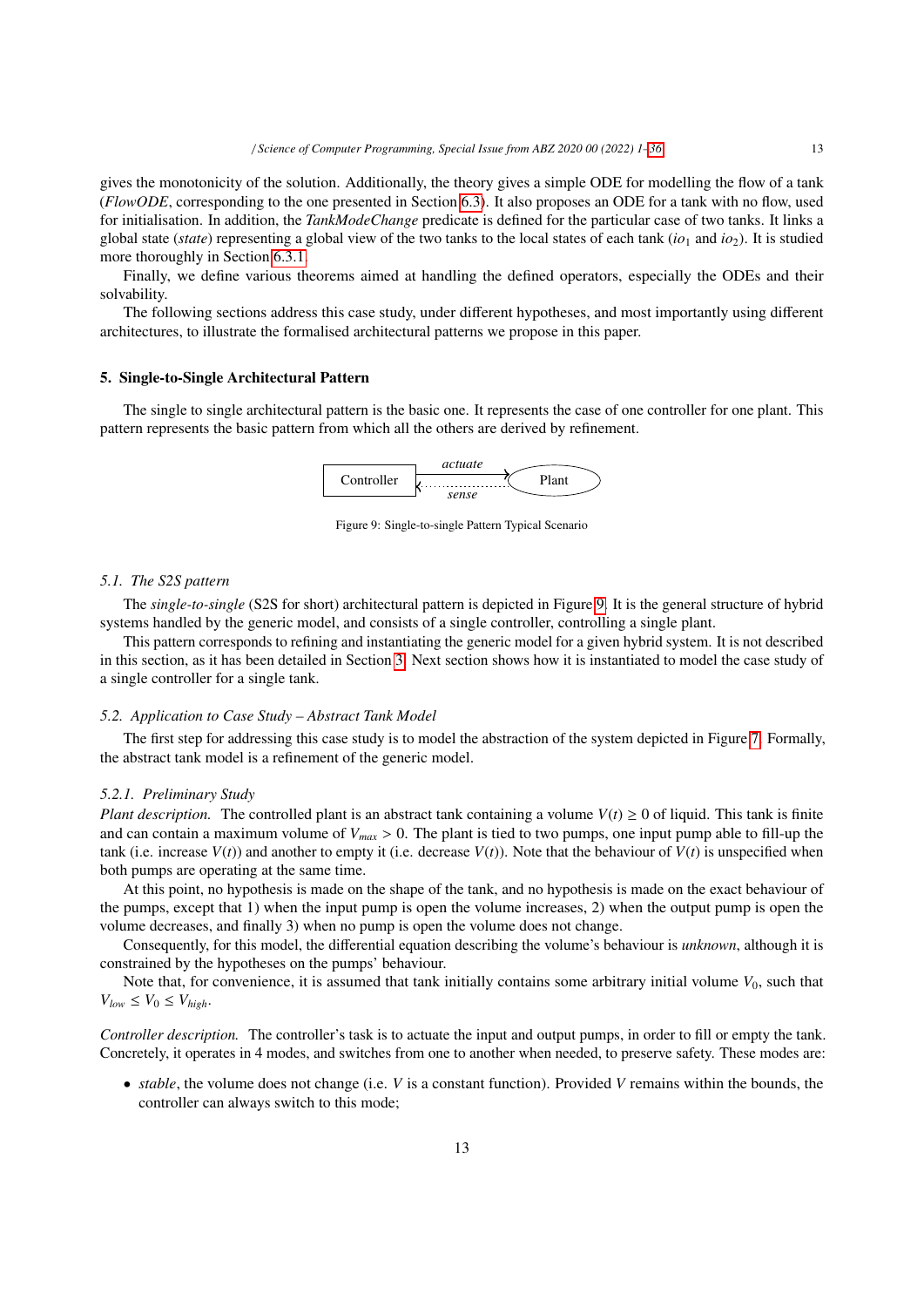- *emptying*, the volume is decreasing. The controller may switch to this mode if  $V > V_{low}$ , and it switches automatically to it when  $V = V_{high}$ ;
- *filling*, the volume is increasing. The controller may switch to this mode if  $V < V_{high}$ , and it switches automatically to it when  $V = V_{low}$ ;
- *normal*, the volume varies arbitrarily. The controller may switch to this mode if *V* is within the bounds. It is a default mode, where liquid is flowing freely.

These modes induce 4 transition events, allowing to visit each state, and 2 sensing events, that detect when the volume reaches a bound and puts the system in the corresponding correcting mode. Note that, when actuating the pump, the controller must make sure that the volume level does not change too rapidly, i.e. its derivative is bounded  $(\dot{V} \leq \Delta V_{max})$ .

*Requirements.* In summary, the system requirements are described as follows:

FUN1 the volume varies in the tank, it is decreasing in *emptying* mode, increasing in *filling* mode, constant in *stable* mode, and safely varying in *normal* mode;

ENV1 the volume is physically bounded by 0 and some constant  $V_{max}$ :  $\forall t \in \mathbb{R}^+, 0 \le V(t) \land V(t) \le V_{max}$ ;<br>SAE1 the volume must always remain within the set bounds  $V_{tot}$  and  $V_{tot}$ :  $\forall t \in \mathbb{R}^+$ ,  $V_{tot} \le V(t) \land V(t)$ 

SAF1 the volume must always remain within the set bounds,  $V_{low}$  and  $V_{high}$ :  $\forall t \in \mathbb{R}^+$ ,  $V_{low} \le V(t) \wedge V(t) \le V_{high}$ ;<br>SAF2 the variation of the volume  $(V(t))$  is always below the maximum allowed variation  $\Delta V$   $\cdot$   $\forall t \in$ SAF2 the variation of the volume ( $\dot{V}(t)$ ) is always below the maximum allowed variation  $\Delta V_{max}$ :  $\forall t \in \mathbb{R}^+, |\dot{V}(t)| \le \Delta V$ ∆*Vmax*.

## *5.2.2. Event-B Development*

The preliminary study for this system leads to the definition of an Event-B model. This first model (the *abstract tank*) is based on the generic model presented in Section 3.

```
CONTEXT AbstractTankCtx EXTENDS GenericCtx
CONSTANTS V_{max}, V_{low}, V_{high}, \Delta V_{max}, V_0AXIOMS
   axm1 : S = \mathbb{R}axm2 : partition(STATES, {Stable}, {Emptying}, {Filling}, {Normal})
   axm3−6 : Vmax, Vlow, Vhigh, ∆Vmax ∈ R
   axm7: 0 \leq V_{low} \leq V_{high} \leq V_{max}axm8 : ∆Vmax > 0
axm9−11 : V0 ∈ R ∧ Vlow ≤ V0 ∧ V0 ≤ Vhigh
END
```
#### Listing 7: Abstract Tank – Context

*Constants and axioms.* The system requires a number of properties to be written (in addition to the theories of valves and flows presented in Section 4.2), that are identified in an Event-B context, given in Listing 7. This context defines the required constants with associated properties ( $a$ xm3-11). We also define the system's state-space ( $\mathbb R$  in  $a$ xm1) as well as the controller modes (axm2), based on those defined in the tank theories (*flow* and *valves*).

*Machine header.* Listing 8 presents the machine's header and initialisation event. The header defines the variables of the system (mainly the continuous state *V*) with associated properties (inv1-2). inv3 is the gluing invariant of the system (a substitution) while inv4 encodes the environment property ENV1 of the requirements section. Finally, inv5 and inv6 model the safety requirement SAF1 and SAF2 respecitvely.

The system's initialisation is straightforward. The controller starts in *stable* mode, and the volume is set to the constant  $V_0$ , initial volume contained in the tank.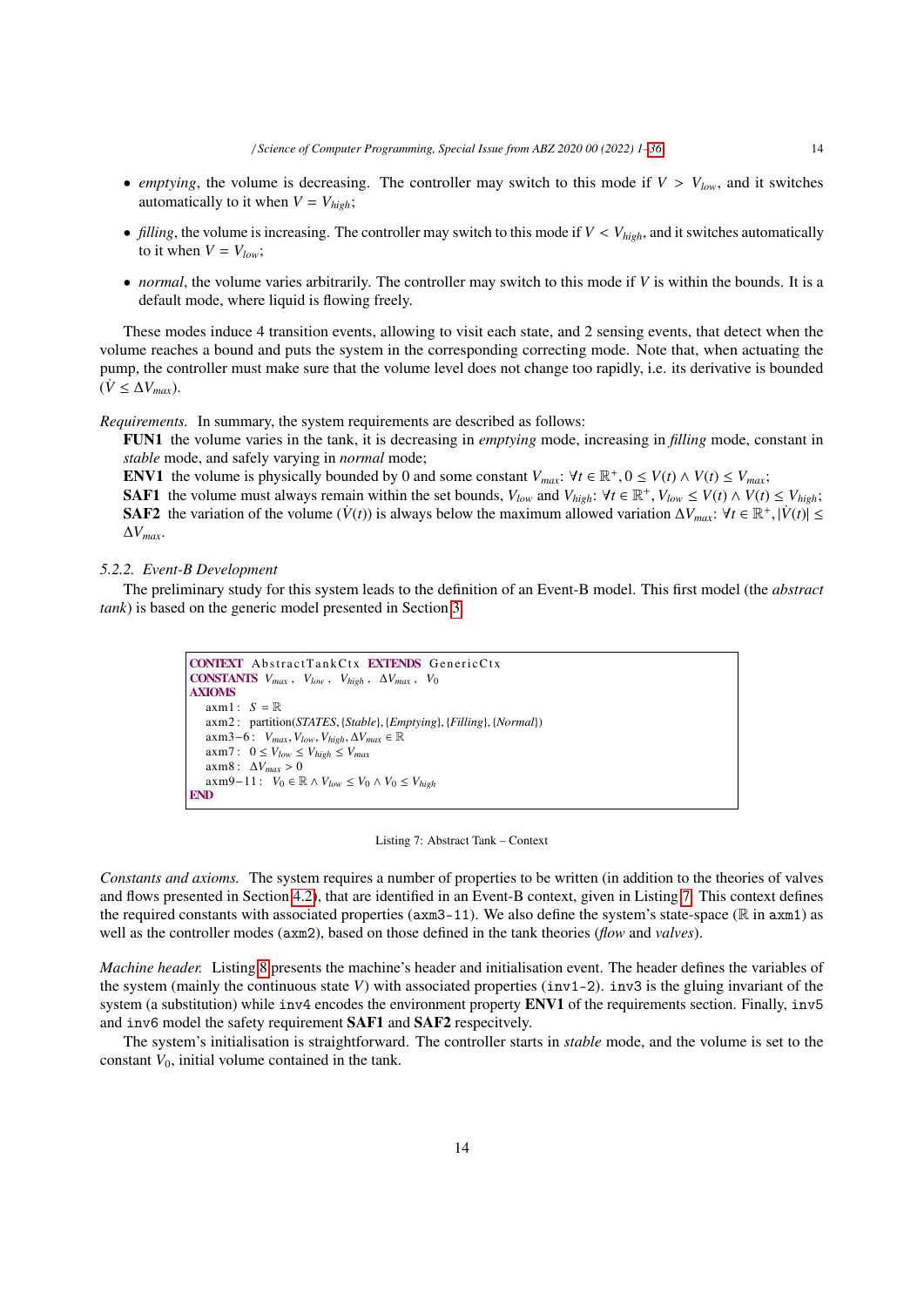MACHINE AbstractTank REFINES Generic SEES AbstractTankCtx **VARIABLES**  $t$ ,  $x_s$ ,  $V$ INVARIANTS  $inv1: V \in \mathbb{R} \rightarrow S$  $inv2$  :  $[0, t] \subseteq dom(V)$  $inv3: V = x_p$ in v 4 :  $\forall t^* \cdot t^* \in [0, t] \Rightarrow 0 \le V(t) \land V(t) \le V_{max}$ <br>in v 5 :  $\forall t^* \cdot t^* \in [0, t] \rightarrow V_t$ , <  $V(t^*) \land V(t^*) \le$  $\exists$  in v 6 :  $\forall t^* \cdot t^* \in [0, t] \Rightarrow V_{low} \leq V(t^*) \wedge V(t^*) \leq V_{high}$ <br>  $\exists$  in v 6 :  $\forall t^* \cdot t^* \in [0, t] \rightarrow |V(t^*)| \leq \Delta V$  $\text{if } V_0 : \forall t^* \cdot t^* \in [0, t] \Rightarrow |\dot{V}(t^*)| \leq \Delta V_{\text{max}}$ 

```
INITIALISATION
WITH
    x'_p: V' = x'_pTHEN
   \text{act 1}: t := 0\text{act } 2: x_s := \text{Stable}act3: V := \{0 \mapsto V_0\}END
```
Listing 8: Abstract Tank – Machine Header

```
ctrl_transition_normal REFINES Transition
WHERE
   \text{grd1}: V(t) < V_{high}\text{grad } 2: V_{low} < V(t)WITH
  s: s = {Normal}
THEN
    \text{act 1}: \quad x_s := \text{Normal}END
                                                                                ctrl sense too high REFINES Sense
                                                                                WHERE
                                                                                   \text{grd1}: V_{high} \leq V(t)WITH
                                                                                   s: s = {Emptying}
                                                                                    p: p = STATES \times \mathbb{R} \times \{V^* \mid V_{hight} \leq V^*\}THEN
                                                                                    \text{act 1}: x_s := \text{Emptying}END
```
Listing 9: Abstract Tank – Transition and Sensing

*Discrete events.* Listing 9 gives a transition and sensing events from the system. ctrl\_transition\_normal is a transition event that allows the controller to move to *normal* mode. It is guarded by a condition to preserve safety in this mode.

The sensing event ctrl\_sensing\_too\_high detects when the volume reaches *Vhigh* (see grd1), and causes the controller to move to *emptying* mode.

For both events, witnesses (for instantiation) are provided for *s* and *p*, reflecting their guards and target state.

*Continuous events.* Listing 10 presents the actuation of the system. It refines the abstract Actuate event and constrains it in order to ensure the system's invariant holds.

```
EVENT ctrl_actuate_pumps REFINES Actuate
ANY eq , s , t
′
WHERE
      grd0: t' \in \mathbb{R} \wedge t < t'<br>ord1: e_a \in \mathbf{DF}(S)\text{grd1}: \text{ } eq \in \text{DE}(S)\gcd{2}: \textbf{Solvable}([t, t'], eq, \{V * | V_{low} \leq V^* \land V^* \leq V_{high}\})\text{grd3}: \text{ is} \text{FlowEq}(s, [t, t'], eq, 0, V_{max})<br>\text{ord4}: s \in \text{STATES}grd4: s \in STATESgrd5: x<sub>s</sub> = s\int \text{grad } \theta: V_{low} \leq V(t) \wedge V(t) \leq V_{high}WITH
     x'_p: x'_p = V'H: H = \{V^* \mid V_{low} \leq V^* \wedge V^* \leq V_{high}\}THEN
      a c t 1 : V :∼t→t' eq & {V * | V<sub>low</sub> ≤ V<sup>*</sup> ∧ V<sup>*</sup> ≤ V<sub>high</sub>}
END
```
Listing 10: Abstract Tank – Actuation Event

For instantiation purposes, in the WITH clause, *x<sup>p</sup>* is substituted with *V* using the gluing invariant, and a concrete evolution domain *H* is given to enforce the volume *V* to remain within the given bounds  $V_{low}$  and  $V_{high}$ . At this level,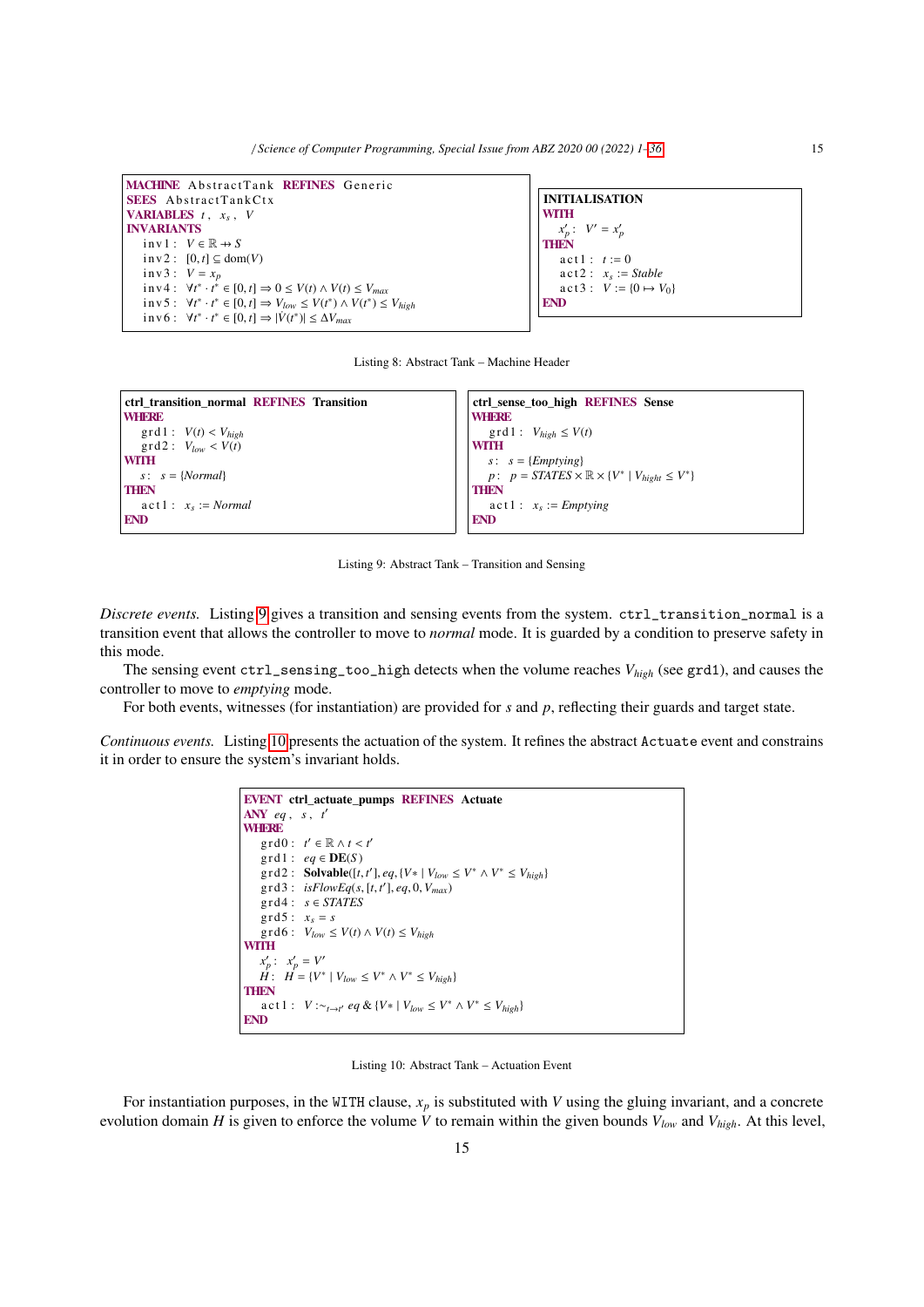the differential equation is still unknown, but it is constrained by the required behaviour of the pumps. These constraints are encapsulated in the *isFlowEq* predicate (see Section 4.2). Therefore, according to the shape of the concrete tank, any differential equation, modelling the liquid behaviour of this concrete tank, that fulfils the conditions expressed by guards grd2 and grd3 may be used as a witness for the parameter eq at instantiation.

#### *5.2.3. Proofs*

At this point, proofs are straightforward. The model generated 64 proof obligations, most of them (around 30%) coming from well-definedness. Simulation and guard strengthening POs (44%) are discharged by exploiting the fact that the events are built by substituting variables/parameters.

Last, invariant proofs (23%), putting apart trivial type-related invariants, rely on the specific constraints given to the model (values for *H* and use of the *isFlowEq* predicate), together with the properties these constraints entail, that are given in the tank theories. The remaining POs are related to feasibility (3%).

The *single-to-single* model serves as a base for the application of the *single-to-many* and *many-to-many* patterns, as both plant (*single-to-many*) and controller (*many-to-many*) are refined.

#### 6. Single-to-Many Architectural Pattern



Figure 14: Single-to-many Pattern Typical Scenario

The *single-to-many* (S2M for short) pattern appears in scenarios such as the one shown in Figure 14. It represents *centralised control* systems: multiple plants are controlled by a single controller. It is able to access each plant's state, and influence each plant using separate actuators. In this setup, the difficulty is to enforce a global property on the system, while having separate plants, each with its own properties.

As a simple example of this kind of situation, one can imagine a set of tanks in which the valves are controlled by a single system. The goal is to maintain, as invariant, a certain volume of liquid between low and high volume levels as a whole (i.e. globally for all the tanks) by opening the output and the input valves as needed. The difficulty of controlling this system comes from the ability to change the volume of multiple tanks while enforcing this invariant (for example, we could have several completely empty tanks while still retaining the property).

### *6.1. Pattern Model*

This pattern is presented as a refinement, showing an abstract generic model (denoted as a superscript *A*) and a refinement (denoted as a superscript  $C$ ) side by side.

As a matter of simplification, it is assumed that the concrete machine handles 2 continuous state variables (i.e. two plants), but it can easily be extended to use as many continuous state variables as necessary. We also consider that the discrete state does not change from one machine to the other.

#### *6.1.1. Machine Headers*

Listing 11 gives the header of the two machines. Following the generic model presented in Section 3, the machines first define a variable for time (*t*) and a variable for the discrete state  $(x<sub>s</sub>)$  with associated invariants. Machine  $M<sup>A</sup>$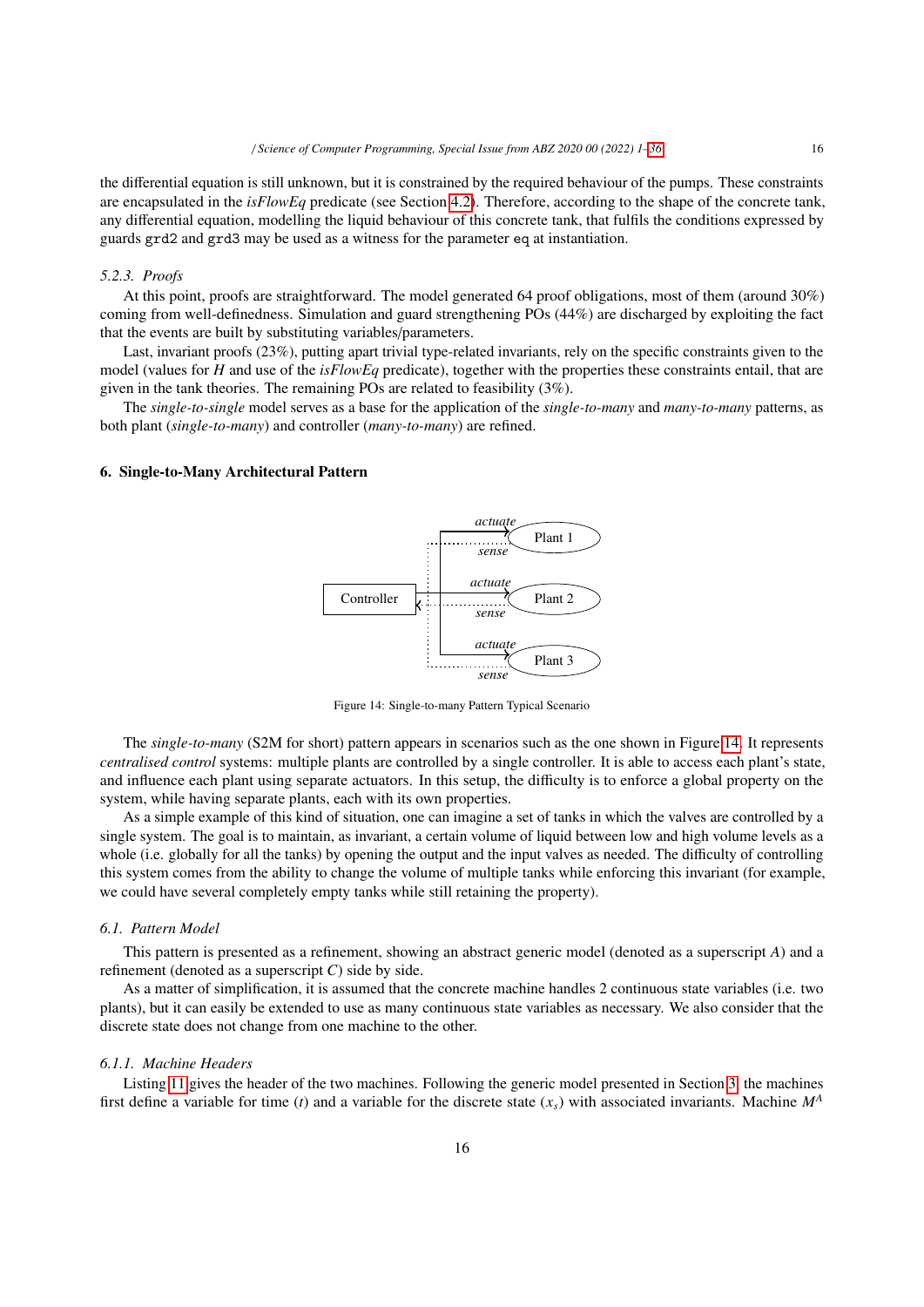| <b>MACHINE</b> $M^A$                                | <b>MACHINE</b> $M^C$ <b>REFINES</b> $M^A$                                                                  |
|-----------------------------------------------------|------------------------------------------------------------------------------------------------------------|
| <b>VARIABLES</b> $t$ , $x_s$ , $x_p^A$              | <b>VARIABLES</b> $t$ , $x_s$ , $x_{p,1}^C$ , $x_{p,2}^C$                                                   |
| <b>INVARIANTS</b>                                   | <b>INVARIANTS</b>                                                                                          |
| $inv1: t \in \mathbb{R}^+$                          | inv31: $x_{p,1}^C \in \mathbb{R} \rightarrow S_1^C$<br>inv32: $x_{p,2}^C \in \mathbb{R} \rightarrow S_2^C$ |
| $inv2: x_s \in STATES$                              | inv41: $[0,t] \subseteq \text{dom}(x_{p,1}^C)$                                                             |
| inv3: $x_p^A \in \mathbb{R} \rightarrow S^A$        | inv42: $[0, t] \subseteq \text{dom}(x_{n,2}^C)$                                                            |
| $\text{inv } 4: [0, t] \subseteq \text{dom}(x_n^A)$ | inv 5 : $x_p^A = f(x_{n,1}^C, x_{n,2}^{C'})$                                                               |

Listing 11: S2M Pattern – Machine Header

defines a continuous state  $x_p^A$  valued in  $S^A$  and machine  $M^C$  defines two continuous states  $x_{p,1}^C$  and  $x_{p,2}^C$  valued in  $S_1^C$ and  $S_2^C$  respectively.

The key point here is inv5 of  $M^C$ , which is the *gluing invariant* of the refinement. It states that, on interval [0, t],<br>  $x_p^A$ ,  $x_{p,1}^C$  and  $x_{p,2}^C$  are linked by function  $f \in (S_1^C \times S_2^C) \rightarrow S^A$ .

|                                            | INITIALISATION <sup>C</sup> REFINES INITIALISATION <sup>A</sup>                                |
|--------------------------------------------|------------------------------------------------------------------------------------------------|
| <b>INITIALISATIONA</b>                     | <b>WITH</b> $x_p^{A\prime}$ : $x_p^{A\prime} = f(x_{n,1}^{C\prime}, x_{n,2}^{C\prime})$        |
| <b>THEN</b>                                | <b>THEN</b>                                                                                    |
| $act1: t := 0$                             | $act1: t := 0$                                                                                 |
| $act2: x_s : \in STATES$                   | $act2: x_s : \in STATES$                                                                       |
| $\text{act } 3: x_p^A : \in \{0\} \to S^A$ |                                                                                                |
| <b>END</b>                                 | act31: $x_{p,1}^C := \{0\} \rightarrow S_1^C$<br>act32: $x_{p,2}^C := \{0\} \rightarrow S_2^C$ |
|                                            | <b>END</b>                                                                                     |

Listing 12: S2M Pattern – Initialisation

The initialisation events for both machines are shown in Listing 12. Here,  $x_p^A$  is substituted using the gluing invariant inv5 and "disappears" thanks to refinement. It is substituted by the new continuous state  $x_{p,1}^C, x_{p,2}^C$ . In addition, it is subsequently substituted in the actions by these new variables, and based on the gluing inv subsequently substituted in the actions by these new variables, and based on the gluing invariant, a witness is provided subsequently substituted in the actions by these new variables, and based on the gluing invariant, a for  $x_p^A$ . This witness allows to maintain the invariant.

## *6.1.2. Discrete Events*

It is assumed that the discrete behaviour of the system does not change from the abstract machine to the concrete one (i.e. the controller remains single). This means that *transition* events remain unchanged. *Sensing* events, on the other hand, need to be addressed as they have access to a continuous state.

| $\sqrt{\text{Sense}^A}$                                                       | Sense <sup>C</sup> REFINES Sense <sup>A</sup>                                 |
|-------------------------------------------------------------------------------|-------------------------------------------------------------------------------|
| $\vert$ ANY s, $p^A$                                                          | ANY $s, p^A$                                                                  |
| <b>WHERE</b>                                                                  | <b>WHERE</b>                                                                  |
| $grd1: s \in \mathbb{P}1(STATES)$                                             | $grd1: s \in \mathbb{P}1(STATES)$                                             |
| $\text{grd2}: p^A \in \mathbb{P}(\text{STATES} \times \mathbb{R} \times S^A)$ | $\text{grd2}: p^A \in \mathbb{P}(\text{STATES} \times \mathbb{R} \times S^A)$ |
| $\text{grd3}: (x_s \mapsto t \mapsto x_p^A(t)) \in p^A$                       | $\text{grd3}: (x_s \mapsto t \mapsto f(x_{n,1}^C(t), x_{n,2}^C(t))) \in p^A$  |
| <b>THEN</b>                                                                   | <b>THEN</b>                                                                   |
| $act1: x_s : \in s$                                                           | $act1: x_s : \in s$                                                           |
| <b>END</b>                                                                    | <b>END</b>                                                                    |
|                                                                               |                                                                               |

#### Listing 13: S2M Pattern – Sensing Event

Listing 13 presents the sensing events for the S2M pattern. Note that the event is unchanged, except for the abstract state  $x_p^A$  that is substituted with the concrete state  $(x_{p,1}^C, x_{p,2}^C)$  by exploiting the particular shape of the gluing invariant.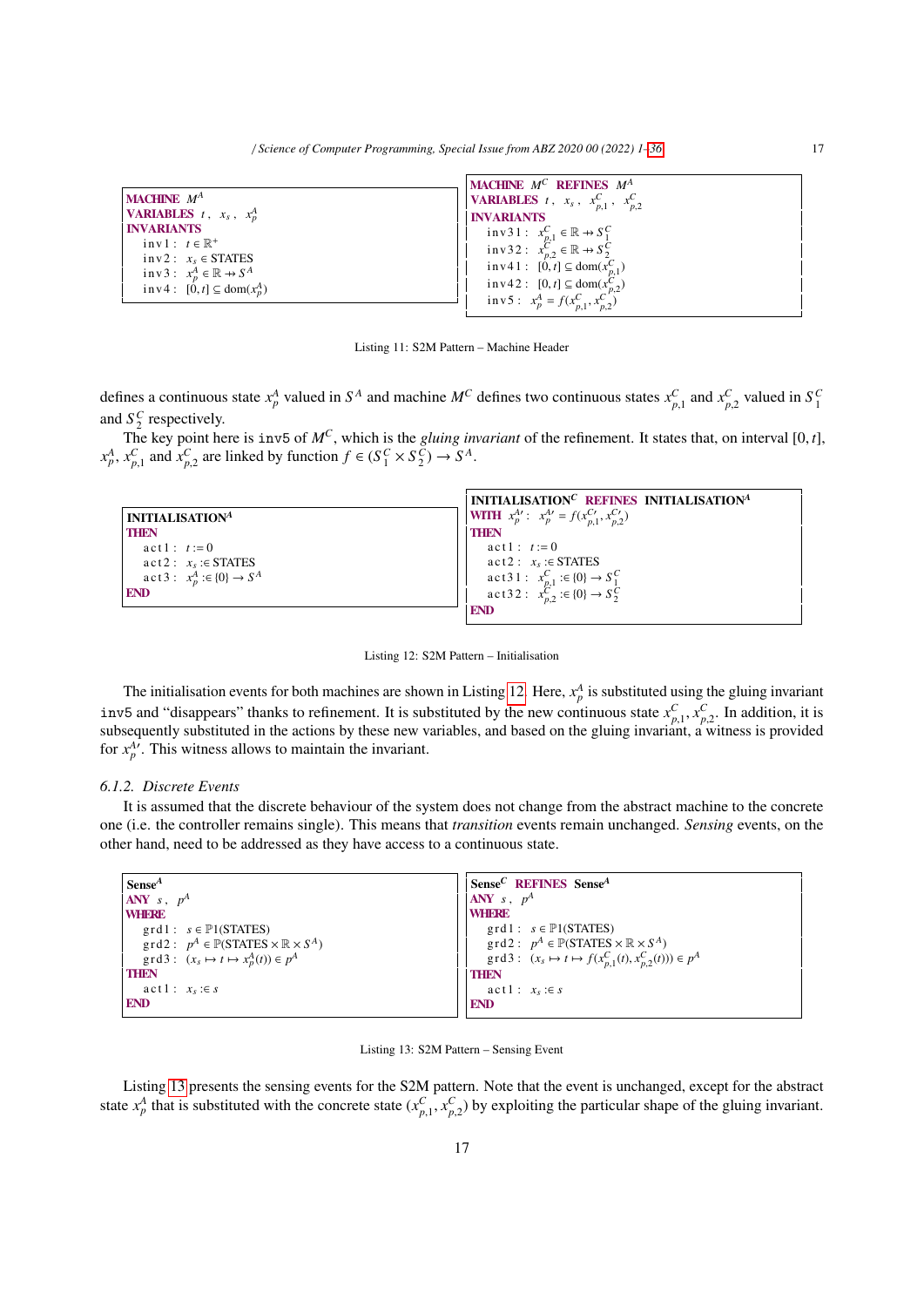This replacement is sound (see Section 6.2.2) and the resulting guard is *equivalent* to the guard of the abstract sensing event. Note that, as for any event refinement, it is possible to propose a stronger guard provided that this event remains feasible.

## *6.1.3. Continuous Events*

As the refinement of the S2M pattern affects the system's continuous state, continuous events provide important updates. In this section, we only address the case of the *actuation* event, since *behave* can be seen as a simpler (i.e. less constrained) version of the actuation event.

|                                                                                        | Actuate <sup>C</sup> REFINES Actuate <sup>A</sup>                                                                                                                                                                                         |
|----------------------------------------------------------------------------------------|-------------------------------------------------------------------------------------------------------------------------------------------------------------------------------------------------------------------------------------------|
|                                                                                        | ANY $\mathcal{P}^C$ , s, $H^A$ , t'                                                                                                                                                                                                       |
| Actuate <sup>A</sup>                                                                   | <b>WHERE</b>                                                                                                                                                                                                                              |
| ANY $\mathcal{P}^A$ , s, $H^A$ , t'                                                    | $\text{grd0}: t' > t$                                                                                                                                                                                                                     |
| <b>WHERE</b>                                                                           |                                                                                                                                                                                                                                           |
| $\text{grd0}: t' > t$                                                                  | grd1 : $\mathcal{P}^C \in (\mathbb{R}^+ \to (S_1^C \times S_2^C)) \times (\mathbb{R}^+ \to (S_1^C \times S_2^C))$<br>grd2 : <b>Feasible</b> ( $x_{p,1}^C \otimes x_{p,2}^C$ , [ <i>t</i> , <i>t</i> '], $\mathcal{P}^C$ , $f^{-1}[H^A]$ ] |
| $\text{grd} 1: \mathcal{P}^A \in (\mathbb{R}^+ \to S^A) \times (\mathbb{R}^+ \to S^A)$ | $grd3: s \subseteq STATES$                                                                                                                                                                                                                |
| $\text{grd2}:$ <b>Feasible</b> $(x_p^A, [t, t'], \mathcal{P}^A, H^A)$                  |                                                                                                                                                                                                                                           |
| $grd3: s \subseteq STATES$                                                             | $\text{grd} 4: x_s \in s$<br>$\text{grd} 5: H^A \subseteq S^A$<br>$\text{grd} 6: f(x_{p,1}^C, x_{p,2}^C) \in H^A$                                                                                                                         |
| $grd4: x_s \in s$                                                                      |                                                                                                                                                                                                                                           |
| grd5: $H^A \subseteq S^A$                                                              |                                                                                                                                                                                                                                           |
| $\text{grd} 6: x_p^A(t) \in H^A$                                                       | <b>WITH</b>                                                                                                                                                                                                                               |
|                                                                                        | $x_p^{A'}$ : $x_p^{A'} = f(x_{p,1}^{C'} , x_{p,2}^{C'})$                                                                                                                                                                                  |
| <b>THEN</b>                                                                            | <b>THEN</b>                                                                                                                                                                                                                               |
| act1: $x_p^A:_{t\to t'} \mathcal{P}^A(x_p^A, x_p^A') \& H^A$                           | $act1$ :                                                                                                                                                                                                                                  |
| <b>END</b>                                                                             |                                                                                                                                                                                                                                           |
|                                                                                        | $x_{n,1}^C, x_{n,2}^C :  _{t \to t'} \mathcal{P}^C(x_{n,1}^C \otimes x_{n,2}^C, x_{n,1}^{C'} \otimes x_{n,2}^{C'}) \& f(x_{n,1}^C, x_{n,2}^C) \in H^A$                                                                                    |
|                                                                                        | <b>END</b>                                                                                                                                                                                                                                |

Listing 14: S2M Pattern – Actuation Event

Listing 14 shows the Actuate event of the S2M pattern. Notice the use of the direct product (⊗) to bind together two functions, in order to be able to use the theory's operators on them.

The only parameter to be changed is  $\mathcal{P}^A$ , replaced by  $\mathcal{P}^C$ . In theory, we would have to provide a witness, but since this is a pattern, it is expected that, at this point, these predicates would actually contain definite values, and a witness would depend heavily on those values.

Local invariant  $H^A$  is unchanged; instead, guards grd2 and grd6 are updated to use the concrete continuous state  $(x_{p,1}^C, x_{p,2}^C)$  instead of the abstract one, again exploiting the gluing invariant. The evolution domain of the CBAP operator<br>(right-hand side of the *&*) is modified in a similar way. It is used for establishing sim  $\binom{x_{p,1}, x_{p,2}}{p,1}$  instead of the *&*) is modified in a similar way. It is used for establishing simulation (see Section 6.2.3). Note that, equivalently, predicate of the form  $f(x_{p,1}^C, x_{p,2}^C) \in H^A$  may be replaced by:  $(x_{p,1}^C, x_{p,2}^C) \in f^{-1}[H^A]$ .<br>Finally, a witness is provided for  $x_1^A$ , resulting the gluing inversiont.

Finally, a witness is provided for  $x_p^A$ , recalling the gluing invariant.

### *6.2. Proofs*

The *single-to-many* architectural pattern yields multiple proof obligations that need to be proved. Since it is a pattern, these proof obligations are general, and discharging them often requires relying on the particular shape and properties of the model parameters (predicates, variables, and so on).

In this section, we study the generated POs associated with the pattern, and give general techniques to discharge them.

## *6.2.1. Invariant Preservation*

Gluing invariant preservation (PO 7 of Table 2b) shows the correctness of the relation between the abstract and the concrete variables of the system. In the case of the *single-to-many* refinement, the preservation of the *gluing invariant* (inv5 of Listing 11) is ensured by the use of *witnesses* for  $x_p^A$ , in particular in continuous events.

The preservation of the other invariants (PO 2 of Table 2a), specific to the machine, is to be proven on case-by-case basis. It highly depends on the nature of the invariant and of the system's behaviour.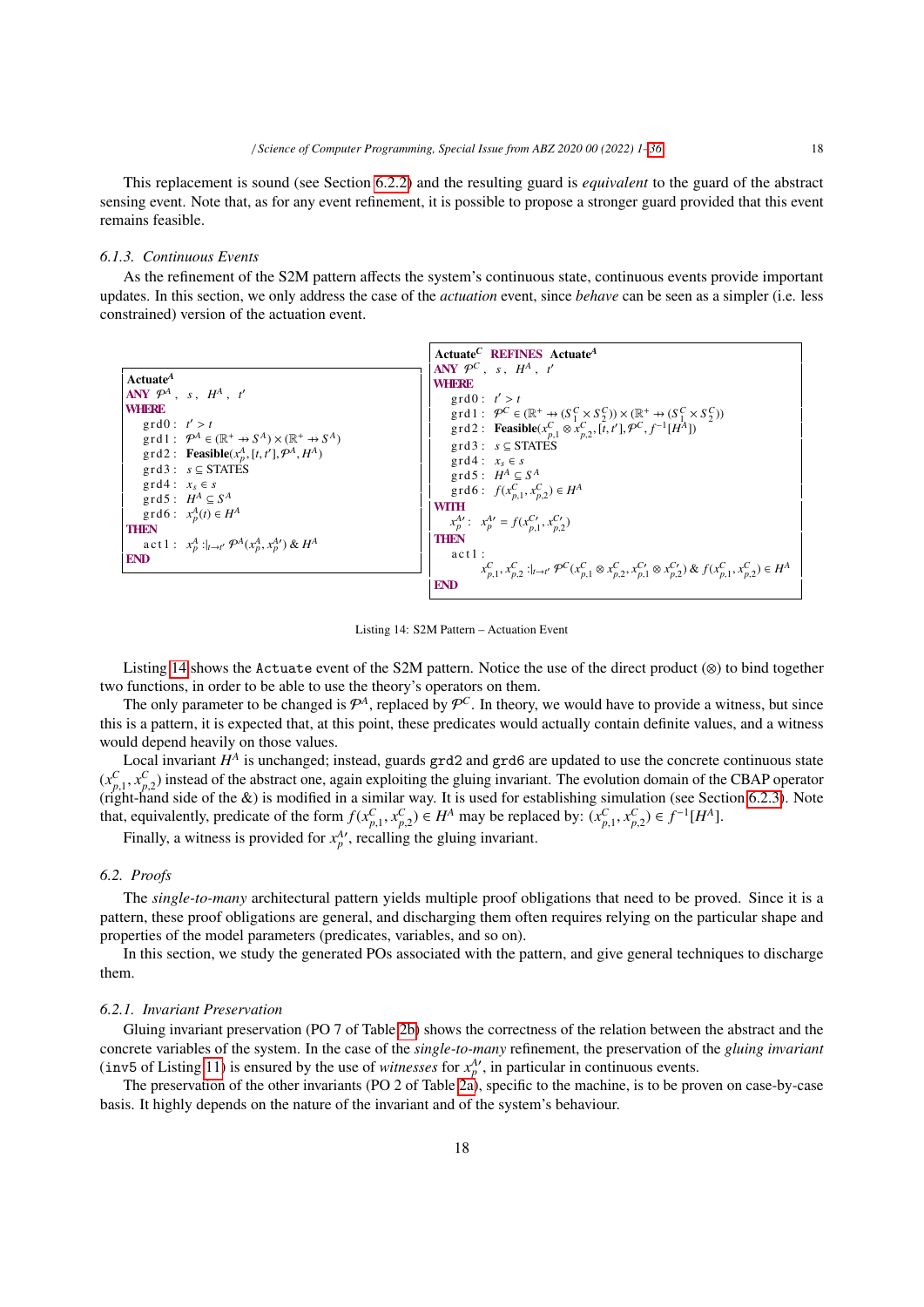#### *6.2.2. Guard Strengthening*

Guard strengthening (see PO 6 in Table 2b) is a proof obligation that is directly related to refinement, and thus is generated when instantiating the pattern. In our case, we address guard strengthening of guards that involve a continuous state, i.e. the guards of sensing events and the evolution domain consistency of actuation events.

For instance, guard strengthening for sensing events yields the following PO:

$$
A \wedge I \wedge W \wedge x_{p}^{A} = f(x_{p,1}^{C}, x_{p,2}^{C}) \wedge (x_{s} \mapsto t \mapsto f(x_{p,1}^{C}(t), x_{p,2}^{C}(t))) \in p^{A} \Rightarrow (x_{s} \mapsto t \mapsto x_{p}^{A}(t)) \in p^{A}
$$

Discharging this PO is straightforward, using the gluing invariant to substitute  $x_p^A$  with  $f(x_{p,1}^C, x_{p,2}^C)$  on the right-hand side of the implication (by noticing that  $t \in [0, t]$ ).

Similarly, we consider the PO associated to evolution domain consistency (grd6 of actuation events):

$$
A \wedge I \wedge W \wedge x_{p}^{A} = f(x_{p,1}^{C}, x_{p,2}^{C}) \wedge f(x_{p,1}^{C}(t), x_{p,2}^{C}(t)) \in H^{A} \Rightarrow x_{p}^{A}(t) \in H^{A}
$$

Using the same technique as for guard strengthening POs in sensing events (i.e. substitution using the gluing invariant) allows to discharge the PO.

Note that the concrete and abstract guards are *equivalent*. It is always possible to propose a stronger guard in the refinement, provided it implies the abstract one (e.g.  $f(x_{p,1}^C(t), x_{p,2}^C(t)) \in H \subseteq H^A$ ).

## *6.2.3. Simulation*

Simulation (see PO 5 in Table 2b) is a crucial proof obligation associated with refinement. It ensures that the behaviour of a concrete event simulates the one of the abstract event.

This PO is written as:

$$
A \wedge I \wedge G \wedge x_{p}^{A'} = f(x_{p,1}^{C'}, x_{p,2}^{C'}) \wedge CBAP(t, t', x_{p,1}^{C} \otimes x_{p,2}^{C'}, x_{p,1}^{C'} \otimes x_{p,2}^{C'}, \mathcal{P}^{C}, f^{-1}[H^{A}])
$$
  

$$
\Rightarrow CBAP(t, t', x_{p}^{A}, x_{p}^{A'}, \mathcal{P}^{A}, H^{A})
$$

We can unfold the definition of CBAP (as given in Section 3.1.3) on each side of the implication:

$$
A \wedge I \wedge G \wedge x_{p}^{A\prime} = f(x_{p,1}^{C\prime}, x_{p,2}^{C\prime})
$$
  
\n
$$
\wedge [0, t] \triangleleft (x^{C\prime}, \otimes x^{C\prime}) = [0, t] \triangleleft (x^{C}, \otimes x^{C}, \otimes x^{C}) \qquad \Rightarrow [0, t] \triangleleft x^{A\prime} = [0, t] \triangleleft x^{A}
$$
 (PP)

$$
\wedge [0, t] \triangleleft (x_{p,1}^{C'} \otimes x_{p,2}^{C'}) = [0, t] \triangleleft (x_{p,1}^{C} \otimes x_{p,2}^{C'}) \qquad \Rightarrow [0, t] \triangleleft x_p^{A'} = [0, t] \triangleleft x_p^{A} \qquad (PP)
$$
\n
$$
\wedge \mathcal{P}^C([0, t] \triangleleft (x_{p,1}^{C} \otimes x_{p,1}^{C'}) \setminus [t, t'] \triangleleft (x_{p,1}^{C'} \otimes x_{p,1}^{C'}) \rangle \qquad \wedge \mathcal{P}^A([0, t] \triangleleft x_p^{A'} \setminus [t, t'] \triangleq x_p^{A'}) \qquad (PP)
$$

$$
\wedge \mathcal{P}^C([0, t] \triangleleft (x_{p,1}^C \otimes x_{p,2}^C), [t, t'] \triangleleft (x_{p,1}^{C'} \otimes x_{p,2}^{C'}) ) \qquad \qquad \wedge \mathcal{P}^A([0, t] \triangleleft x_p^A, [t, t'] \triangleleft x_p^{A'}) \qquad (PR)
$$

$$
\wedge \ (x_{p,1}^{C'} \otimes x_{p,2}^{C'}) \underset{[t,t']}{\in} f^{-1}[H^A] \qquad \qquad \wedge \ x_p^{A'} \underset{[t,t']}{\in} H^A \qquad (LI)
$$

Using the gluing invariant and the witness  $(x_p^{A\prime} =_{[0,t']}\n\tilde{f}(x_p^{C\prime}, x_{p,2}^{C\prime}))$  to substitute  $x_p^A$  and  $x_p^{A\prime}$  in the formula, and by<br>loiting the properties of the domain restriction operator (<) the proof for *P* exploiting the graing invariant and the writess  $(x_p - [0,r] \int (x_{p,1}, x_{p,2})^T)$  to substitute  $x_p$  and  $x_p$  in the roughling the properties of the domain restriction operator ( $\triangleleft$ ), the proof for *PP* and *LI* are completed

At this step, the *continuous predicate simulation* (CPSIM) part of the proof is left to prove:

$$
A \wedge I \wedge G \wedge x_{p}^{A'} = f(x_{p,1}^{C'}, x_{p,2}^{C'}) \wedge CBAP(t, t', x_{p,1}^{C} \otimes x_{p,2}^{C}, x_{p,1}^{C'} \otimes x_{p,2}^{C'}, \mathcal{P}^{C}, f^{-1}[H^{A}])
$$
  
\n
$$
\Rightarrow \mathcal{P}^{A}([0, t] \triangleleft x_{p}^{A}, [t, t'] \triangleleft x_{p}^{A'})
$$
\n(CPSIM)

Such proof is to be conducted on a case-by-case basis, as it highly depends on the form of the predicates  $\mathcal{P}^A$  and  $\mathcal{P}^C$ . Evolution domain  $f^{-1}[H^A]$  can be strengthened in order to give additional properties, used as hypotheses for this proof.

In the case where the event uses the :∼*t*→*<sup>t</sup>* ′ operator, the proof consists in establishing that the solutions of the concrete equations, once processed through the gluing relation *f* , yield a function that is a potential solution of the abstract differential equation.

## *6.3. Application to the Case Study*

We propose a refinement of the abstract tank model developed in Section 5.2 into a system that consists of one controller controlling two separate tanks of definite shape (see Figure 19), using the *single-to-many* architectural pattern. The goal of the system remains the same, but the abstract tank is replaced by two *cylindrical tanks* of known bases and heights. The sensing is also updated to better reflect "real world" situations: only the height is accessible (e.g. thanks to a float), and the controller needs to derive the actual volume based on this height and the parameters of the tank.

Last, the pumps' behaviour is fixed, either fully open or fully closed, and delivers a fixed flow.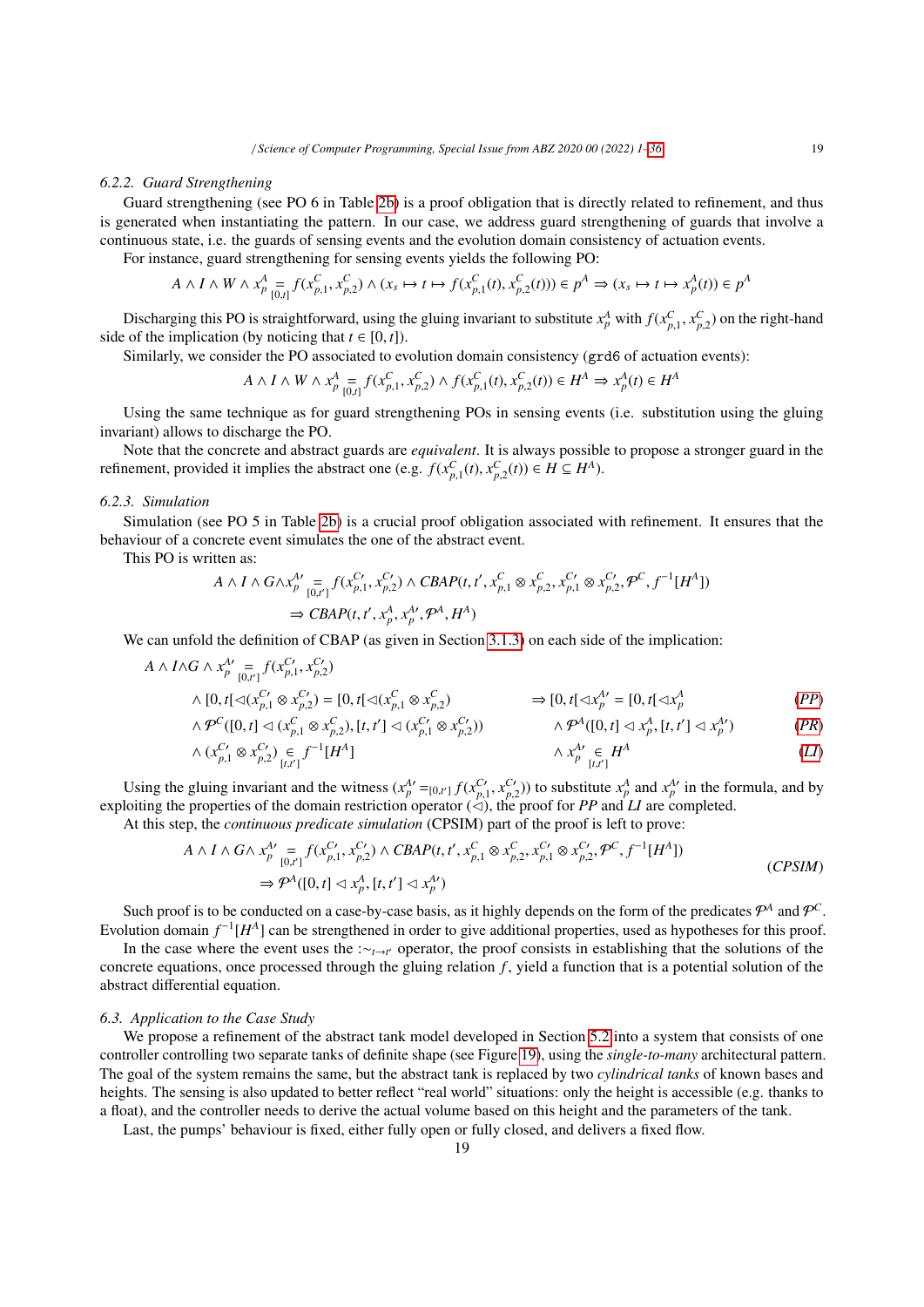

Figure 19: 1 Controller, 2 Tanks Configuration

#### *6.3.1. Preliminary Study*

*Plant description.* The two plants (Tank 1 and Tank 2) are controlled simultaneously. Each plant consists of a cylinder tank with associated pumps. The volume of each tank cannot be accessed directly; instead the controller senses the *height of liquid* inside, denoted  $h_{1/2}(t)$ .

Tank 1 has a base of  $B_1$  and a maximum height of  $H_{1,max} > 0$ . It is connected to an input pump of flow  $\delta_1^m > 0$ <br>an output pump of flow  $\delta_1^{out} > 0$ . Initially it contains a height  $h^0$  of liquid. Similarly Tank 2 ope and an output pump of flow  $\delta_1^{out} > 0$ . Initially, it contains a height  $h_1^0$  of liquid. Similarly, Tank 2 operates in a similar manner replacing the index 1 by 2 in the given parameters manner, replacing the index 1 by 2 in the given parameters.

Note that the volume  $V_i(t)$  of tank *i* is given by the formula  $V_i(t) = B_i \times h_i(t)$ . The global volume of the system  $V(t)$ is then equal to:

$$
V(t) = B_1 \times h_1(t) + B_2 \times h_2(t)
$$
 (1)

This expression serves as gluing invariant for the system. Note that it is of the form  $x_p^A = f(x_{p,1}^C, x_{p,2}^C)$ , with  $x_p^A = V$ ,  $x_{p,i}^C = h_i$  and  $f(h_1, h_2) = B_1 \times h_1 + B_2 \times h_2$ .

The defined pump behaviour is modelled by a differential equation for the *h<sup>i</sup>* , based on their status. Let *In<sup>i</sup>* and *Out<sub>i</sub>* the status of the input and of the output pump respectively (with  $In<sub>i</sub> = 1$  if the pump is open and 0 otherwise); the variation of liquid height in the tank is expressed as:

$$
\Delta_i = In_i \times \delta_i^{in} - Out_i \times \delta_i^{out}
$$
\n(2)

Concretely, the variation of the liquid height is equal to liquid input minus liquid output from the tank. Using this expression, we derive the tanks' ODE:

$$
\Phi_i(t, h) = \Delta_i = In_i \times \delta_i^{in} - Out_i \times \delta_i^{out}
$$

Note that, in terms of pattern application, we have  $S^A = S_1^C = S_2^C = \mathbb{R}$ .

*Controller description.* Apart from the fact that volume is not directly accessible, the controller for this system remains the same as for the abstract one. It operates in the same modes, which are triggered in the same way, replacing *V* by  $B_1h_1 + B_2h_2$ , following the system's gluing invariant.

Additionally, as the behaviour of the pumps is known, we define a set of rules that associate the modes of the controller to the state of the pumps:

- *emptying* mode: input pumps closed  $(In_i = 0)$ , output pumps open  $(Out_i = 1)$ ;
- *filling* mode: input pumps open  $(In_i = 1)$ , output pumps closed  $(Out_i = 0)$ ;
- *stable* mode: every pump closed  $(In_i = Out_i = 0)$ ;
- *normal* mode: pumps are closed or open.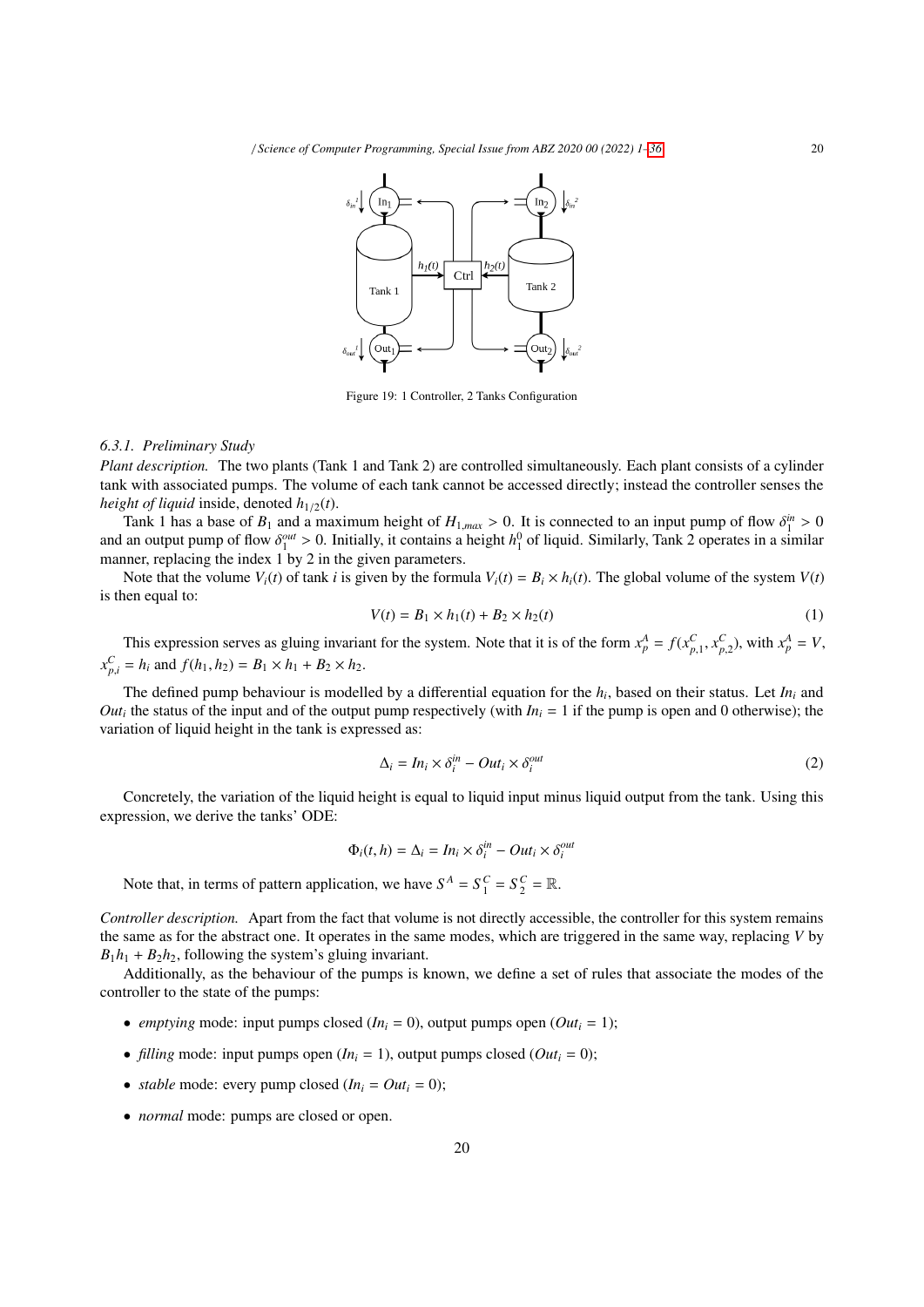This behaviour is captured and formalised by the *TankModeChange* predicate, defined in the *Flow* theory (see Listing 6):

$$
TankModeChange(x_s, (In_1, Out_1), (In_2, Out_2)) \Leftrightarrow
$$
  
\n
$$
(x_s = emptying \Rightarrow In_1 = 0 \land Out_1 = 1 \land In_2 = 0 \land Out_2 = 1)
$$
  
\n
$$
\land (x_s = filling \Rightarrow In_1 = 1 \land Out_1 = 0 \land In_2 = 1 \land Out_2 = 0)
$$
  
\n
$$
\land \dots
$$
\n(3)

This particular predicate, together with the concrete ODE for the tank allows to enforce requirement **FUN1** of the abstract tank, encoded in guard grd3 of event ctrl\_actuate\_pumps of the AbstractTank model (Listing 10). Concretely, in *emptying* mode, the differential equation yields decreasing solutions, in *filling* mode, the differential equation yields increasing solutions, etc.

Note that it is perfectly possible to define other richer behaviours; the difficulty is then to enforce requirement FUN1, or in other words to establish guard strengthening, that preserves safe system behaviour, of grd3 of the abstract event ctrl\_actuate\_pumps.

*Requirements.* The requirements of the abstract tank are refined and constrained. In particular, the following items are added:

FUN2 The plant consists of 2 tanks with independent pumps that operate with a constant flow;

FUN3 The controller can only sense the height of liquid in each tank; it computes the volume using the sensed height and the parameters of the tanks;

ENV2 Both tanks have a given bases  $B_1$  and  $B_2$ , and a given maximum height  $H_{1,max}$  and  $H_{2,max}$ ; the maximal global volume is then  $\hat{V}_{max} = B_1 H_{1,max} + B_2 H_{2,max}$ .

*Refinement feasibility.* The added requirement ENV2 implies that the concrete tanks may not have the same total maximum volume as the abstract tank. This means in particular that there may exist some combination of tanks that violate requirements SAF1 of the abstract tank.

To avoid this situation and enforce correct refinement, it is required that the total maximum volume of the tanks  $\hat{V}_{max}$  is greater than the lower bound for the volume  $V_{low}$ :  $\hat{V}_{max} \ge V_{low}$ . Without this constraint, the system can never enforce invariant SAF1 at all.

Similarly, the gluing invariant allows to deduce  $\dot{V}(t) = B_1 \dot{h}_1(t) + B_2 \dot{h}_2(t)$ , and the ODE for the tanks gives the following expression for  $\dot{V}$ :  $\dot{V}(t) = B_1 \Delta_1 + B_2 \Delta_2$ .

By rewriting this expression, we observe that:  $|\dot{V}(t)| \leq B_1 \cdot \max(\delta_1^{in}, \delta_1^{out}) + B_2 \cdot \max(\delta_2^{in}, \delta_2^{out})$ . It follows that **SAF2** is constant to the condition  $B_1 \cdot \max(\delta_1^{in}, \delta_1^{out}) + B_2 \cdot \max(\delta_1^{in}, \delta_1^{out}) < \Delta V$  where every sym is equivalent to the condition  $B_1 \cdot \max(\delta_1^{in}, \delta_1^{out}) + B_2 \cdot \max(\delta_2^{in}, \delta_2^{out}) \leq \Delta V_{max}$  where every symbol is constant.

Note that refinement works by strengthening constraints, meaning that we can establish a correct refinement relationship between the abstract and the concrete tanks where the concrete maximum volume is lower than the higher bound (i.e.  $V_{low} \le \hat{V}_{max} < V_{high}$ ). In this peculiar situation, half of the invariant is statically enforced ( $\forall t, \hat{V}(t) \le V_{high}$ ), but the system *looses some capabilities*: there exist potential values of the abstract state that can never be reached by the concrete state.

This issue is tied to the meaning we give to the abstract model. On the one hand, it may be seen as a *bound* for the system, i.e. a minimal safety requirement, in which case constraining it is acceptable. On the other hand, it may also be seen as a *correctness* requirement, meaning that the system must not only comply with the given safety bounds but also ensure the given bounds can be reached. In this case, additional invariant properties related to the reachability of all abstract states must be added to the model.

#### *6.3.2. Event-B Development*

*Context and axioms.* Listing 15 gives the context for the designed system. It encompasses the various constants presented during the preliminary study and their associated properties. In particular, axm13 and axm23 encode the properties discussed in the requirement section of the preliminary study, regarding the feasibility of this refinement.

Moreover, axm14 links the initial value for *V* ( $V_0$ ) to the initial values of  $h_1$  and  $h_2$ . This is so that we can establish simulation for the initialisation in the machine.

Note that additional useful parameters are found in the tank theories (see Section 4.2).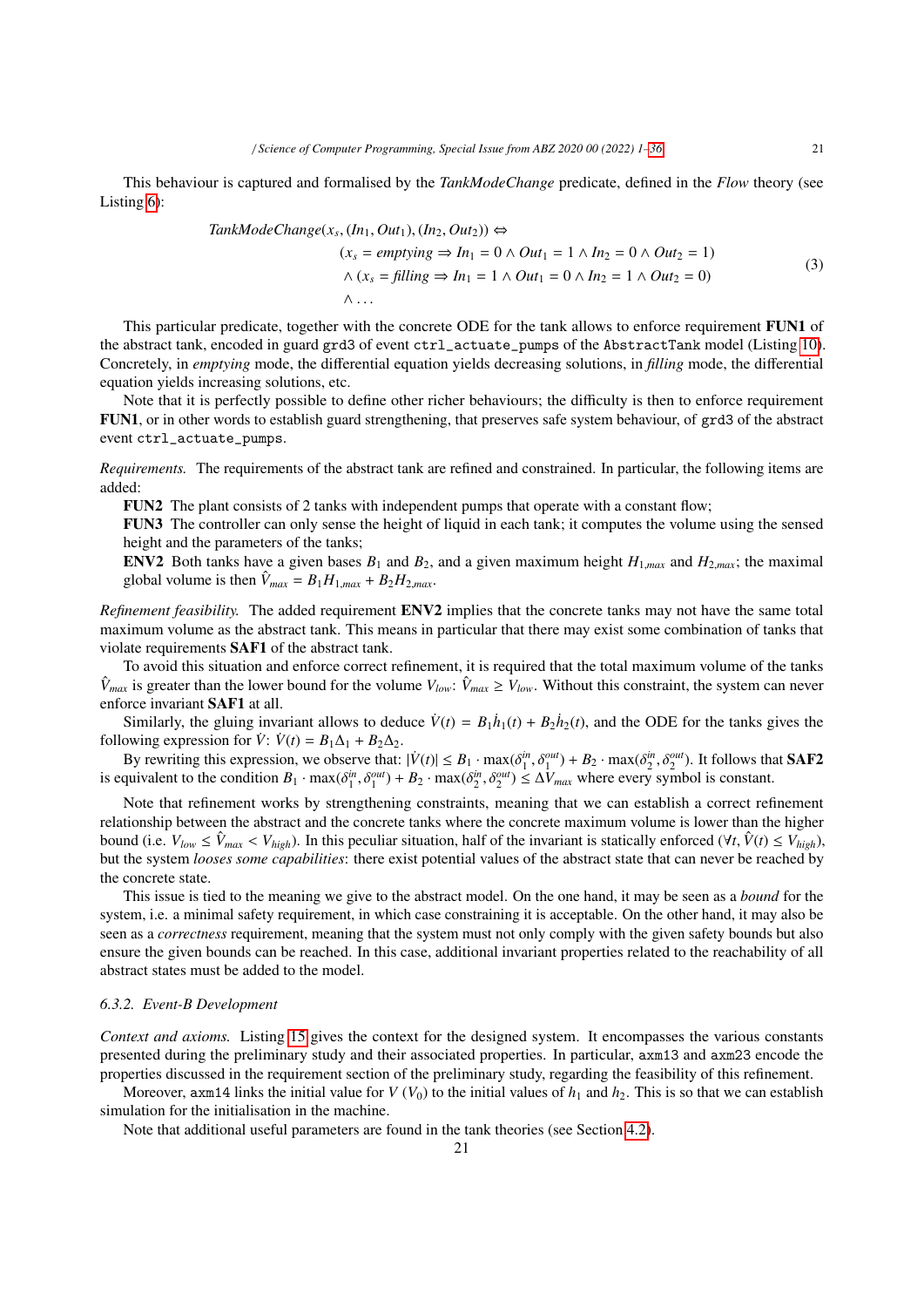/ *Science of Computer Programming, Special Issue from ABZ 2020 00 (2022) 1–36* 22

CONTEXT 1 Ctrl\_2 Tanks\_Ctx EXTENDS Abstract Tank Ctx **CONSTANTS**  $B_1$ ,  $B_2$ ,  $H_{1,max}$ ,  $H_{2,max}$ ,  $h_1^0$ ,  $h_2^0$ ,  $\sin^2$  *sout*  $\sin^2$  *sout*  $\delta_1^{in}$ ,  $\delta_1^{out}$ ,  $\delta_2^{in}$ ,  $\delta_2^{out}$ AXIOMS axm1−4:  $B_1, B_2 \in \mathbb{R}$ ,  $0 < B_1$ ,  $0 < B_2$  $\text{a}\text{xm5}-8: H_{1,max}, H_{2,max}, h_1^0, h_2^0 \in \mathbb{R}$ <br> $\text{a}\text{xm9}-10: 0 < H_1, 0 < H_2$  $\lim_{n \to \infty} 3 \cdot \frac{1}{1, \max} \cdot \frac{1}{1, \max} \cdot \frac{1}{1, \max} \cdot \frac{1}{2} \cdot \frac{1}{2}$ <br>  $\lim_{n \to \infty} 3 \times m \cdot 1 - 1$ <br>  $\lim_{n \to \infty} 1 - 1$ <br>  $\lim_{n \to \infty} 0 \leq H$ <br>  $0 \leq$  $\text{a} \times m11-12: \quad 0 < h_1^0 < H_{1,max}, \quad 0 < h_2^0 < H_{2,max}$ <br> $\text{a} \times m13: \quad V_{1,1} < B_1H_1 + B_2H_2$  $a$ xm13 :  $V_{high} \leq B_1 H_{1,max} + B_2 H_{2,max}$  $axm14: V_0 = B_1h_1^0 + B_2h_2^0$  $\alpha x m 15-18$ :  $\delta_1^{in}$ ,  $\delta_2^{out}$ ,  $\delta_2^{in}$ ,  $\delta_2^{out}$  ∈ ℝ<br> $\alpha x m 19-22$ :  $\delta_1^{in} > 0$ ,  $\delta_2^{out} > 0$  $\alpha x m 19-22$ :  $\delta_1^{in} > 0$ ,  $\delta_2^{out} > 0$ ,  $\delta_2^{in} > 0$ ,  $\delta_2^{out} > 0$ <br> $\alpha y m 23$ :  $\beta$ ,  $m y (\delta_1^{in} \delta_2^{out}) + \beta_2^{out} xy (\delta_1^{in} \delta_2^{out}) < \Delta V$ axm23:  $B_1 \max(\delta_1^{in}, \delta_1^{out}) + B_2 \max(\delta_2^{in}, \delta_2^{out}) \le \Delta V_{max}$ END

Listing 15: 1 Controller 2 Tanks – Context

| MACHINE 1 Ctrl 2 Tanks REFINES Abstract Tank      | <b>INITIALISATION</b>                                                  |  |  |
|---------------------------------------------------|------------------------------------------------------------------------|--|--|
| <b>SEES</b> 1 Ctrl 2 Tanks Ctx                    | WITH                                                                   |  |  |
| <b>VARIABLES</b> $t$ , $x_s$ , $h_1$ , $h_2$      | $V'$ : $V' = B_1 h'_1 + B_2 h'_2$                                      |  |  |
| <b>INVARIANTS</b>                                 | <b>THEN</b>                                                            |  |  |
| inv1: $h_1 \in \mathbb{R} \rightarrow \mathbb{R}$ | $act1: t := 0$                                                         |  |  |
| $inv2: [0, t] \subseteq dom(h_1)$                 | $\text{act2}: x_s := \text{Stable}$                                    |  |  |
| inv3: $h_2 \in \mathbb{R} \rightarrow \mathbb{R}$ | act3: $h1 := \{0 \mapsto h_1^0\}$<br>act4: $h2 := \{0 \mapsto h_2^0\}$ |  |  |
| $inv4: [0, t] \subseteq dom(h_2)$                 |                                                                        |  |  |
| inv5: $V = B_1 h_1 + B_2 h_2$                     | <b>END</b>                                                             |  |  |
|                                                   |                                                                        |  |  |

Listing 16: 1 Controller 2 Tanks – Machine Header

*Machine header.* The machine's header and initialisation are shown in Listing 16. The machine is, as expected, a refinement of the abstract tank model. Variable *V* is substituted with variables  $h_1$  and  $h_2$ , and the three are linked via the gluing invariant inv5, directly taken from Equation 1.

Initialisation is modelled in the same way as for the abstract system, replacing *V* by the two states  $h_1$  and  $h_2$ .

```
ctrl_transition_normal REFINES ctrl_transition_normal
WHERE
   \text{grd1}: B_1h_1(t) + B_2h_2(t) < V_{high}\text{grad2}: V_{low} < B_1 h_1(t) + B_2 h_2(t)THEN
    \text{act 1}: \quad x_s := \text{Normal}END
                                                                                ctrl_sense_too_high REFINES ctrl_sense_too_high
                                                                                WHERE
                                                                                   \text{grd1}: V_{high} \leq B_1 h_1(t) + B_2 h_2(t)THEN
                                                                                    \text{act 1}: x_s := \text{Emptying}END
```
Listing 17: Abstract Tank – Transition and Sensing

*Discrete events.* Listing 17 shows the transition and sensing refined events of the abstract tank model. This refinement follows the principle given in this section. It relies on substituting *V* with  $B_1h_1 + B_2h_2$  using the gluing invariant.

*Continuous events.* Listing 18 shows the system's actuation. It is built following the method given in this section: abstract plant state *V* is replaced using the gluing invariant, and continuous predicates are updated in order to handle *h*<sup>1</sup> and  $h<sub>2</sub>$  (using two separate ODE) while retaining the exact same evolution domain.

A witness is provided for *eq* to establish event simulation. Note that the state of each valve ( $io<sub>1</sub>$  and  $io<sub>2</sub>$ ) of the two tanks are deduced from the system's state (*s*) using the *TankModeChange* predicate in grd2 of Listing 18, as defined in the preliminary study for this development (Section 6.3.1).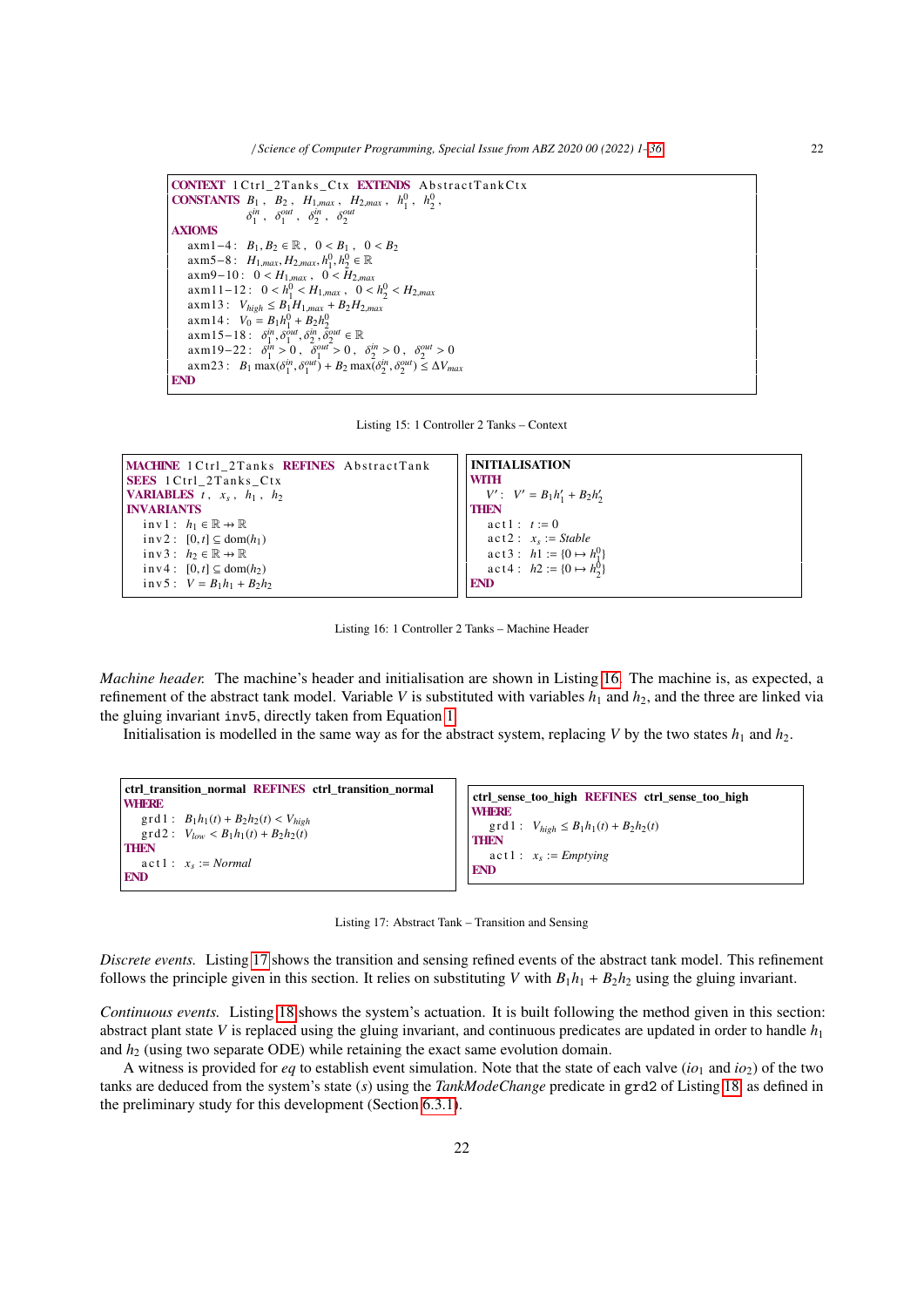```
EVENT ctrl_actuate_pumps REFINES ctrl_actuate_pumps
ANY io1 , io2 , s , t
′
WHERE
        grd0: t' \in \mathbb{R} \wedge t < t'<br>ord1: Foosible(f t')
        \text{grad} : \text{Feasible}([t, t'], h_1 \otimes h_2, \hat{h}_1 \otimes \hat{h}_2, \hat{h}_1' \otimes \hat{h}_2']<br>
solution \text{Qf}(t, t') | \hat{h}' ado(\text{Edew}(\text{DE}(0)\mathbf{solutionOf}([t, t'], \hat{h}'_1, \mathbf{ode}(FlowODE(0, H_{1,max}, \delta_1^{in}, \delta_1^{out}, io_1), h_1(t), t)) \wedge \mathbf{solutionOf}([t, t'], \hat{h}'_1, \mathbf{ode}(FlowODE(0, H_{2,max}, \delta_1^{in}, \delta_1^{out}, io_1), h_2(t), t))){\bf solutionOf}([t, t'], \hat{h}'_2, {\bf ode}(FlowODE(0, H_{2, max}, \delta_2^{\hat{h}_1}, \delta_2^{\hat{h}_1}, io_2), h_2(t), t))\},<br>
h^* | V_1 \leq R_1 h_1 + R_2 h_2 \leq R_1 h_1 + R_2 h_2 \leq V_1 \leq 1\{h_1^*, h_2^* \mid V_{low} < B_1 h_1 + B_2 h_2 \wedge B_1 h_1 + B_2 h_2 < V_{high}\}grd2 : TankModeChange(s, io1, io2)
       grd4: s \in STATES\text{grd}5: x_{s} = s\int \text{grad } \theta: V_{low} \leq B_1 h_1(t) + B_2 h_2(t) \wedge B_1 h_1(t) + B_2 h_2(t) \leq V_{high}WITH
       V' : V' = B_1 h'_1 + B_2 h'_2eq: Solvable([t, t'], eq. \{V^* | V_{low} < V^* \land V^* < V_{high}\}\wedge \text{isFlowEq}(s, [t, t'], eq, 0, V_{max})<br>Asolution Of (t, t'], R, b' + R, b' \neq q\wedgesolutionOf([t, t'], B<sub>1</sub>h'<sub>1</sub></sub> + B<sub>2</sub>h'<sub>2</sub>, eq)
THEN
        \text{act 1}: \ \ h_1, h_2: \big|_{t \to t'}\text{solutionOf}([t, t'], h'_1, \text{ode}(FlowODE(0, H_{1, max}, \delta_1^{in}, \delta_1^{out}, io_1), h_1(t), t)) \wedge \text{solutionOf}([t, t'], h'_2, \text{ode}(FlowODE(0, H_2, \delta_1^{in}, \delta_1^{out}, io_2), h_2(t), t))\text{solutionOf}([t, t'], h_2^{'}, \text{ode}(FlowODE(0, H_{2,max}, \delta_2^{in}, \delta_2^{out}, io_2), h_2(t), t))<br>
\&h^*h^* + V_1 \leq R_1h_1 + R_2h_2 \leq R_1h_1 + R_2h_2 \leq V_1, 1\& {h_1^*, h_2^* \mid V_{low} < B_1 \mid h_1 + B_2 \mid h_2 \wedge B_1 \mid h_1 + B_2 \mid h_2 < V_{high}}
END
```
Listing 18: 1 Controller 2 Tanks – Actuation Event

#### *6.3.3. Proofs*

This model is associated with 70 proof obligations. They are mostly related to well-definedness (36%), because of the extensive use of theories in the model (both for continuous features and for the domain-specific tank features). POs relating to invariants (30%) are proven using the various results defined in the tank domain theories, and the remaining POs mainly come from *refinement* (28%) and *feasibility* (6%).

Guard strengthening is immediate, following the remarks of Section 6.2.2: it consists in substituting the abstract and the concrete continuous states using the gluing invariants. For other guards that do not use continuous state, the concrete model defines guards that are stricter than the guards of the abstract model. Guard strengthening proofs are then proven by substituting parameters and variables using the provided witnesses and gluing invariants, and by using the theorems defined in the theory of tanks.

According to Section 6.2.3, we notice that the simulation proof obligations (associated with the actuation event) boil down to establishing *continuous predicate simulation* (*CPSIM*). Unfolding the associated equation and filling its parameters, we obtain the following equation:

$$
A \wedge I \wedge G \wedge V' = B_1 h'_1 + B_2 h'_2 \wedge \text{ solutionOf}([t, t'], h'_1, \text{ode}(\Phi_1)) \wedge
$$
  
solutionOf([t, t'], h'\_2, \text{ode}(\Phi\_2))  $\wedge$  solutionOf([t, t'], B\_1 h'\_1 + B\_2 h'\_2, eq)  
 $\Rightarrow$  solutionOf([t, t'], V', eq) (4)

The witness provided for *eq* (solutionOf([*t*, *t'*],  $B_1 h'_1 + B_2 h'_2$ , *eq*)) constrains the equations of the concrete tanks<br>is "compatible" with the equations of the abstract tank. This allows to discharge the PO by su to be "compatible" with the equations of the abstract tank. This allows to discharge the PO by substituting *V* ′ with  $B_1 h'_1 + B_2 h'_2$  (using the witness for *V*').

The expression of this witness is associated to a feasibility proof obligation: we are required to prove that there exists *eq* such that Equation 4 holds.

## 7. Many-to-Many Architectural Pattern

The *many-to-many* (M2M for short) architectural pattern corresponds to scenarios such as the one presented in Figure 24. These kinds of systems consist of several communicating controllers that are linked together via a network (internet, radio or other wireless means, etc.), each of which controls a plant.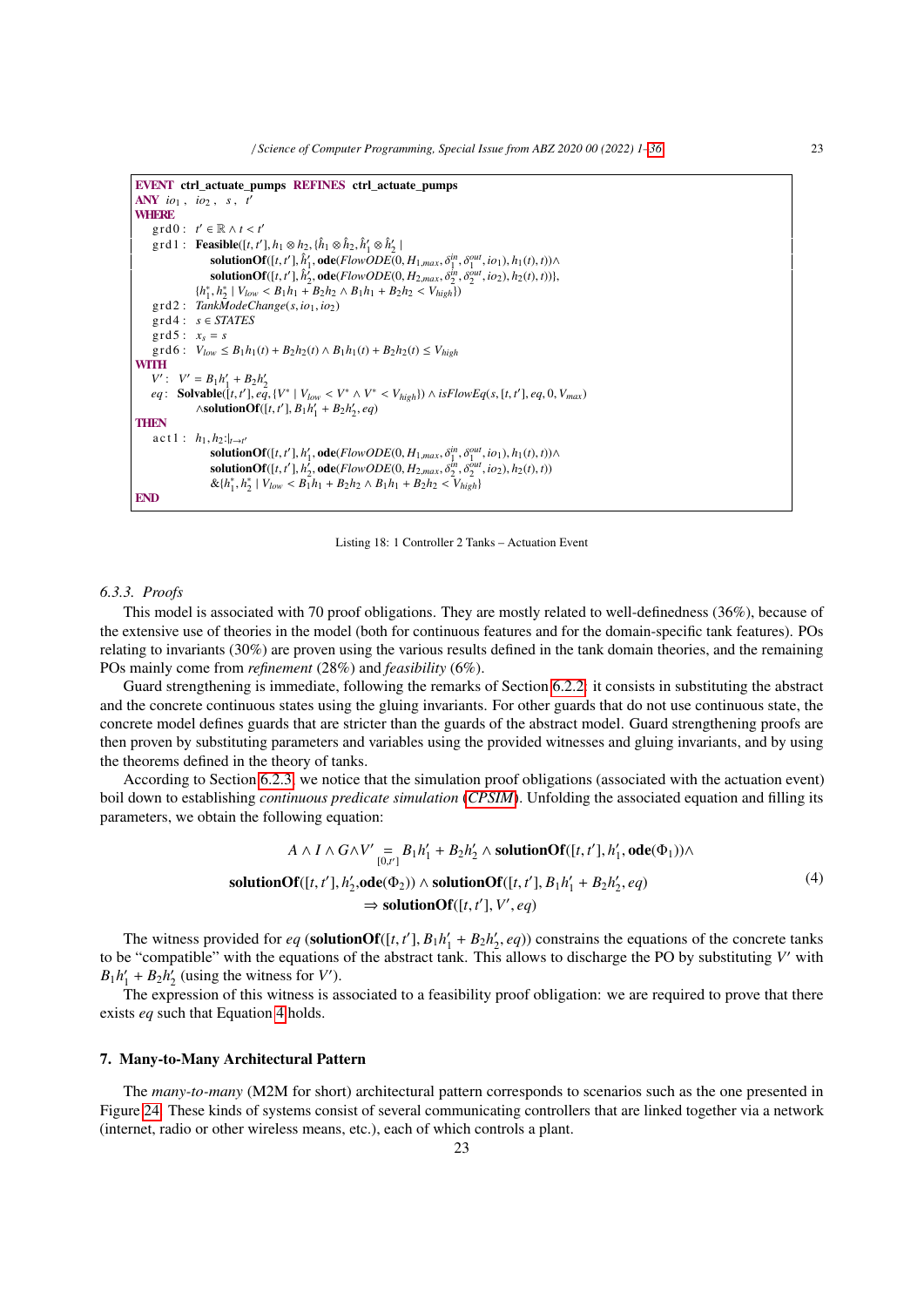

Figure 24: Many-to-many Pattern Typical Scenario

Compared to *single-to-many* systems where one controller is constantly aware of the state of every plant, in a *many-to-many* architecture, controllers only have direct access to their associated plant. Information on the other plants' state is supplied by other controllers, through the communication network. Such exchanges may generate imprecision (e.g. because of communication delays).

This imprecision must be taken into account when designing the system: controllers may have to take decisions depending on a global state, but this imprecision makes it difficult to establish such a global state accurately. This means that controllers must consider and anticipate potential incorrectness in the calculated state, and further constrain their behaviour.

## *7.1. Pattern Model*

Like for the *single-to-many* pattern, we give the M2M pattern as a refinement. Similarly, we assume that the concrete machine only handles two continuous variables. Note that it can easily be extended to handle larger systems.

## *7.1.1. Machine States and Working Hypotheses*

Let  $M^A$  be a machine with discrete state  $x_s^A \in \text{STATES}^A$  and continuous state  $x_p^A \in \mathbb{R} \to S^A$ . Let  $M^C$  be a refinement of  $M^A$  consisting of two sub-components, i.e. two controllers, each being linked to one plant. The sub-components are modelled using two discrete states  $x_{s,1}^C \in \text{STATES}_1^C$  and  $x_{s,2}^C \in \text{STATES}_2^C$  and two continuous states  $x_{p,1}^C$  $\in \mathbb{R} \to S_1^C$  and *x C p*,2  $\in \mathbb{R} \rightarrow S_2^C$ .

*Gluing invariant.* Similarly to the S2M pattern, the gluing invariant between  $x_p^A$  and  $(x_{p,1}^C, x_{p,2}^C)$  is of the form:<br>  $x_p^A = f(x_p^C, x_p^C)$  with  $f \in S_p^C \times S_p^C$ .  $x_p^A = f(x_{p,1}^C, x_{p,2}^C)$ , with  $f \in S_1^C \times S_2^C \to S^A$ .

*Global continuous state estimation.* In *single-to-single* systems, the controller has direct access to the plant's state (sensing is instantaneous). In the case of *many-to-many* systems, each controller is directly linked to one plant, but cannot sense the other plant's state directly and instantaneously. Instead, each controller sends its associated plant's state to the other controllers through a network, and retrieves through this network the state of the other parts of the system.

This exchange unavoidably introduces imprecision, due to communication delay, rounding errors and so on. Consequently, controllers cannot access an exact state of the global system. Therefore, in order to maintain a global invariant on the system, each controller has to record a safe estimation of the state of the other components.

In practice, this is modelled using specific variables,  $x_{p,i}^{sim}$ , representing the estimation of the state of the remainder  $p_i$  and the system. This state is assumed to be 1) requirity undated, such that the delay betw of the system. This state is assumed to be 1) regularly updated, such that the delay between its current value and the actual value of this state is *bounded* (i.e. bounded delay in the communication) 2) the controller is able to *emulate* the behaviour of this variable between two updates, meaning it is able to estimate the behaviour of the remainder of the system, using physics simulation, for example.

Concretely, Controller 1 is keeping track of variable  $x_{p,2}^{sim} \in \mathbb{R} \to S_2^C$  that simulates Plant 2, and Controller 2 is keeping track of variable  $x_{p,1}^{sim} \in \mathbb{R} \to S_1^C$  that emulates Plant 1.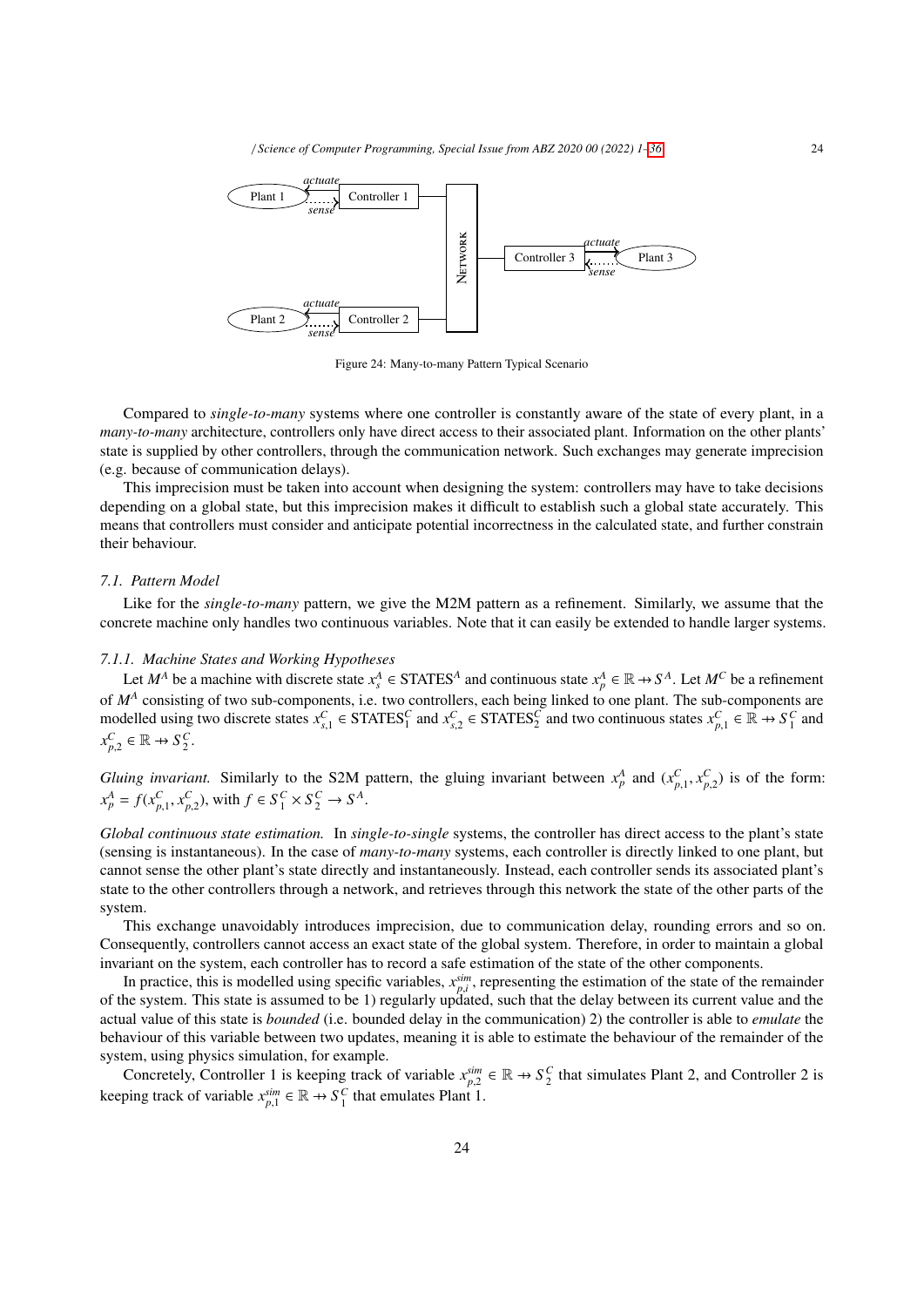Since communication delay is bounded, we assume that the difference between the estimation of the remainder of the state  $x_{p,i}^{sim}$  and its actual value  $x_{p,i}^C$  is bounded. We note  $\Delta_i^{sim}$  this bound, and we have:

$$
\forall i \in \{1, 2\}, \forall t^* \in [0, t], ||x_{p,i}^C(t^*) - x_{p,i}^{sim}(t^*)|| \leq \Delta_i^{sim}
$$

where  $\|\cdot\|$  denotes a norm on the state space  $S_i^C$ .

This bound depends on the specific properties of the network and of the physical phenomena models of the plants. It is usually provided in a specific theory of domains, formalising the application's domain knowledge.

*Discrete state.* Each controller of the concrete model has its own discrete state. This controller decides how its associated plant is controlled. However, at the abstract level, the defined abstract model describes a single discrete state only, the global state of the system. To ensure the consistency of the refinement of the abstract model, it is required to provide a gluing invariant, linking this abstract discrete global state to the concrete "local" discrete states, that correspond to the discrete state of each controller.

The relationship linking the local discrete states of each controller and global discrete state of the abstract controller is specific to each studied system; it defines how the local controllers behave, depending on the state of each other local controller.

In the following, this relationship is defined as a *policy*. It is modelled using a particular set predicate of possible relations between abstract and concrete discrete states. It is available in a given context or in a domain theory. The policy predicate of the form  $(x_s^A, x_{s,1}^C, x_{s,2}^C) \in Policy$  establishes this relation.<br>It is worth noticing that the concent of *policy* grises with the distribut

It is worth noticing that the concept of *policy* arises with the distributed, multi-controller nature of the system, encoded by the two distinct concrete discrete variables  $x<sub>s1</sub><sup>C</sup>$  and  $x<sub>s2</sub><sup>C</sup>$ . It is a way for the controllers to "agree" on a set of valid behaviours they shall follow. The definition of this predicate does not prevent from the checking of the refinement valid behaviours they shall follow. The definition of this predicate does not prevent from the chec consistency as shown below.

Note that, policy is not explicitly defined in the *single-to-many* architectural pattern. Indeed, there exists only a single controller (equivalently, the policy predicate for a centralised controller is the identity:  $x_{s,1}^C = x_{s,2}^C = x_s^A$ ).

*7.1.2. Machine Header*



Listing 19: M2M Pattern – Machine Header

Listing 19 gives the header of both abstract and refined machines. The main point here is the correct definition of every variable used by the models, namely discrete  $(x_s^{A/C})$  and continuous  $(x_p^{A/C})$  states, as well as the variables used for emulating the global state  $(x_p^{sim})$ .

Following the discussion of Section 7.1.1, the behaviour of the variables is constrained using invariants. Invariant inv7 ensures that the emulated states do not drift too far from the actual states, and invariant inv9 is the gluing invariant linking the abstract and concrete continuous states. Invariant inv8 links the abstract and the concrete discrete states, using the *Policy* operator discussed above.

Initialisation for the machines is given in Listing 20. Variables are initialised as usual; note that we have chosen the simulating variables  $(x_{p,i}^{sim})$  to be equal to the exact ones.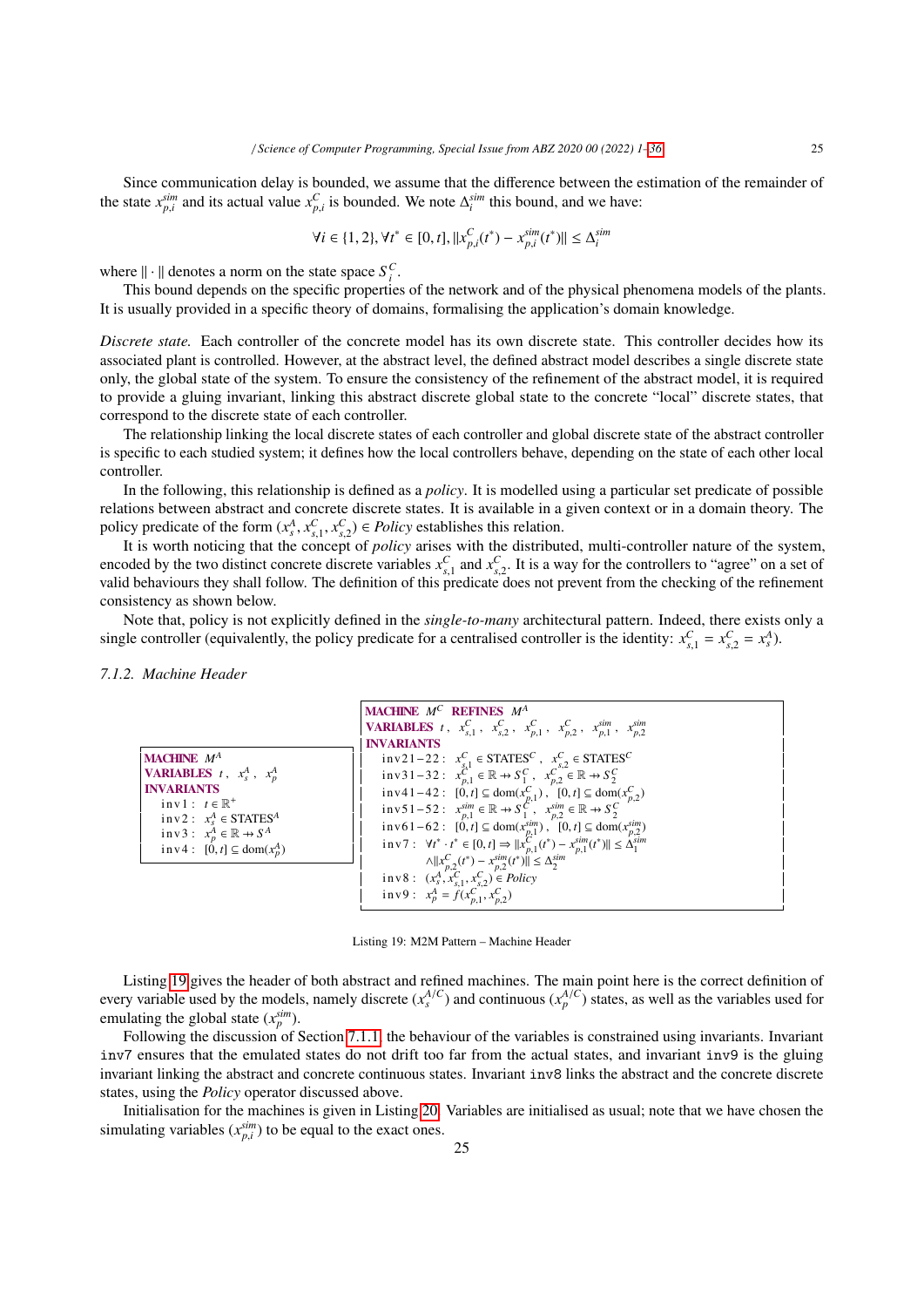|                                                    | INITIALISATION <sup>C</sup> REFINES INITIALISATION <sup>A</sup>                                                                                                                                                                            |
|----------------------------------------------------|--------------------------------------------------------------------------------------------------------------------------------------------------------------------------------------------------------------------------------------------|
|                                                    | <b>WITH</b>                                                                                                                                                                                                                                |
| <b>INITIALISATION</b> <sup>4</sup>                 |                                                                                                                                                                                                                                            |
| <b>THEN</b>                                        | $x_1^{A\prime}$ : $(x_3^{A\prime}, x_{p,1}^{C\prime}, x_{p,2}^{C\prime}) \in Policy$<br>$x_p^{A\prime}$ : $x_p^{A\prime} = f(x_{p,1}^{C\prime}, x_{p,2}^{C\prime})$                                                                        |
| $act 1 : t := 0$                                   | <b>THEN</b>                                                                                                                                                                                                                                |
| $\text{act2}: x_s^A \text{ : } \text{STATES}^A$    | $act 1 : t := 0$                                                                                                                                                                                                                           |
| $\text{act3}: x_p^{\tilde{A}} : \in \{0\} \to S^A$ | $\text{act2}: x_{s,1}^C, x_{s,2}^C \in \text{STATES}^C$                                                                                                                                                                                    |
| <b>END</b>                                         |                                                                                                                                                                                                                                            |
|                                                    | act31: $x_{p,1}^C, x_{p,1}^{\text{sim}};   x_{p,1}^C (0) \rightarrow S_1^C \wedge x_{p,1}^{\text{sim}} = x_{p,1}^C$<br>act32: $x_{p,2}^C, x_{p,2}^{\text{sim}};   x_{p,2}^C (0) \rightarrow S_2^C \wedge x_{p,2}^{\text{sim}} = x_{p,2}^C$ |
|                                                    | <b>END</b>                                                                                                                                                                                                                                 |

Listing 20: M2M Pattern – Initialisation

Because  $x_p^A$  and  $x_s^A$  disappear at refinement, witnesses have to be provided. They are based on the refinement's gluing invariants (inv9 and inv8, respectively).

*7.1.3. Discrete Events*

Sense*<sup>A</sup>*  $\mathbf{A}\mathbf{N}\mathbf{Y}$   $s^A$  ,  $p^A$ **WHERE**  $\text{grd1}: s^A \in \mathbb{P}1(\text{STATES}^A)$  $\text{grd2}: p^A \in \mathbb{P}(\text{STATES}^A \times \mathbb{R} \times S^A)$  $\text{grad } 3: (x_s^A \mapsto t \mapsto x_p^A(t)) \in p^A$ **THEN**  $\text{act } 1: x_s^A := s^A$ **END** 

```
SenseC
1 REFINES SenseA
ANY s_1^C, p_1^CWITH
      s^A, x_s^{A'}: x_s^{A'} \in s^A \wedge (x_s^{A'}, x_{s,1}^{C'}, x_{s,2}^C) \in PolicyWHERE
      \text{grd1}: s_1^C \in \mathbb{P}1(\text{STATES}^C)\text{grad } 2: p_{1_c}^C \in \mathbb{P}(\text{STATE}_{C}^{C} \times \mathbb{R} \times (S_1^C \times S_2^C))grd3: (x_{s,1}^C \mapsto t \mapsto (x_{p,1}^C(t) \mapsto x_{p,2}^{sim}(t))) \in p_1^CTHEN
      \mathbf{a} \in \mathbf{t} \cdot \mathbf{1} : x_{s,1}^C : \in s_1^CEND
                                                                                                                             SenseC
2 REFINES SenseA
                                                                                                                            ANY s_2^C, p_2^CWITH
                                                                                                                                  s^A, x_s^A{}': x_s^A{}' \in s^A \wedge (x_s^A{}', x_{s,1}^C, x_{s,2}^C) \in Policy<br>IFRE
                                                                                                                            WHERE
                                                                                                                                   grd1: s^C_2 \in \mathbb{P}1(\text{STATES}^C)\text{grad } 2: p_{2c}^C \in \mathbb{P}(\text{STATES}^C \times \mathbb{R} \times (S_1^C \times S_2^C))\text{grad } f: (\bar{x}_{s,2}^C \mapsto t \mapsto (x_{p,1}^{\text{sim}}(t) \mapsto x_{p,2}^C(t))) \in p_2^CTHEN
                                                                                                                                   \textbf{a} \text{ct} 1: x_{s,2}^C : \in s_2^CEND
```
Listing 21: M2M Pattern – Sensing Events

Listing 21 shows the sensing event for the abstract and concrete machines. The key point is that the abstract sensing event is "split" in two events, one for each controller (*Sense<sup>C</sup>* <sup>1</sup> and *Sense<sup>C</sup>* 2).

The main difficulty is to establish a correct relation between abstract and concrete discrete states. This is achieved using an adequate policy, that is used to express the witness for  $x_3^A$  and  $s^A$ . Correct values must be provided for  $p_{1/2}^C$  to expective and *a*<sup>1</sup>. Provided for *p*<sup>C</sup><sub>1/2</sub> to substitute  $p^A$ . In particular, these concrete events are required to *strengthen* grd3.

Note that the transition event follows the same pattern, without the sensing predicate *p* (i.e. grd2 is removed).

## *7.1.4. Continuous Events*

Listing 22 shows the actuation event for both systems. This actuation updates both the continuous state ( $x_{p,1}^C$  and  $x_{p,1}^C$ ) and the convicted state variable of each controller ( $x_{p,1}^{SIR}$ )  $x_{p,2}^C$  and the emulated state variable of each controller  $(x_{p,1}^{sim}$  and  $x_{p,2}^{sim}$ ).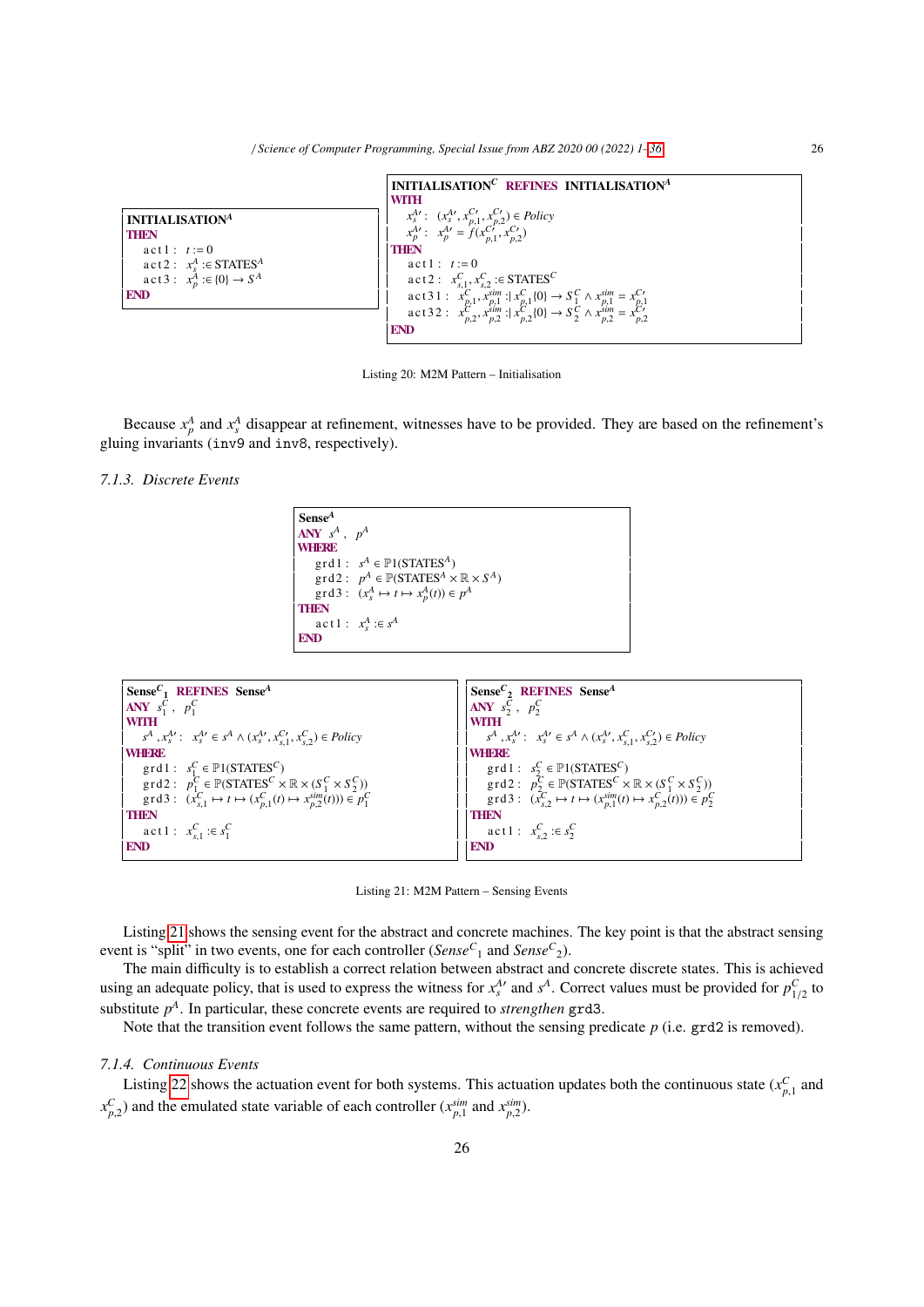

Listing 22: M2M Pattern – Actuation Event

The continuous state is updated with two predicates,  $\mathcal{P}_1^C$  and  $\mathcal{P}_2^C$ , each of which relates to a continuous variable and the simulated continuous variable of the other (i.e.  $(x_{p,1}^C, x_{p,2}^{sim})$  and  $(x_{p,1}^{sim}, x_{p,2}^C)$ ), thus effectively representing two<br>senarate and independent actuations, although they are executed simultaneously separate and independent actuations, although they are executed simultaneously.

On the other hand, the functions associated to the simulated continuous variables are updated directly with functions  $(x_{p,1}^{sim*})$  and  $x_{p,2}^{sim*}$ ), which models the simulations managed and calculated by the controllers themselves.

The predicate employed in the CBAP operator as well as in the **Feasible** predicate is the Cartesian product  $\mathcal{P}_1^C \times \mathcal{P}_2^C$ , intersected with an additional predicate enforcing the assignments of  $x_{n_1}^{sim}$  and  $x_n^{sim}$ .

Similarly, *H*<sup>A</sup> is substituted with *H<sup>C</sup>*, with the additional constraints that each continuous state variable simulation Similarly, *H*<sup>A</sup> is substituted with *H<sup>C</sup>*, with the additional constraints that each continuo must remain close by  $\Delta_i^{sim}$  from the associated state variable's actual behaviour (i.e.  $||x_{p,i}^C - x_{p,i}^{sim}|| \leq \Delta_i^{sim}$ ). This additional *p*, *p*,*i* **p**, *p*,*i* **p**, *p*,*i* **p** *p*, *p*<sub>*i*</sub> *p p*<sub>*i*</sub> *pi <i>p*<sub>*i*</sub> *pi <i>p*<sub>*i*</sub> *pi <i>p*<sub>*i*</sub> *pi <i>p*<sub>*i*</sub> *<i>pi <i>p<i><i>p***<sub>***i***</sub></del>***<i>n***<sub>***i***</sub>***<b><i><i>i<i><i>n<i>f* 

Witnesses are provided for  $s^A$  and  $x^A_p$ , following the machine's gluing invariants. Note that we do not give witnesses for  $H^A$  and  $\mathcal{P}^A$ ; this fact is discussed further in Section 7.2.

#### *7.2. Proofs*

The *single-to-many* architectural pattern yields multiple POs, mostly related to refinement. It is to be noted, again, that since it is a pattern, there is no general method for discharging all of these POs, since they rely on the specific features of the system.

In this section, we focus on invariant, guard strengthening and simulation POs, and we study how they are handled.

## *7.2.1. Invariant Preservation*

The gluing invariant, linking abstract and concrete state variables, are preserved (PO 7 of Table 2b) with the use of witnesses. The discrete gluing invariant (inv8 in Listing 19) is proved with the help of witnesses for  $x_s^A$ <sup>*'*</sup> and using the *policy* predicate. The continuous gluing invariant (inv9) is proved using the witnesses provided for  $x_p^A$ , that are based on the relation  $x_p^A = f(x_{p,1}^C, x_{p,2}^C)$ .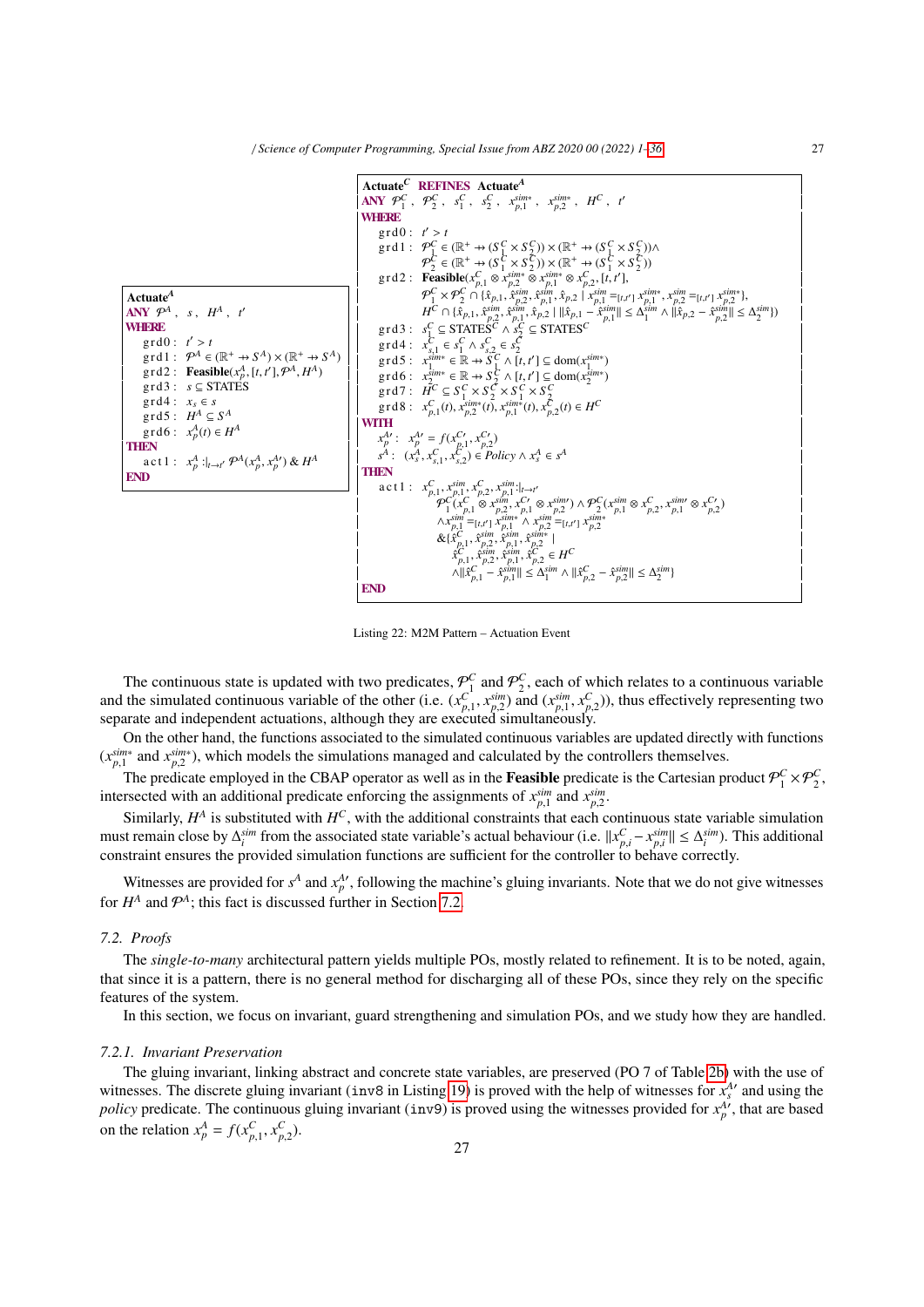For the preservation of the other invariants (PO 2 of Table 2a), typing and basic constraint invariants (invariants inv21-22 through inv61-62) are established using well-defined and well-constrained predicates. More importantly, invariant inv7 on the proximity of  $x_{p,i}$  and  $x_{p,i}^{sim}$  is enforced by guard grd2 of the concrete actuation.

*p*,*i* and  $x_{p,i}$  and  $x_{p,i}$  is emotion by guard graz of the concrete actuation.<br>In a later refinement, concrete values are provided for  $x_{p,i}^{sim}$ , and a guard strengthening PO is generated. It ensures that this concrete value satisfies the proximity constraint provided by the **Feasible** predicate (i.e.  $\|\hat{x}_{p,i} - \hat{x}_{p,i}^{sim}\| \leq \Delta_i^{sim}$ ).<br>The precentation of the other system creatify invertionts exain depends completely o

The preservation of the other, system-specific invariants again depends completely on the nature of these invariants and of the concrete system's behaviour.

#### *7.2.2. Guard Strengthening*

Guard strengthening (see PO 6 in Table 2b) appears in particular in sensing events. It ensures that the concrete sensing can only occur when the abstract sensing is.

In concrete sensing event Sense<sup>C</sup><sub>1</sub> for instance, the guard strengthening PO has the form:

$$
A \wedge I \wedge (x_s^A, x_{s,1}^C, x_{s,2}^C) \in Policy \wedge x_p^A = f(x_{p,1}^C, x_{p,2}^C) \wedge ||x_{p,2}^C - x_{p,2}^{sim}|| \le \Delta_2^{sim}
$$
  

$$
\wedge (x_{s,1}^C, t, (x_{p,1}^C(t), x_{p,2}^{sim}(t))) \in p_1^C \Rightarrow (x_s^A, t, x_p^A(t)) \in p^A
$$

The difficulty is to devise an updated guard (i.e. a value for  $p_1^C$ ) that allows to establish guard strengthening. In the particular case where the guard is of the form  $x_p^A \in \hat{p}^A$  (and  $(x_p^C, x_{p,2}^{sim}) \in \hat{p}_1^C$ ), we exploit the shape of the gluing<br>invariant and the generation of  $\hat{slm}$ . We then have to find  $\hat{sl}^C$  such that. invariant and the properties of  $x_{p,2}^{sim}$ . We then have to find  $\hat{p}_1^C$  such that:

$$
(x_{p,1}^C, x_{p,2}^{\text{sim}}) \in \hat{p}_1^C \Rightarrow \forall x_{p,2}^* \cdot x_{p,2}^* \in S_C^2 \land ||x_{p,2}^* - x_{p,2}^{\text{sim}}|| \le \Delta_2^{\text{sim}} \Rightarrow f(x_{p,1}^C, x_{p,2}^*) \in \hat{p}^A
$$

Indeed, if we have this property,  $x_{p,2}^*$  is substituted with  $x_{p,2}^C$ , and the gluing invariant is exploited to substitute  $f(x_{p,1}^C, x_{p,2}^C)$  with  $x_p^A$ . This means that, to avoid missing the sensing of an event, the guard needs to take into account the simulation are hound  $\Delta \sinh$ simulation error bound  $\Delta_2^{sim}$ .

Note that the constraints induced by the communication network and the continuous behaviours of the plants may entail a value of  $\Delta_i^{sim}$  for which the only correct value for  $\hat{p}_C$  is  $\emptyset$ , i.e. the only correct guard for the concrete event with regard to guard strengthening is ⊥. In this case, the system loses features (some concrete events are disabled).

For instance, if  $\Delta_i^{sim}$  is too big, it may be impossible to find a predicate  $\hat{p}^C$  strong enough to imply  $\hat{p}^A$ .

#### *7.2.3. Simulation*

As for the *single-to-many* pattern, this pattern generates simulation POs (see PO 5 in Table 2b), in particular associated with continuous events. A simulation proof obligation for the system's actuation (with unfolded CBAP) is written as:

$$
A \wedge I \wedge G \wedge x_{p}^{A\prime} = f(x_{p,1}^{C\prime}, x_{p,2}^{C\prime}) \wedge \mathcal{P}_{1}^{C}(x_{p,1}^{C} \otimes x_{p,2}^{sim}, x_{p,1}^{C\prime} \otimes x_{p,2}^{sim}) \wedge \mathcal{P}_{2}^{C}(x_{p,1}^{sim} \otimes x_{p,2}^{C\prime}, x_{p,1}^{sim} \otimes x_{p,2}^{C\prime}) \wedge \forall t^{*} \cdot t^{*} \in [0, t'] \Rightarrow ||x_{p,1}^{C\prime}(t^{*}) - x_{p,1}^{sim\prime}(t^{*})|| \leq \Delta_{1}^{sim} \wedge ||x_{p,2}^{C\prime}(t^{*}) - x_{p,2}^{sim\prime}(t^{*})|| \leq \Delta_{2}^{sim} \wedge x_{p,1}^{C\prime}(t^{*}), x_{p,2}^{sim\prime}(t^{*}), x_{p,1}^{sim\prime}(t^{*}), x_{p,2}^{C\prime}(t^{*}) \in H^{C} \Rightarrow \mathcal{P}^{A}(x_{p}^{A}, x_{p}^{A\prime}) \wedge \forall t^{*} \cdot t^{*} \in [t, t'] \Rightarrow x_{p}^{A\prime}(t^{*}) \in H^{A}
$$

This PO drives the design of  $\mathcal{P}_i^C$  and  $H^C$ , in a way similar to the *single-to-many* pattern, with the additional inclusion of the simulation error bound. Just like for guard strengthening, the idea is that these predicates shall be strict enough such that, even considering the possible gap between simulated and direct variables, simulation still holds.

Note that, for  $H^C$ , the same technique as for guard strengthening is used.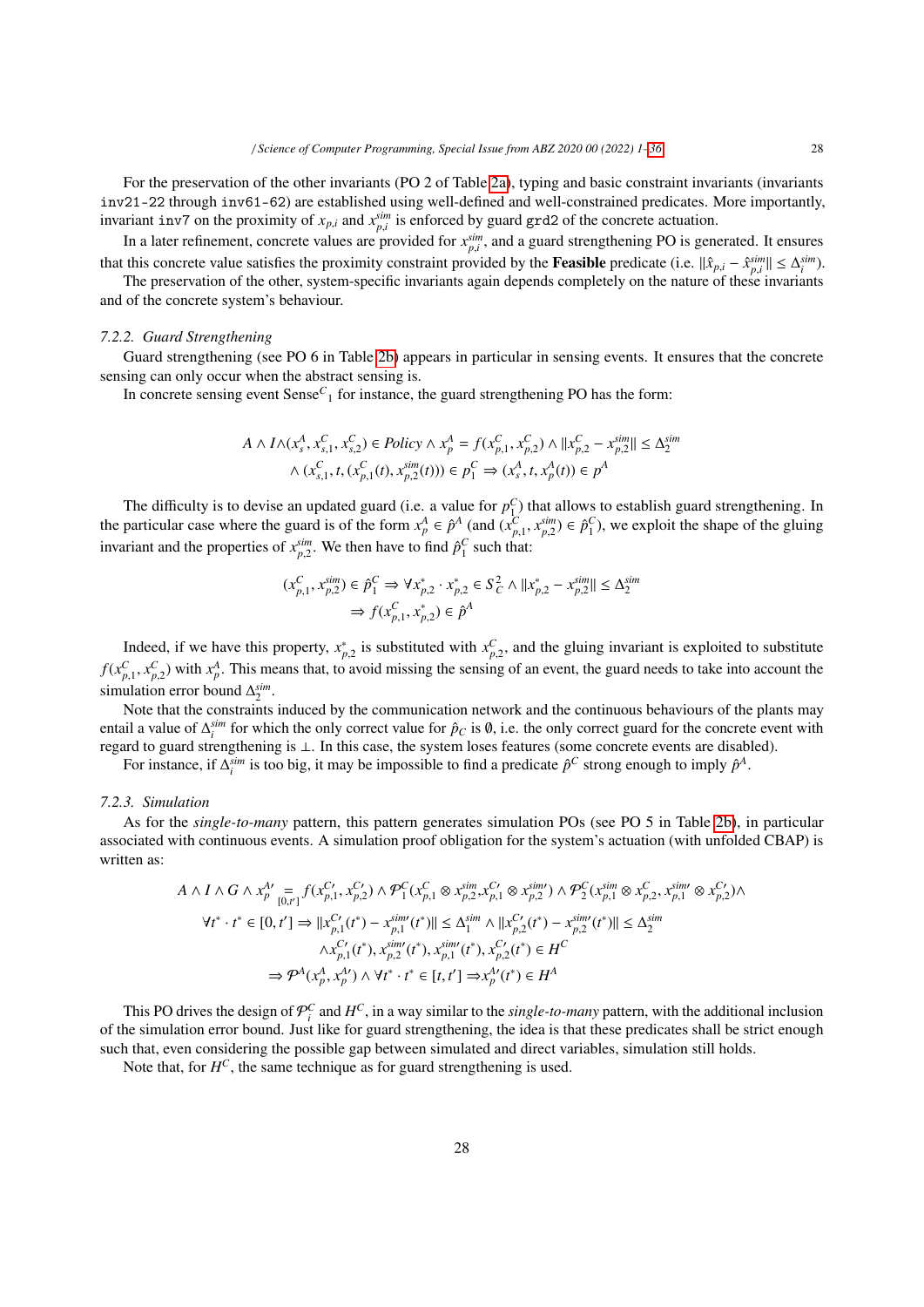

Figure 29: 2 Controllers, 2 Tanks Configuration

#### *7.3. Application to the Case Study*

In this section, we propose another refinement of the abstract tank, corresponding to the *many-to-many* architectural pattern presented in this section. It models a system consisting of two tanks of definite shape, each controlled by an independent controller. Figure 29 gives the typical configuration of the system to be designed.

The core of the system is close to the S2M (1 controller 2 tanks) system designed in Section 6.3. It consists of two cylinder tanks with known bases and maximum heights, and the controller accesses the height of liquid in the tank rather than the direct volume (that is calculated). The behaviour of the pumps is identical to that of the S2M case study.

Contrary to the S2M case study where one controller controls several plants (centralised control with the capability to build a global state of the controlled plants), the goal of this refinement is to model a situation where each tank is equipped with a controller, and both controllers *communicate* with each other through a communication network with a bounded delay time.

The difficulty of this development is the computation of a global state (ideal case) or of a safe estimation of a global state, despite the latency of the network and the error that it generates; this is the main use of the *many-to-many* architectural pattern with distributed control.

#### *7.3.1. Preliminary Study*

*Plant description.* The plant is exactly the same as for the *single-to-many* case study (see Section 6.3.1: two cylinder tanks of bases  $B_1$  and  $B_2$  and maximum height  $H_{1,max}$  and  $H_{2,max}$ , containing a height of liquid  $h_1(t)$  and  $h_2(t)$  and connected to numerical flow  $\zeta^{in/out}$ . Concernently, the cluims investigated the continue weed i connected to pumps of fixed flow  $(\delta_{1/2}^{in/out})$ <br>identical to the S2M case  $\frac{m/out}{1/2}$ ). Consequently, the gluing invariant and the equations used in the model are identical to the S2M case.

Note that, in terms of pattern application, we again have  $S^A = S^C_1 = S^C_2 = \mathbb{R}$ .

*Controller description.* The controllers for this system are more complex than for the S2M case study. The system consists of two controllers, each of which is able to control the pumps and sense the height of liquid in one tank.

The controllers communicate with each other and exchange their current (discrete and continuous) states. The communication is delayed by an arbitrary time, that is assumed to be bounded.

In addition to the pumps they control, and in order to maintain a global safety invariant, each controller sees a global state, or a safe approximation of it. For that, it estimates the continuous state of the other controller, basically by *emulating* it using knowledge of its behaviour and the information it gets from the network. Thus, controller 1 keeps track of the emulated height of tank  $2(h_2^{sim})$  and similarly controller 2 keeps track of the emulated height of tank 1  $(h_1^{sim}).$ 

We assume that, at any given point, the difference between the real height and the simulated height is bounded by a constant, that basically encompasses the simulation errors and the network's delay:

$$
|h_1 - h_1^{sim}| \le \Delta_1^{sim} \wedge |h_2 - h_2^{sim}| \le \Delta_2^{sim}
$$

Note that no additional assumption is made on *how* the controller calculates  $h_i^{sim}$ .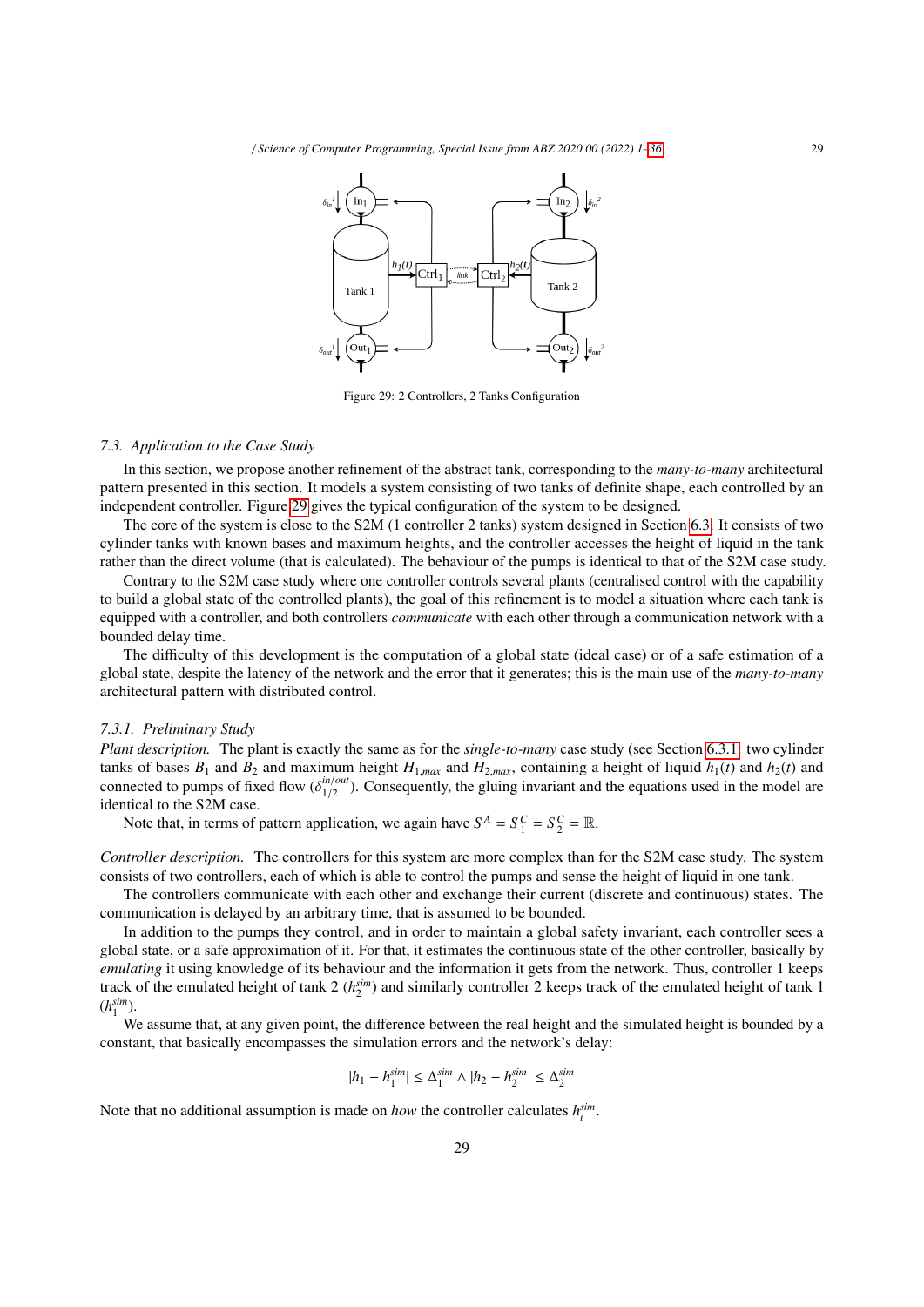Finally, each subsystem has its own discrete state, taken in the **TankState** type (i.e. *STATES*<sup>*C*</sup><sub>1</sub> = *STATES*<sup>*C*</sup><sub>2</sub> = *STATES<sup>A</sup>* = TankState). These states together with the discrete state of the abstract machine are linked via the *Policy* set, that is left abstract in this development. Note that, in practice, any policy may be proposed, provided it is compatible with the system's invariants. For example, the policy can be defined based on the principle of keeping each tank level of liquid close to the average.

*Requirements.* The goal of the system is, as for the abstract one, to keep the global volume  $(B_1h_1 + B_2h_2)$  within the bounds *Vlow*, *Vhigh*. The requirements are enriched to reflect the particular architecture of the system:

ENV3 each tank is controlled independently by communicating controllers; communication introduces bounded delays and errors, encapsulated in a constant,  $\Delta_i^{sim}$ , for each controller *i*.

*Refinement feasibility.* Like for the *single-to-many* tank control case study, the physical properties of the tanks (base and maximum height) may induce a system that cannot be safe, or that may be too constrained, and misses relevant possible behaviours. As discussed in the preliminary study for the *single-to-many* case study (Section 6.3.1), it is required that the total maximum volume of the tanks  $\hat{V}_{max}$  is greater than the lower bound for the volume  $V_{low}$ , or possibly greater than the higher bound for the volume to avoid loosing capabilities.

*7.3.2. Event-B Development*



Listing 23: 2 Controllers 2 Tanks – Context

*Constants and axioms.* The context for this machine is given in Listing 23. It is very much based on the context of the *single-to-many* case study (Listing 15) with the added constants ∆ *sim i* and *Policy* required by the pattern. It provides an axiomatisation for the set of properties and constraints outlined in the preliminary study of Section 7.3.1. For example axm13 describes the refinement feasibility condition.

We recall that other operators are found in the tank theories (see Section 4.2).

*Machine header.* Listing 24 shows the machine's header and initialisation. Note that, as a matter of readability, we often give the invariants of one of the controllers; the others are abbreviated with dots and can be obtained by switching the indexes.

A big part of the header  $(inv1-12$  and  $inv17-18$ ) is dedicated to define the numerous variables together with their associated types and basic properties. In particular, inv9-12 ensure that the height of liquid in each tank  $(x_{p,i}^C)$ , as well as their emulated (approximated) counterparts  $(x_{pi}^{sim})$ , is bounded by 0 and  $H_{i,max}$ .<br> **proximate** inset 2, 1.4 appeals the approximately eximinate (*x*<sup>sim</sup>).

Invariants inv13-14 encode the properties of the simulated variables  $(h_i^{sim})$ , that must not drift away too far from their real counterpart.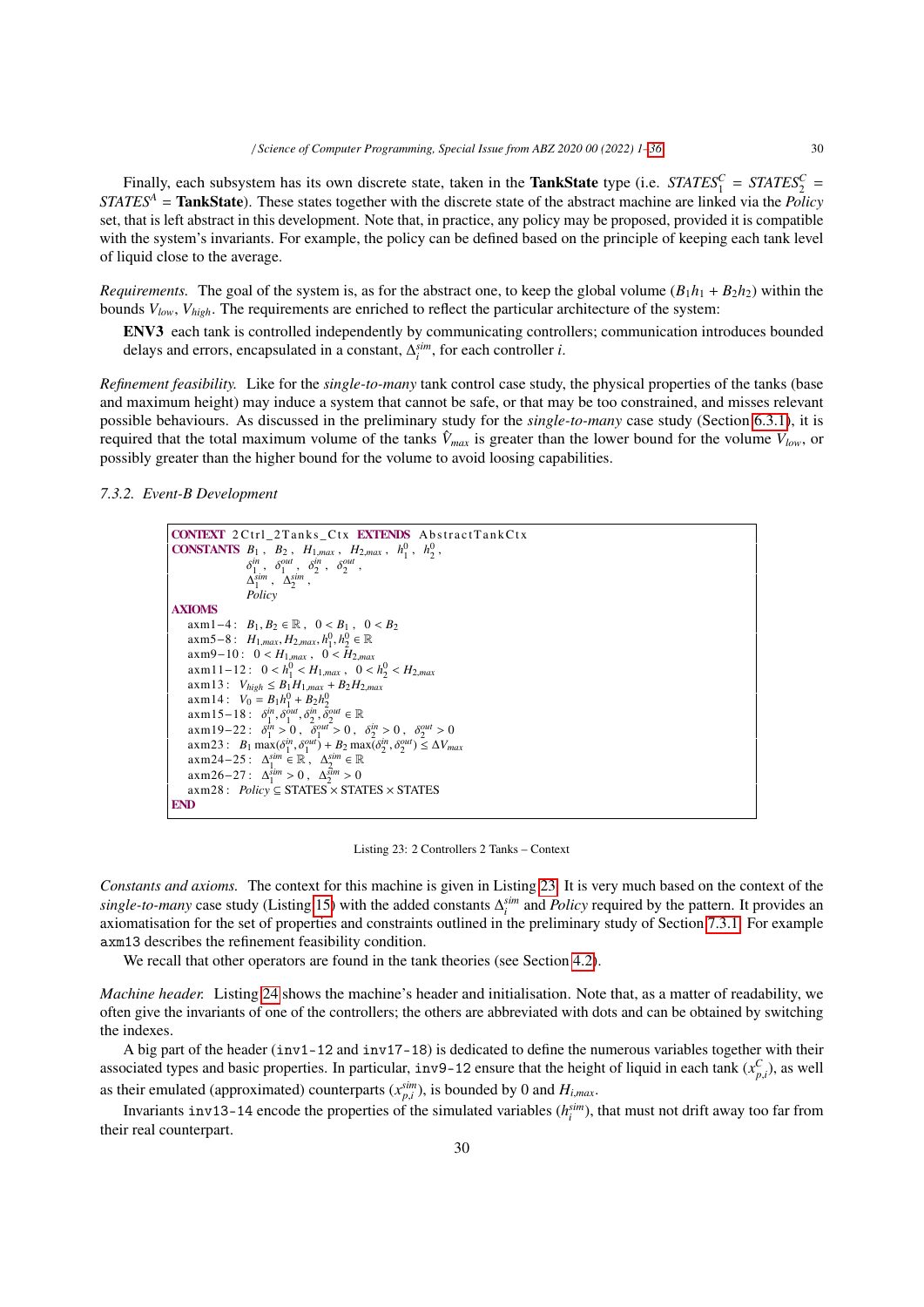/ *Science of Computer Programming, Special Issue from ABZ 2020 00 (2022) 1–36* 31



Listing 24: 2 Controllers 2 Tanks – Machine Header

inv15-16 give an additional interesting properties, built on the principle explained in Section 7.2.2. The idea is that, if the estimated volume, despite the potential error  $\Delta_i^{sim}$  is in the bounds, then the actual volume is as well.

Finally, inv19 and inv20 encode the gluing invariant of this refinement, for the continuous and discrete states, respectively.

In addition to this header, the initialisation is straightforward: both sub-components are in *stable* mode with a given initial amount of liquid inside. The emulated variables receive the same initial value as a starting point (but could also get another value provided it does not violate the invariants). A witness is provided for the substituted variables, following the gluing invariant.

```
ctrl_transition_normal_1 REFINES ctrl_transition_normal
WHERE
      \text{grad } f: B_1 h_1(t) + B_2 h_2^{sim}(t) < V_{high} - B_2 \Delta_2^{sim}<br>
\text{grad } f: V_t \to B_2 \Delta_2^{sim} \times B_1 h_1(t) + B_2 h_2^{sim}(t)\text{grad } 2: V_{low} + B_2 \Delta_2^{sim} < B_1 h_1(t) + B_2 h_2^{sim}(t)THEN
       \text{act } 1: x_s^1 := \text{Normal}END
                                                                                                                               ctrl_transition_normal_2 REFINES ctrl_transition_normal
                                                                                                                               WHERE
                                                                                                                                     \text{grad } f: B_1 h_1^{\text{sim}}(t) + B_2 h_2(t) < V_{high} - B_1 \Delta_1^{\text{sim}}(t)<br>
\text{grad } f: V_t \to B_1 \Delta_2^{\text{sim}} < B_1 h_2^{\text{sim}}(t) + B_2 h_2(t)\text{grad } 2: V_{low} + B_1 \Delta_1^{sim} < B_1 h_1^{sim}(t) + B_2 h_2(t)THEN
                                                                                                                                     \text{act } 1: x_s^2 := \text{Normal}END
```
Listing 25: 2 Controllers 2 Tanks – Transition Events

*Discrete events.* Listing 25 presents two transition events of the machine. Following the pattern, they are duplicates of the abstract ctrl\_transition\_normal transition event, and each event references only the variables of one controller at a time.

Following the remarks on guard strengthening, we need to ensure that, even if the emulated variables are the furthest allowed by their real counterpart, the guard is still at least as strong as the abstract one. Note that:

$$
B_1 h_1(t) + B_2 h_2^{sim}(t) \le V_{high} - B_2 \Delta_2^{sim} \Rightarrow B_1 h_1(t) + B_2(h_2^{sim}(t) + \Delta_2^{sim}) \le V_{high}
$$

With  $|h_2(t) - h_2^{sim}(t)|$  ≤  $\Delta_2^{sim}$ , we have  $h_2^{sim}(t) + \Delta_2^{sim} \ge h_2(t)$  and deduce:

$$
B_1h_1(t) + B_2h_2(t) \le B_1h_1(t) + B_2(h_2^{sim}(t) + \Delta_2^{sim}) \le V_{high}
$$

We proceed symmetrically for controller 2 and for the other predicate (with *Vlow*).

For the record, we give the sensing events of the machine (Listing 26). They are constructed in the same way as the transition events, and following the methodology of the *many-to-many* architectural pattern given in this section.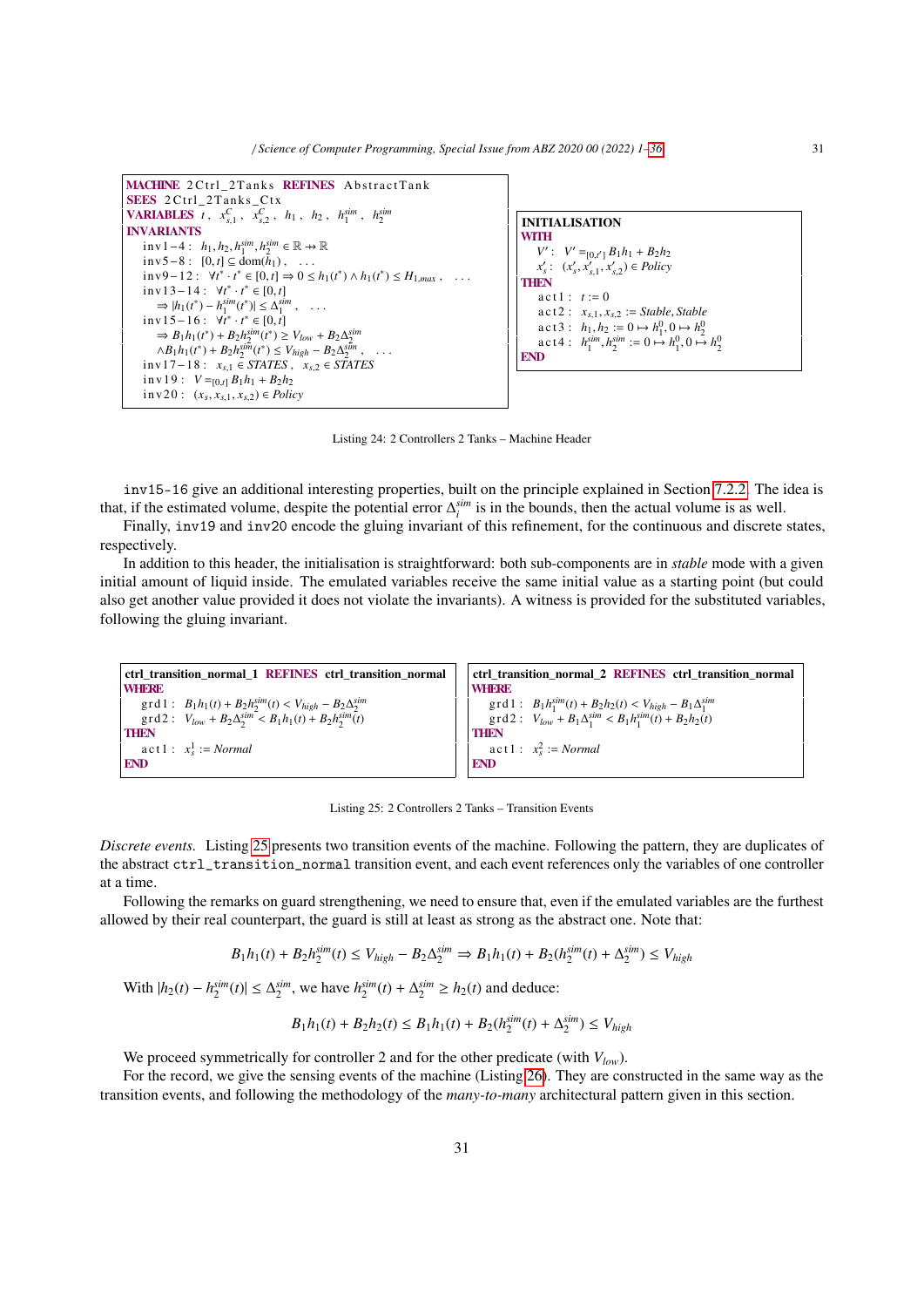ctrl\_sense\_too\_high\_1 REFINES ctrl\_sense\_too\_high **WHERE**  $\text{grad } f: V_{high} - B_2 \Delta_2^{sim} \leq B_1 h_1(t) + B_2 h_2^{sim}(t)$ **THEN**  $\text{act } 1: \quad x_s^1 := \text{Emptying}$ END

ctrl\_sense\_too\_high\_2 REFINES ctrl\_sense\_too\_high **WHERE**  $\text{gr d1:} \quad V_{high} - B_1 \Delta_1^{sim} \leq B_1 h_1^{sim}(t) + B_2 h_2(t)$ **THEN** a c t 1 :  $x_s^2 := Emptying$ END

|  |  |  | Listing 26: 2 Controllers 2 Tanks – Sensing Events |  |  |  |  |
|--|--|--|----------------------------------------------------|--|--|--|--|
|--|--|--|----------------------------------------------------|--|--|--|--|

```
EVENT ctrl_actuate_pumps REFINES ctrl_actuate_pumps
ANY s_1, s_2, t', io_1, io_2, h_1^{sim*}, h_2^{sim*}WHERE
       grd0: t' \in \mathbb{R} \wedge t < t'<br>ord1:Foosible(f t'\text{grad} : \text{Feasible}([t, t'], h_1 \otimes h_2^{sim}, \{\hat{h}_1, \hat{h}_2^{sim}, \hat{h}'_1, \hat{h}_2^{sim}\}<br>
\text{solutionOf}(\hat{k}') \text{odd}(ElowODEC) H\delta_{1}solutionOf(\hat{h}'_{1}, \overline{\text{ode}}(FlowODE(0, H_{1,max}, \delta_{1}^{in}, \delta_{1}^{out}, io_{1}), h_{1}(t), t))\wedge \hat{h}_{2}^{sim'} =_{[t,t']} h_{2}^{sim*},<br>
\hat{h}_{s}^{sim} \vee v_{k}^{sim} + R_{2} \wedge v_{k}^{sim*}\{\hat{h}_1, \hat{h}_2^{sim} | V_{low} - B_2 \Delta_2^{sim} \leq B_1 \hat{h}_1 + B_2 \hat{h}_2^{sim} \wedge V_{high} - B_2 \Delta_2^{sim} \geq B_1 \hat{h}_1 + B_2 \hat{h}_2^{sim} \}grd2 : . . . −− s i m i l a r t o grd1
      grd3 : s1, s2 ∈ STATES
       \text{grad } 4: x_s^1 = s_1 \wedge x_s^2 = s_2grd5 : (s1, io1, io2) ∈ Policy
       \text{grd}6: V_{low} + B_2 \Delta_2^{sim} \leq B_1 h_1(t) + B_2 h_2^{sim}(t) \wedge V_{high} - B_1 \Delta_1^{sim} \geq B_1 h_1(t) + B_2 h_2^{sim}(t)\text{grd } 7: V_{low} + B_1 \Delta_1^{\text{sim}} \leq B_1 h_1^{\text{sim}}(t) + B_2 \bar{h}_2(t) \wedge V_{high} - B_2 \Delta_2^{\text{sim}} \geq B_1 h_1^{\text{sim}}(t) + B_2 \bar{h}_2(t)WITH
       V' : V' = [0, t']B_1h'_1 + B_2h'_2<br>
V' : (s, s_1, s_2) \in Policys: (s, s1, s2) ∈ Policy
       eq: Solvable([t, t'], eq, {V^* | V_{low} < V^* \wedge V^* < V_{high}}) \wedge is Flow Eq(s, [t, t'], eq, 0, V_{max})
                          \wedgesolutionOf([t, t'], B<sub>1</sub>h'<sub>1</sub></sub> + B<sub>2</sub>h'<sub>2</sub>, eq)
THEN
        \text{a c t 1}: \ \ h_1, h_2, h_1^{\text{sim}}, h_2^{\text{sim}}:|_{t \to t'}<br>
solutionOf ([t, t']
                                \text{solutionOf}([t, t'], h'_1, \text{ode}(FlowODE(0, H_{1, max}, \delta_1^{in}, \delta_1^{out}, io_1), h_1(t), t)) \wedge \text{solutionOf}([t, t']) \text{ode}(F\text{lowODE}(0, H_2, \delta_1^{in}, \delta_1^{out}, io_1), h_2(t), t)) \wedge \text{rightOf}([t, t'])1
1
1
solutionOf([t, t
′
], h
′
2
, ode(FlowODE(0, H2,max, δin
2
, δout
2
, io2), h2(t), t))∧
                                h_1^{sim'} = h_1^{sim*} \wedge h_2^{sim'} = h_2^{sim*}\mathcal{R}\{\hat{h}_1, \hat{h}_2^{\text{sim}}, \hat{h}_1^{\text{sim}}, \hat{h}_2\}<br>
V_1 + R_2 \Delta^{\text{sim}}V_{low} + B_2 \Delta_2^{sim} \leq B_1 \hat{h}_1 + B_2 \hat{h}_2^{sim} \wedge V_{high} - B_2 \Delta_2^{sim} \geq B_1 \hat{h}_1 + B_2 \hat{h}_2^{sim} \wedgeV_{low} + B_1 \Delta_1^{\overline{sim}} \leq B_1 \hat{h}_1^{\overline{sim}} + B_2 \hat{h}_2 \wedge V_{high} - B_1 \Delta_1^{\overline{sim}} \geq B_1 \hat{h}_1^{\overline{sim}} + B_2 \hat{h}_2}
END
```
Listing 27: 2 Controllers 2 Tanks – Actuation Event

*Continuous events.* Listing 27 shows the system's actuation, built from the concepts presented in the *single-to-many* pattern case study, but following the *many-to-many* architectural pattern. The goal of this actuation is to update the behaviour of the two continuous states and two emulated continuous states, according to the current discrete state of each controller.

The evolution domain ensures that the estimated global volume remains within the bound, including the allowed, bounded imprecision.

A witness is given for *eq*, the same as for the *single-to-many* case study, so that we can establish simulation.

Note that the functions associated with the emulated variables are not given explicitly; the way they are calculated could be specified in a later refinement (linear/polynomial approximation, stochastic models, etc.).

## *7.3.3. Proofs*

This model is associated with 153 POs in total, most of which are related to well-definedness (27%) of the use of the operators defined in the theories and to invariants (47%), and in particular typing invariants. The other POs relate to refinement mainly (21%), and to feasibility of actions and witnesses (5%).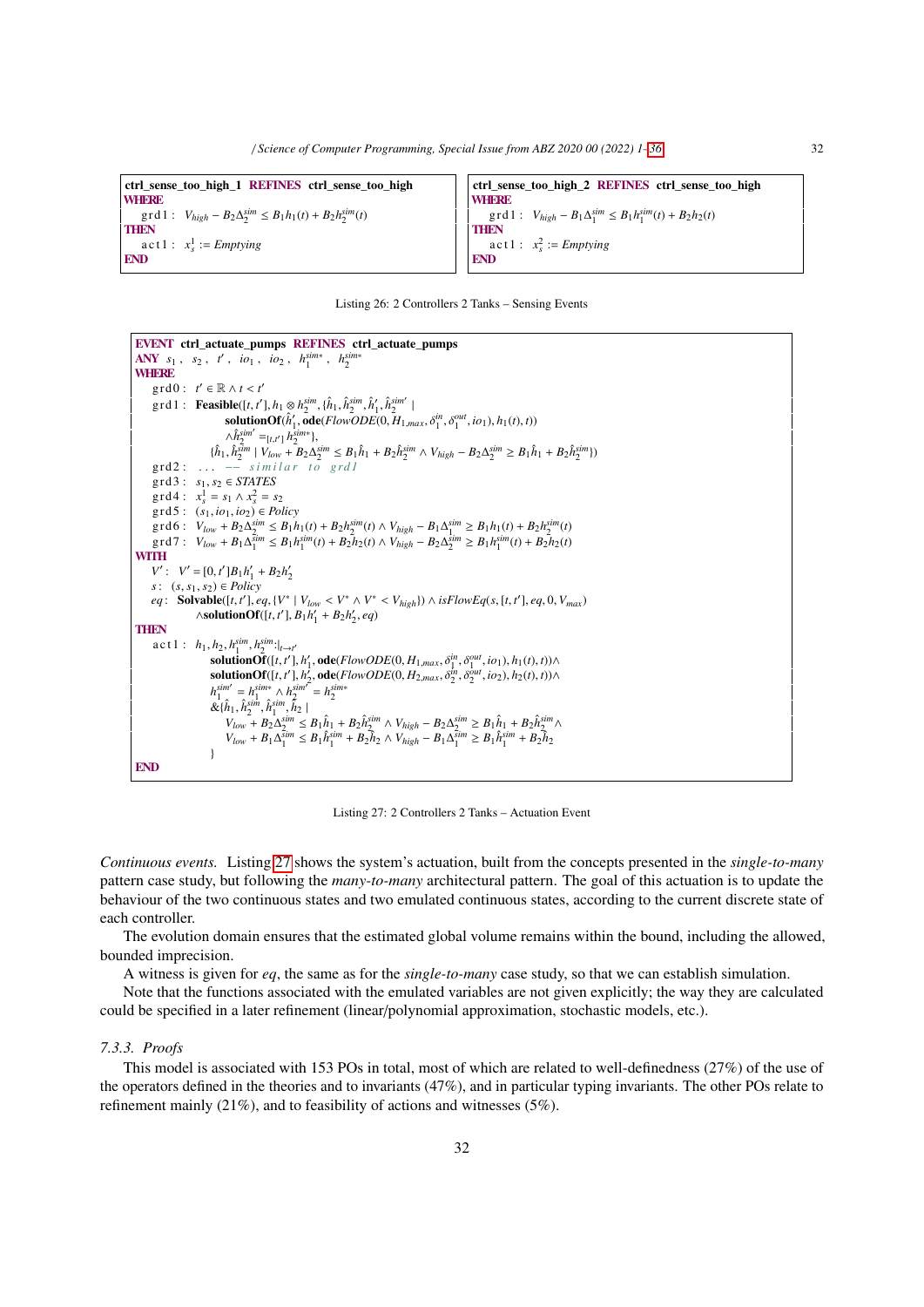Guard strengthening is addressed when presenting the discrete events: by narrowing the bounds, we ensure that, despite the imprecision caused by the estimation of the global state, the tanks are safely controlled.

Simulation of the Event-B machines is ensured by the particular shape of the witnesses and witness feasibility proof obligations are generated.

## 8. Conclusion

The work presented in this paper formalises different hybrid system architectures in the form of a refinement pattern, allowing to introduce various structures as a development step. The resulting patterns are presented in the form of a refinement, to be applied for specific hybrid systems. These patterns are adaptable and useful, as they may be used at any point during the refinement chain, and can be composed to produce rich and complex architectures provided that the invariants gluing the abstract component and the components resulting from the decomposition hold. In addition, being presented under the form of a refinement, it is possible to use these patterns on a global system, or on one of its sub-components. This makes these patterns composable to incrementally produce rich and complex architectures.

## *Assessment*

The proposed patterns have been applied to the case study of the control of a liquid volume level of a tank. The single-to-many pattern has been successfully applied to the case study of controlling the filling and emptying of two water tanks connected to a centralised controller. The many-to-many pattern has been applied to a similar case study, with two water tanks independently controlled by two controllers, communicating with bounded delay. The complete Event-B models for both cases studies are available at <https://irit.fr/~Guillaume.Dupont/models.php>.

In addition, these case studies also demonstrate the interest of providing domain theories that axiomatise the physics of the plants to be controlled. These *domain theories* encapsulate domain-specific knowledge related to tanks liquid level control, and in particular hypotheses issued from physics, and tanks and valves specific constraints (e.g. communication delay, volume computation according to the shape of the tanks, etc. ).

Note that one may consider, as a limitation of our approach, that the presence of only two tanks in our case study means that the presented patterns only allow to refine one abstract component with two concrete components. This is not the case as the presented patterns allow decomposition in more than two components by successive applications of the patterns. However, a direct instantiation of the patterns for an arbitrary number of components (greater than two) can be achieved using additional theories, in particular a theory of vectors.

Last, we mention that the *many-to-many* pattern can be seen as a model of a class of cyber-physical or autonomous systems, or in other words sets of hybrid systems that communicate with each other with decentralised control. However, such models require the availability of a constant to bound the communication delay between the controllers ensuring the whole system remains in a safe state. Computing this bounded delay is out of the scope of this paper.

#### *Pattern-oriented design*

Rather than designing an *ad hoc* hybrid system modelling language relying on Event-B we have chosen to rely on the definition of different formalised patterns on the one hand and on other domain theories on the other hand. Indeed, other patterns, like approximation and linearisation, in addition to the ones presented in this paper have been developed. Other domain theories axiomatising specific knowledge domains, in particular the knowledge related to the physics of the plants, have been defined. Examples of such domains are kinematics and oscillation behaviour. The obtained framework is depicted in Figure 35.

Proceeding in this way makes the proposed framework extensible and generic. Extensibility is ensured by the capability to introduce new formalised patterns, linked to the existing ones by a refinement relationship, and new relevant theories that may be required by the introduced patterns.

Use of this framework for the development of specific hybrid systems, requires first to define the domain theories needed to model the domain knowledge related to the specific system and the refinement chain that instantiates the corresponding patterns as shown at the bottom of Figure 35.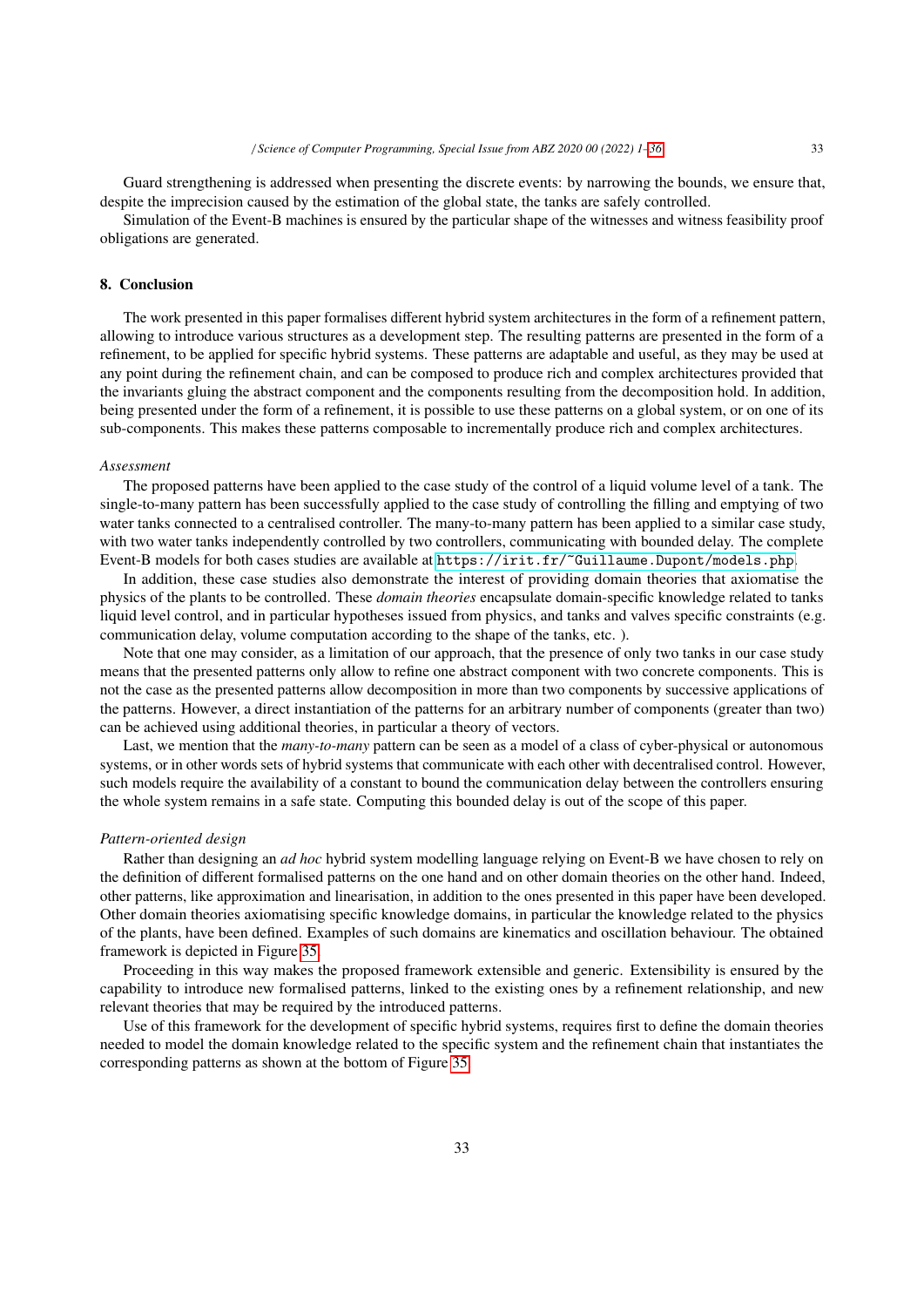

Figure 35: Framework Tools – Architectural Patterns

## *Perspectives*

The work presented in this paper can be pursued in many directions. First, further studies on the many-to-many pattern can be carried out in order to support distributed control to guarantee global invariants deduced from the local invariants of each hybrid system taking part in the whole system. In particular, allowing the capability to add and/or remove a given component i.e. a hybrid system makes it possible to model dynamic systems and a sort of autonomy through this pattern. The definition of the timing analysis that provided the bound for communication is fixed as a constant in the current model. This value is issued from analysis of timing delays in the network of the communicating hybrid systems that is not explicitly described in the developed model.

Additional patterns may be defined in the framework, to handle other development operations, common in the design of hybrid systems. In particular, *discretisation* operations would allow to formally transform a continuous model of a hybrid system into a discrete one, closer to implementation, while ensuring the preservation of its properties. This operation could be further extended to handle floating-point numbers, as an approximated implementation of real numbers on real-world machines. Other types of approximations may be handled, for instance *proportional-integrationderivation* (PID), that addresses specific types of hybrid systems and are widely used in controller design.

Expanding on the idea of patterns and framework [38], it is possible to propose (formal) *software product lines* [39, 40] dedicated to hybrid systems, further embedding design and verification. Event-B theories already make domain features reusable, and additional automations and reusable aspects may be envisioned, in particular on the proving side and on pattern instantiation. For instance, our work initiated in [41, 38] shows how Event-B refinement can be used to support *approximation* of hybrid models. This type of embedding may be used in the context of architectural patterns, to improve their usability, especially on the proof side.

Additional theories able to handle a larger panel of hybrid systems should be defined as well. For instance, in our work, we only handle ordinary differential equations (ODEs), which is the most common type of continuous behaviour models in hybrid systems; but other types of differential equations, together with their relevant properties, may be formalised in theories (e.g. partial differential equations). Regarding the specific hybrid systems, specific domain theories for physics may be defined, e.g. for kinematics, thermodynamics, fluid mechanics, etc. These theories are useful to design application-specific domain theories; for instance, theories for self-driving cars, trains, planes, and so on may be proposed to address several case studies in these respective domains.

Last, we would like to address the aspect of refinement feasibility and potential feature loss mentioned in Section 6.3.1. In fact, the situation we pointed out relates to a general problem of *reachability* on hybrid systems (i.e. both discrete and continuous state reachability). This problem is hard to tackle in Event-B. A *domain-based* approach would allow to give conditions on refinement feasibility for specific types of systems, but can hardly be generalised. Another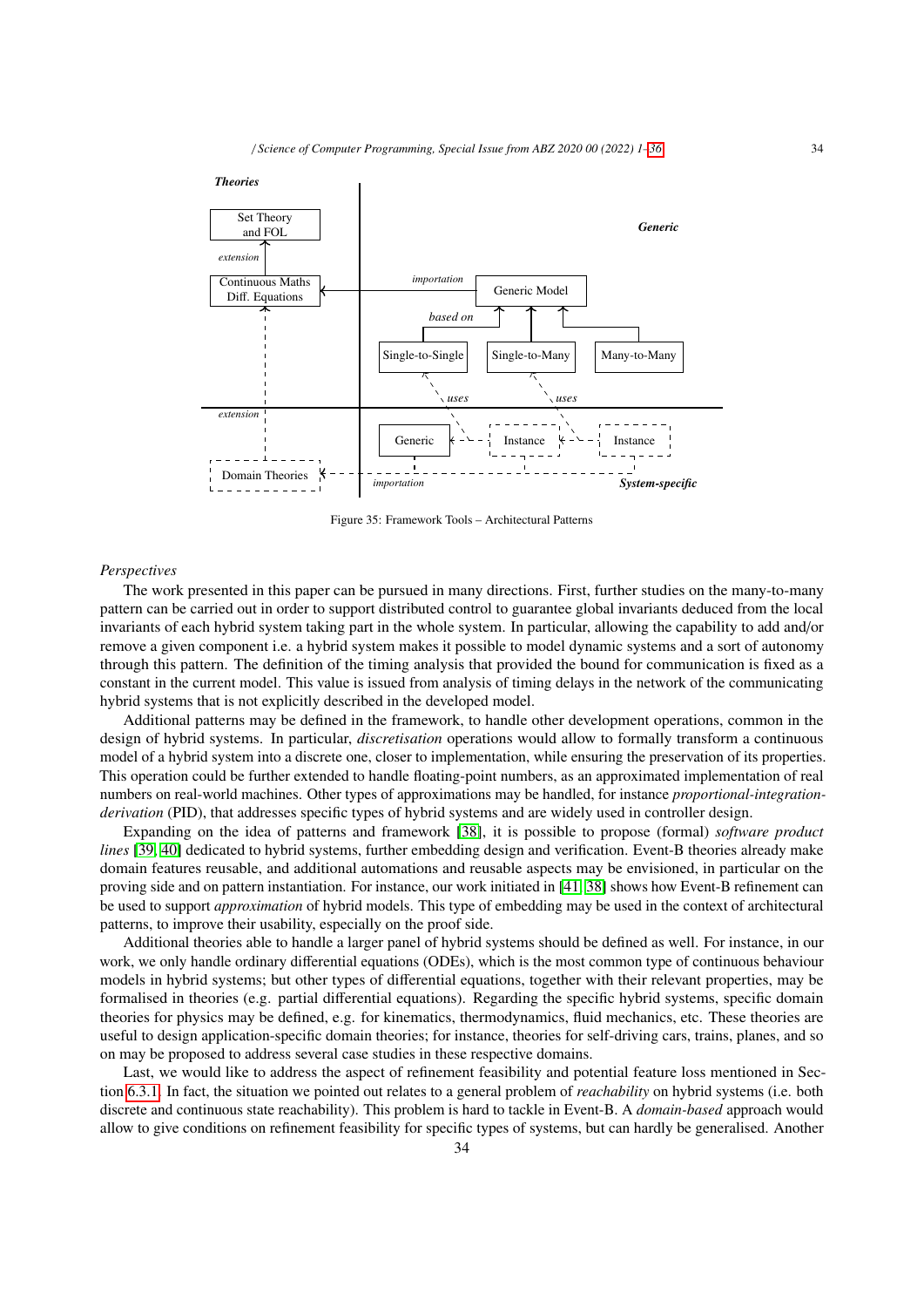possibility is to use hybrid model-checkers, particularly good at reachability analysis, to provide useful information on the consistency of the constraints of the system.

#### References

- [1] R. Alur, C. Courcoubetis, N. Halbwachs, T. A. Henzinger, P.-H. Ho, X. Nicollin, A. Olivero, J. Sifakis, S. Yovine, The algorithmic analysis of hybrid systems, Theoretical Computer Science 138 (1) (1995) 3–34.
- [2] A. Platzer, Differential dynamic logic for hybrid systems, Journal of Automated Reasoning 41 (2) (2008) 143–189.
- [3] N. Aréchiga, S. M. Loos, A. Platzer, B. H. Krogh, Using theorem provers to guarantee closed-loop system properties, in: American Control Conference (ACC), 2012, pp. 3573–3580.
- [4] P. O. J. Scherer, Discretization of Differential Equations, Springer International Publishing, 2013, pp. 177–205.
- [5] R. Banach, M. Butler, S. Qin, N. Verma, H. Zhu, Core Hybrid Event-B I: Single Hybrid Event-B machines, Science of Computer Programming  $(2015)$ .
- [6] J. Liu, J. Lv, Z. Quan, N. Zhan, H. Zhao, C. Zhou, L. Zou, A calculus for hybrid CSP, in: K. Ueda (Ed.), Programming Languages and Systems - 8th APLAS Symposium, Vol. 6461 of LNCS, Springer, 2010, pp. 1–15.
- [7] C. A. R. Hoare, Communicating Sequential Processes, Prentice-Hall, 1985.
- [8] R.-J. Back, L. Petre, I. Porres, Generalizing action systems to hybrid systems, in: Proceedings of the 6th International Symposium on Formal Techniques in Real-Time and Fault-Tolerant Systems, FTRTFT '00, Springer-Verlag, London, UK, 2000, pp. 202–213.
- [9] R.-J. Back, R. Kurki-Suonio, Decentralization of process nets with centralized control, Distributed Computing 3 (June 1989). [doi:10.1007/](https://doi.org/10.1007/BF01558665) [BF01558665](https://doi.org/10.1007/BF01558665).
- [10] S. Boldo, C. Lelay, G. Melquiond, Coquelicot: A user-friendly library of real analysis for Coq, Mathematics in Computer Science 9 (1) (2015) 41–62.
- [11] H. Herencia-Zapana, R. Jobredeaux, S. Owre, P.-L. Garoche, E. Feron, G. Perez, P. Ascariz, PVS linear algebra libraries for verification of control software algorithms in C/ACSL, in: A. E. Goodloe, S. Person (Eds.), NASA Formal Methods, Springer Berlin Heidelberg, 2012, pp. 147–161.
- [12] G. Dupont, Y. Aït-Ameur, M. Pantel, N. K. Singh, Proof-based approach to hybrid systems development: Dynamic logic and Event-B, in: M. Butler, A. Raschke, T. S. Hoang, K. Reichl (Eds.), Abstract State Machines, Alloy, B, TLA, VDM, and Z, Springer International Publishing, Cham, 2018, pp. 155–170.
- [13] G. Dupont, Y. A. Ameur, N. K. Singh, M. Pantel, Event-B hybridation: A proof and refinement-based framework for modelling hybrid systems, ACM Transaction on Embedded Computer Systems 20 (4) (2021) 35:1–35:37. [doi:10.1145/3448270](https://doi.org/10.1145/3448270).
- [14] G. Dupont, Y. Aït-Ameur, M. Pantel, N. K. Singh, Hybrid systems and Event-B: A formal approach to signalised left-turn assist, in: New Trends in Model and Data Engineering, Springer International Publishing, 2018, pp. 153–158.
- [15] P. Stankaitis, G. Dupont, N. K. Singh, Y. Ait-Ameur, A. Iliasov, A. Romanovsky, Modelling hybrid train speed controller using proof and refinement, in: 24th International Conference on Engineering of Complex Computer Systems (ICECCS), 2019, pp. 107–113.
- [16] G. Dupont, Y. Aït-Ameur, M. Pantel, N. K. Singh, Handling refinement of continuous behaviors: A refinement and proof based approach with Event-B, in: 13th International Symposium TASE, IEEE Computer Society Press, 2019, pp. 9–16.
- [17] G. Dupont, Y. Aït-Ameur, M. Pantel, N. K. Singh, Formally verified architecture patterns of hybrid systems using proof and refinement with Event-B, in: A. Rashke, D. Méry (Eds.), 7th International Conference, ABZ 2020, Proceedings, Vol. 12071 of LNCS, Springer, 2020, pp. 155–170.
- [18] S. Lunel, B. Boyer, J.-P. Talpin, Compositional proofs in differential dynamic logic dL, in: 17th International Conference on Application of Concurrency to System Design, ACSD, IEEE Computer Society, 2017, pp. 19–28.
- [19] S. Lunel, S. Mitsch, B. Boyer, J.-P. Talpin, Parallel composition and modular verification of computer controlled systems in differential dynamic logic, in: M. H. ter Beek, A. McIver, J. N. Oliveira (Eds.), Formal Methods – The Next 30 Years (FM 2019), Vol. 11800 of LNCS, Springer International Publishing, Cham, 2019, pp. 354–370.
- [20] R. Banach, Pliant modalities in Hybrid Event-B, in: Z. Liu, J. Woodcock, H. Zhu (Eds.), Theories of Programming and Formal Methods, Vol. 8051 of LNCS, Springer Berlin Heidelberg, 2013, pp. 37–53.
- [21] R. Banach, M. Butler, S. Qin, H. Zhu, Core Hybrid Event-B II: Multiple cooperating Hybrid Event-B machines, Science of Computer Programming 139 (2017) 1 – 35.
- [22] H. Jifeng, A classical mind, Prentice Hall International (UK) Ltd., 1994, Ch. From CSP to Hybrid Systems, pp. 171–189.
- [23] H. Zhao, M. Yang, N. Zhan, B. Gu, L. Zou, Y. Chen, Formal verification of a descent guidance control program of a lunar lander, in: C. Jones, P. Pihlajasaari, J. Sun (Eds.), FM 2014: Formal Methods, Vol. 8442 of LNCS, Springer International Publishing, Cham, 2014, pp. 733–748.
- [24] L. Zou, J. Lv, S. Wang, N. Zhan, T. Tang, L. Yuan, Y. Liu, Verifying Chinese train control system under a combined scenario by theorem proving, in: E. Cohen, A. Rybalchenko (Eds.), Verified Software: Theories, Tools, Experiments (VSTTE 2013), Vol. 8164 of LNCS, Springer Berlin Heidelberg, 2014, pp. 262–280.
- [25] S. M. Loos, A. Platzer, Differential refinement logic, in: Proceedings of the 31st Annual ACM/IEEE Symposium on Logic in Computer Science, LICS '16, ACM, New York, NY, USA, 2016, pp. 505–514.
- [26] J.-D. Quesel, S. Mitsch, S. Loos, N. Aréchiga, A. Platzer, How to model and prove hybrid systems with KeYmaera: a tutorial on safety, International Journal on Software Tools for Technology Transfer 18 (1) (2016) 67–91.
- [27] A. Platzer, J.-D. Quesel, European train control system: A case study in formal verification, in: Formal Methods and Software Engineering: 11th International Conference on Formal Engineering Methods (ICFEM 2009), Rio de Janeiro, Brazil., Vol. 5885 of LNCS, Springer Berlin Heidelberg, 2009, pp. 246–265.
- [28] A. Platzer, E. M. Clarke, Formal verification of curved flight collision avoidance maneuvers: A case study, in: Formal Methods: Second World Congress (FM 2009), Eindhoven, The Netherlands, November 2-6, 2009. Proceedings, Vol. 5850 of LNCS, Springer Berlin Heidelberg, 2009, pp. 547–562.